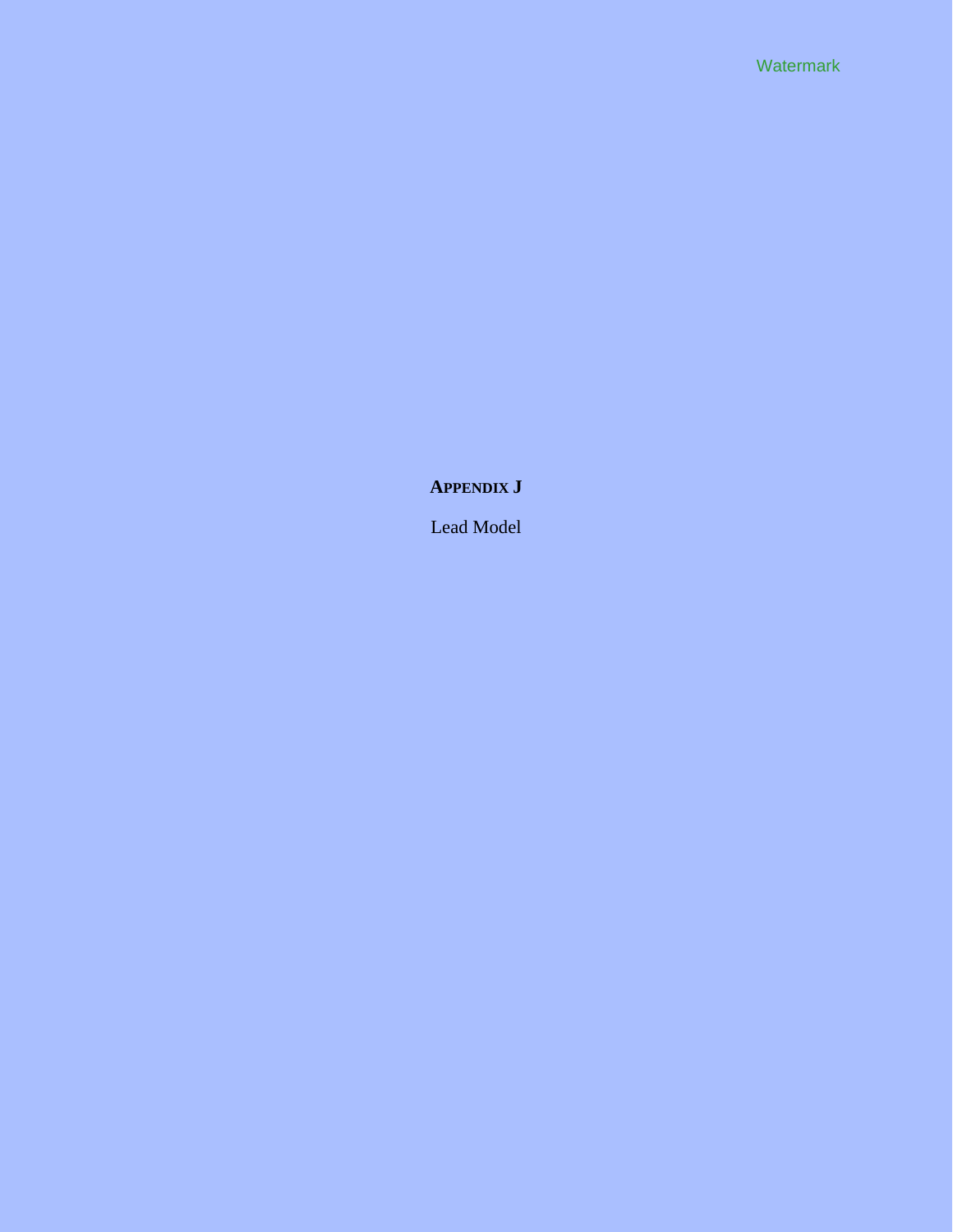==================================================================================

 Model Version: 1.1 Build11 User Name: Date: Site Name: Area 1 Operable Unit: Surface Soil Run Mode: Research ==================================================================================

### \*\*\*\*\*\* Air \*\*\*\*\*\*

 Indoor Air Pb Concentration: 30.000 percent of outdoor. Other Air Parameters:

| Age     | Time     | Ventilation | Lung       | Outdoor Air |
|---------|----------|-------------|------------|-------------|
|         | Outdoors | Rate        | Absorption | Pb Conc     |
|         | (hours)  | (m3/day)    | $(\%)$     | (ug Pb/m3)  |
|         |          |             |            |             |
| $.5-1$  | 1.000    | 2.000       | 32.000     | 0.100       |
| $1 - 2$ | 2.000    | 3.000       | 32.000     | 0.100       |
| $2 - 3$ | 3.000    | 5.000       | 32.000     | 0.100       |
| $3 - 4$ | 4.000    | 5.000       | 32.000     | 0.100       |
| $4 - 5$ | 4.000    | 5.000       | 32.000     | 0.100       |
| $5-6$   | 4.000    | 7.000       | 32.000     | 0.100       |
| 6-7     | 4.000    | 7.000       | 32.000     | 0.100       |
|         |          |             |            |             |

\*\*\*\*\*\* Diet \*\*\*\*\*\*

Age Diet Intake(ug/day)

-----------------------------------

| $.5-1$  | 2.260 |
|---------|-------|
| $1 - 2$ | 1.960 |
| $2 - 3$ | 2.130 |
| $3 - 4$ | 2.040 |
| $4 - 5$ | 1.950 |
| 5-6     | 2.050 |
| 6-7     | 2.220 |

\*\*\*\*\*\* Drinking Water \*\*\*\*\*\*

Water Consumption:

Age Water (L/day)

-----------------------------------

.5-1 0.200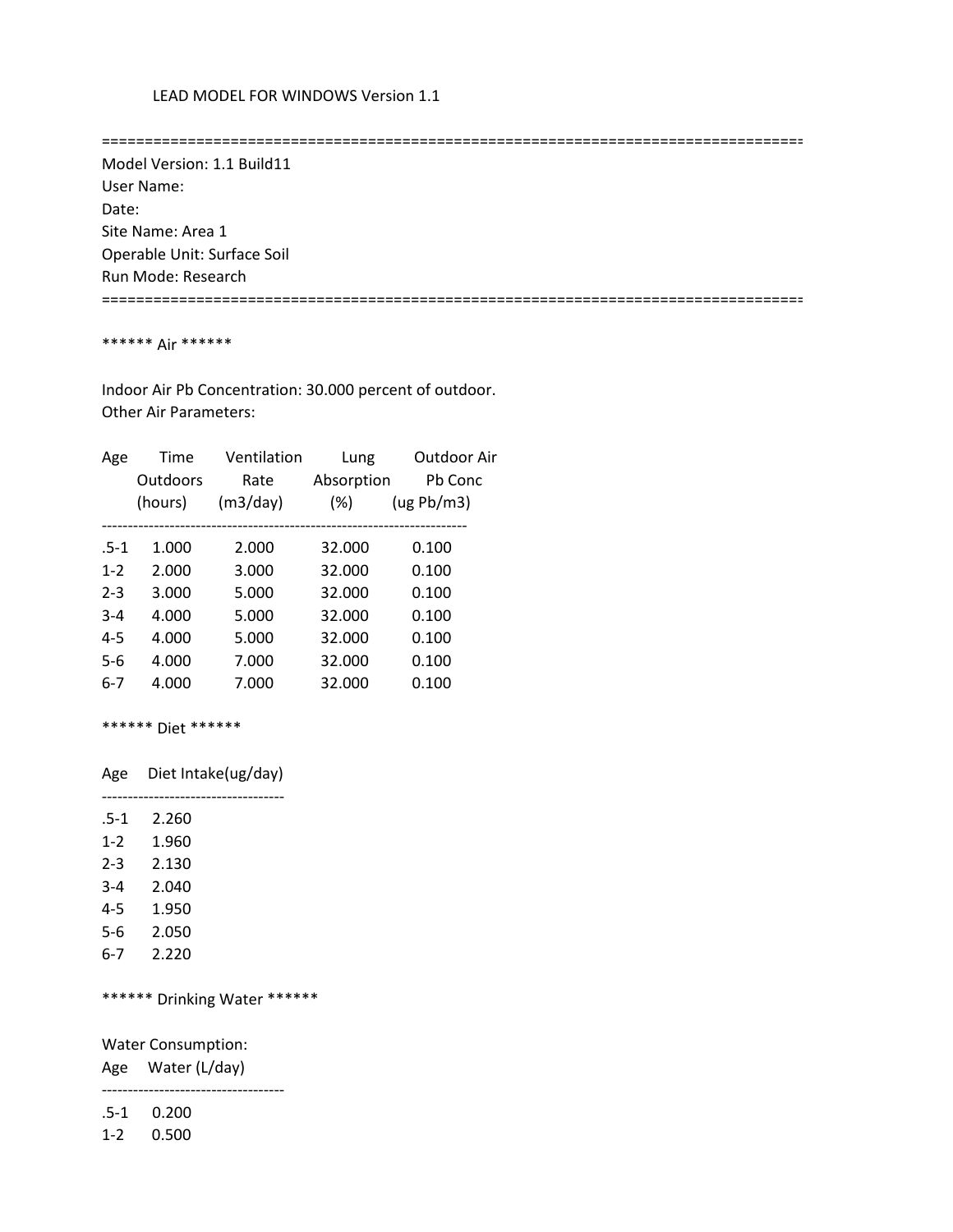| 2-3 | 0.520 |
|-----|-------|
| 3-4 | 0.530 |
| 4-5 | 0.550 |
| 5-6 | 0.580 |
| 6-7 | 0.590 |

\*\*\*\*\*\* Soil & Dust \*\*\*\*\*\*

 Multiple Source Analysis Used Average multiple source concentration: 414.600 ug/g

 Mass fraction of outdoor soil to indoor dust conversion factor: 0.700 Outdoor airborne lead to indoor household dust lead concentration: 100.000 Use alternate indoor dust Pb sources? No

| Age     | Soil (ug $Pb/g$ ) | House Dust (ug Pb/g) |
|---------|-------------------|----------------------|
| $.5-1$  | 578.000           | 414.600              |
| $1 - 2$ | 578.000           | 414.600              |
| $2 - 3$ | 578.000           | 414.600              |
| $3 - 4$ | 578.000           | 414.600              |
| $4 - 5$ | 578.000           | 414.600              |
| 5-6     | 578.000           | 414.600              |
| $6 - 7$ | 578.000           | 414.600              |
|         |                   |                      |

## \*\*\*\*\*\* Alternate Intake \*\*\*\*\*\*

 Age Alternate (ug Pb/day) -----------------------------------

.5-1 0.000

1-2 0.000

- 2-3 0.000
- 3-4 0.000
- 4-5 0.000
- 5-6 0.000
- 6-7 0.000
- 

\*\*\*\*\*\* Maternal Contribution: Infant Model \*\*\*\*\*\*

Maternal Blood Concentration: 1.000 ug Pb/dL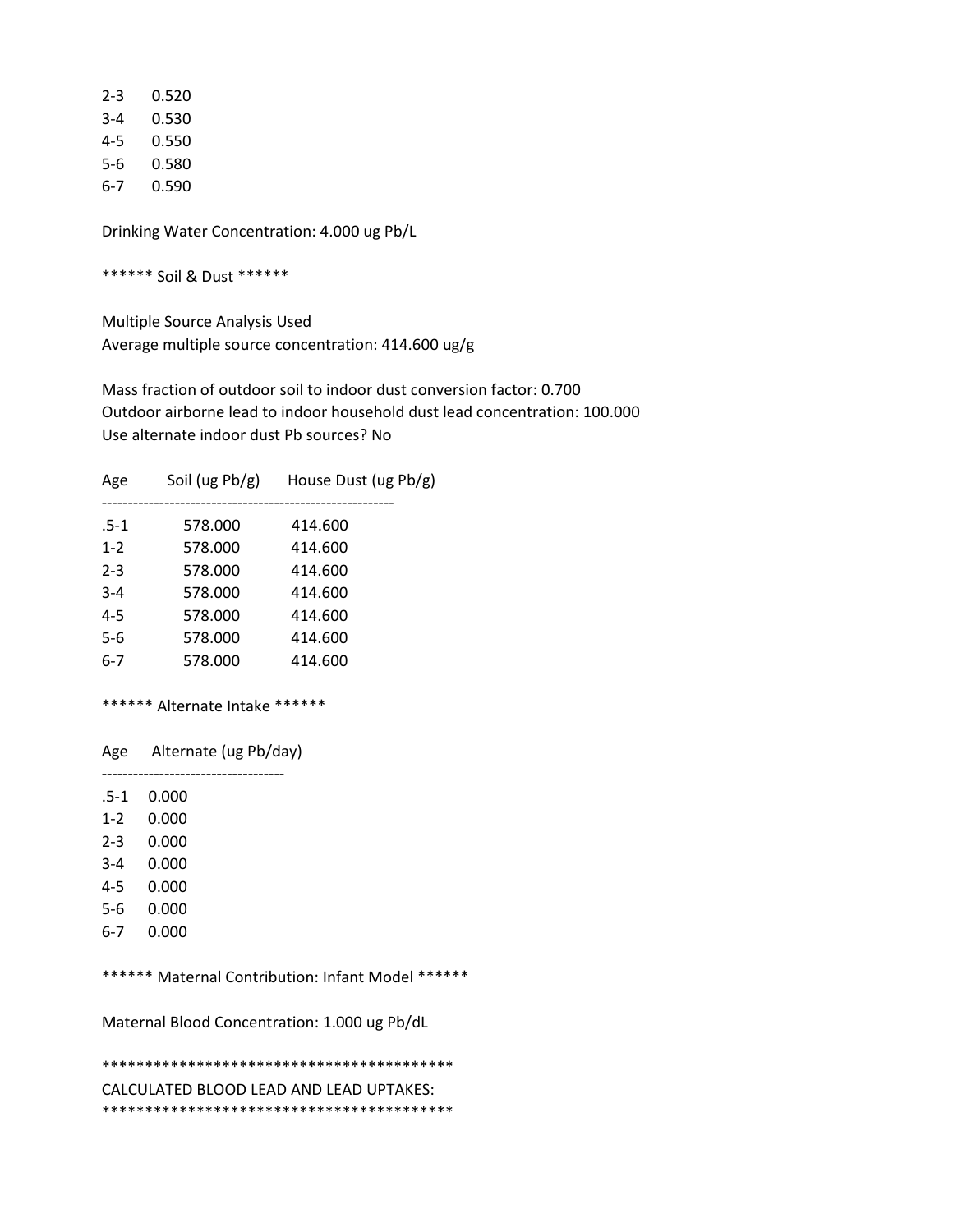| Year  |                            |        | Air Diet Alternate Water            |       |
|-------|----------------------------|--------|-------------------------------------|-------|
|       |                            |        | (ug/day) (ug/day) (ug/day) (ug/day) |       |
| .5-1  | 0.021                      | 0.982  | 0.000                               | 0.348 |
| $1-2$ | 0.034                      | 0.831  | 0.000                               | 0.848 |
|       | $2-3$ 0.062                | 0.923  | 0.000                               | 0.901 |
|       | 3-4 0.067                  | 0.901  | 0.000                               | 0.936 |
|       | 4-5 0.067                  | 0.896  | 0.000                               | 1.011 |
| $5-6$ | 0.093                      | 0.956  | 0.000                               | 1.082 |
| $6-7$ | 0.093                      | 1.043  | 0.000                               | 1.109 |
|       | Year Soil+Dust Total Blood |        |                                     |       |
|       | (ug/day) (ug/day) (ug/dL)  |        |                                     |       |
|       | .5-1  10.816  12.167       |        | 6.5                                 |       |
|       | 1-2 16.763                 |        | 18.477 7.5                          |       |
|       | 2-3 17.126                 | 19.012 | 7.0                                 |       |
|       | 3-4 17.456                 | 19.359 | 6.7                                 |       |
|       | 4-5 13.453                 | 15.425 | 5.5                                 |       |
| $5-6$ | 12.288                     | 14.419 | 4.6                                 |       |
| $6-7$ | 11.699                     | 13.944 | 4.0                                 |       |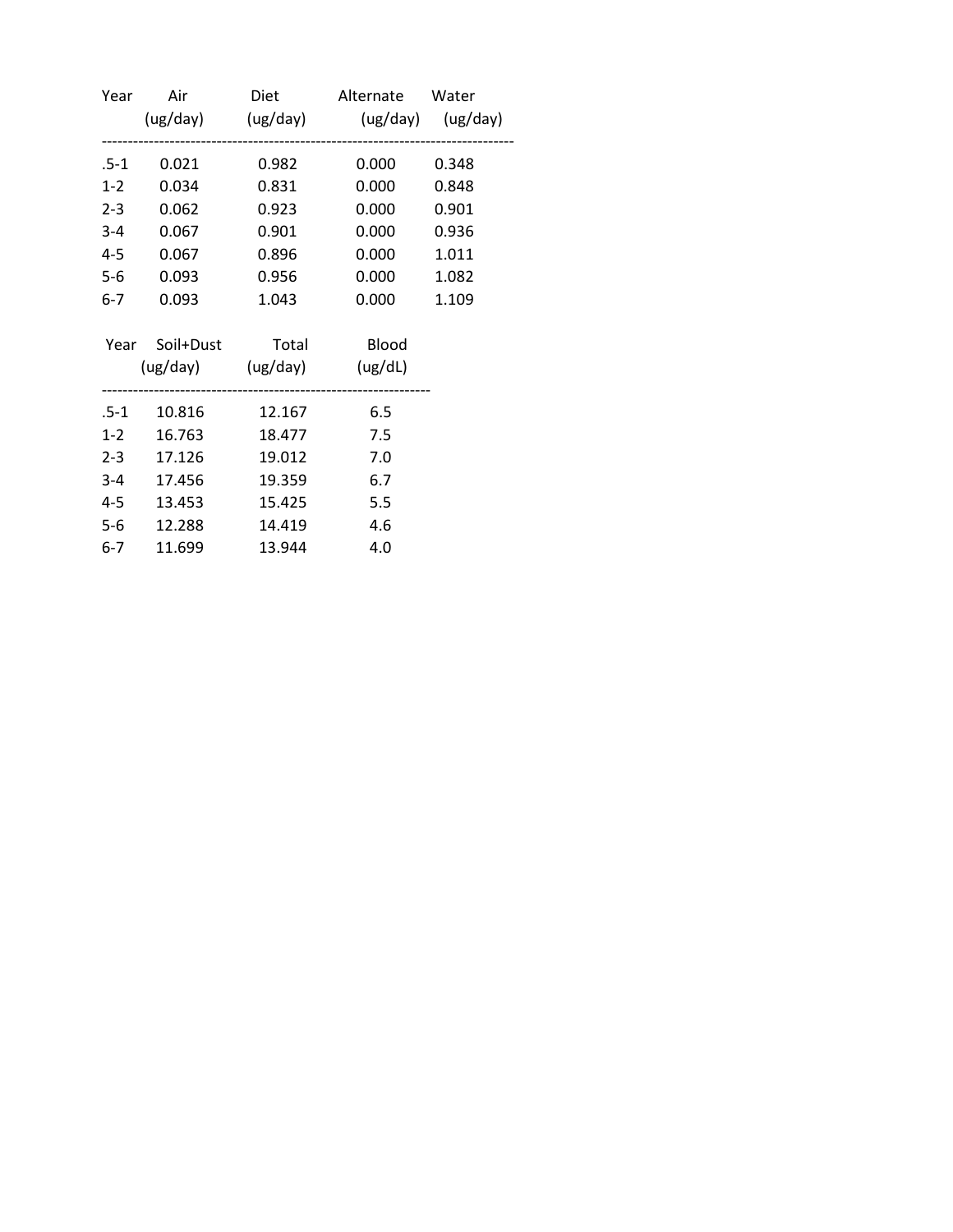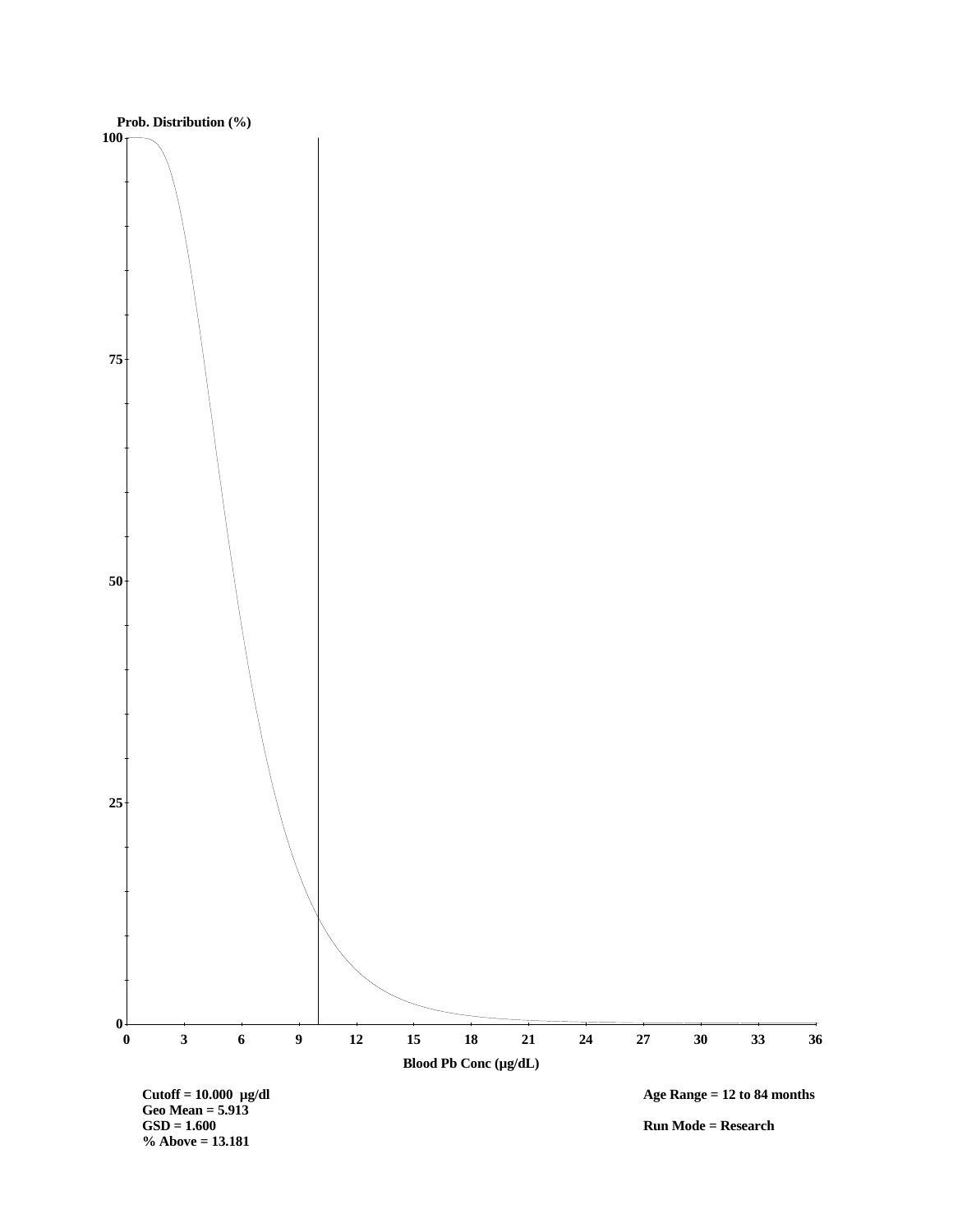==================================================================================

 Model Version: 1.1 Build11 User Name: Date: Site Name: Area 2 Operable Unit: Surface Soil Run Mode: Research ==================================================================================

### \*\*\*\*\*\* Air \*\*\*\*\*\*

 Indoor Air Pb Concentration: 30.000 percent of outdoor. Other Air Parameters:

| Age     | Time     | Ventilation | Lung       | Outdoor Air |
|---------|----------|-------------|------------|-------------|
|         | Outdoors | Rate        | Absorption | Pb Conc     |
|         | (hours)  | (m3/day)    | $(\%)$     | (ug Pb/m3)  |
|         |          |             |            |             |
| $.5-1$  | 1.000    | 2.000       | 32.000     | 0.100       |
| $1 - 2$ | 2.000    | 3.000       | 32.000     | 0.100       |
| $2 - 3$ | 3.000    | 5.000       | 32.000     | 0.100       |
| $3 - 4$ | 4.000    | 5.000       | 32.000     | 0.100       |
| $4 - 5$ | 4.000    | 5.000       | 32.000     | 0.100       |
| $5-6$   | 4.000    | 7.000       | 32.000     | 0.100       |
| 6-7     | 4.000    | 7.000       | 32.000     | 0.100       |
|         |          |             |            |             |

\*\*\*\*\*\* Diet \*\*\*\*\*\*

Age Diet Intake(ug/day)

-----------------------------------

| $.5-1$  | 2.260 |
|---------|-------|
| $1 - 2$ | 1.960 |
| $2 - 3$ | 2.130 |
| $3 - 4$ | 2.040 |
| $4 - 5$ | 1.950 |
| 5-6     | 2.050 |
| 6-7     | 2.220 |

\*\*\*\*\*\* Drinking Water \*\*\*\*\*\*

Water Consumption:

Age Water (L/day)

-----------------------------------

.5-1 0.200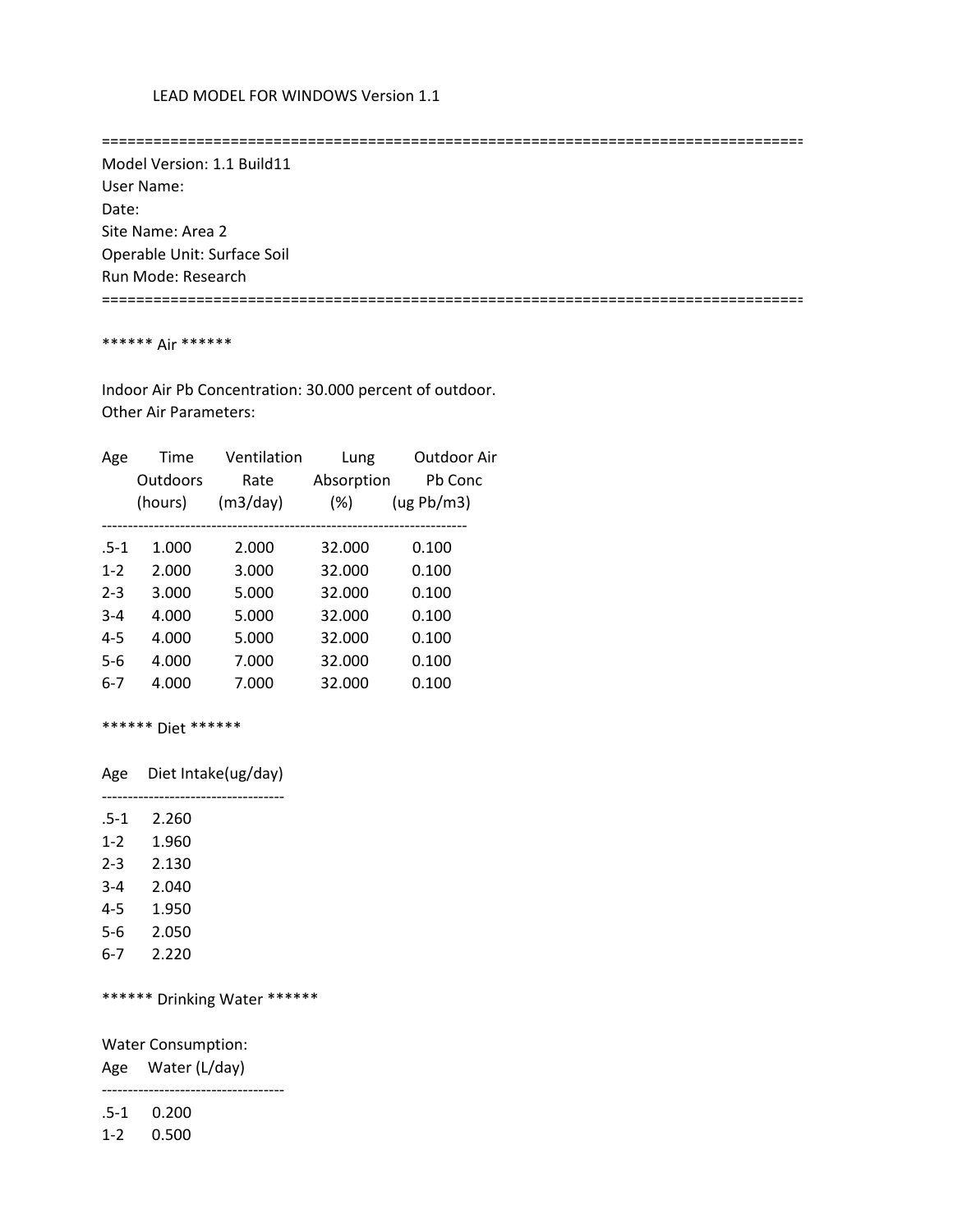| 2-3 | 0.520 |
|-----|-------|
| 3-4 | 0.530 |
| 4-5 | 0.550 |
| 5-6 | 0.580 |
| 6-7 | 0.590 |

\*\*\*\*\*\* Soil & Dust \*\*\*\*\*\*

 Multiple Source Analysis Used Average multiple source concentration: 205.300 ug/g

 Mass fraction of outdoor soil to indoor dust conversion factor: 0.700 Outdoor airborne lead to indoor household dust lead concentration: 100.000 Use alternate indoor dust Pb sources? No

| $.5-1$<br>279.000<br>205.300<br>205.300<br>$1 - 2$<br>279.000<br>205.300<br>$2 - 3$<br>279.000<br>205.300<br>$3 - 4$<br>279.000<br>$4 - 5$<br>279.000<br>205.300<br>$5-6$<br>205.300<br>279.000<br>$6-7$<br>205.300<br>279.000 | Age | Soil (ug $Pb/g$ ) | House Dust (ug Pb/g) |
|--------------------------------------------------------------------------------------------------------------------------------------------------------------------------------------------------------------------------------|-----|-------------------|----------------------|
|                                                                                                                                                                                                                                |     |                   |                      |
|                                                                                                                                                                                                                                |     |                   |                      |
|                                                                                                                                                                                                                                |     |                   |                      |
|                                                                                                                                                                                                                                |     |                   |                      |
|                                                                                                                                                                                                                                |     |                   |                      |
|                                                                                                                                                                                                                                |     |                   |                      |
|                                                                                                                                                                                                                                |     |                   |                      |

## \*\*\*\*\*\* Alternate Intake \*\*\*\*\*\*

 Age Alternate (ug Pb/day) -----------------------------------

.5-1 0.000

- 1-2 0.000
- 2-3 0.000
- 3-4 0.000
- 4-5 0.000
- 
- 5-6 0.000
- 6-7 0.000

\*\*\*\*\*\* Maternal Contribution: Infant Model \*\*\*\*\*\*

Maternal Blood Concentration: 1.000 ug Pb/dL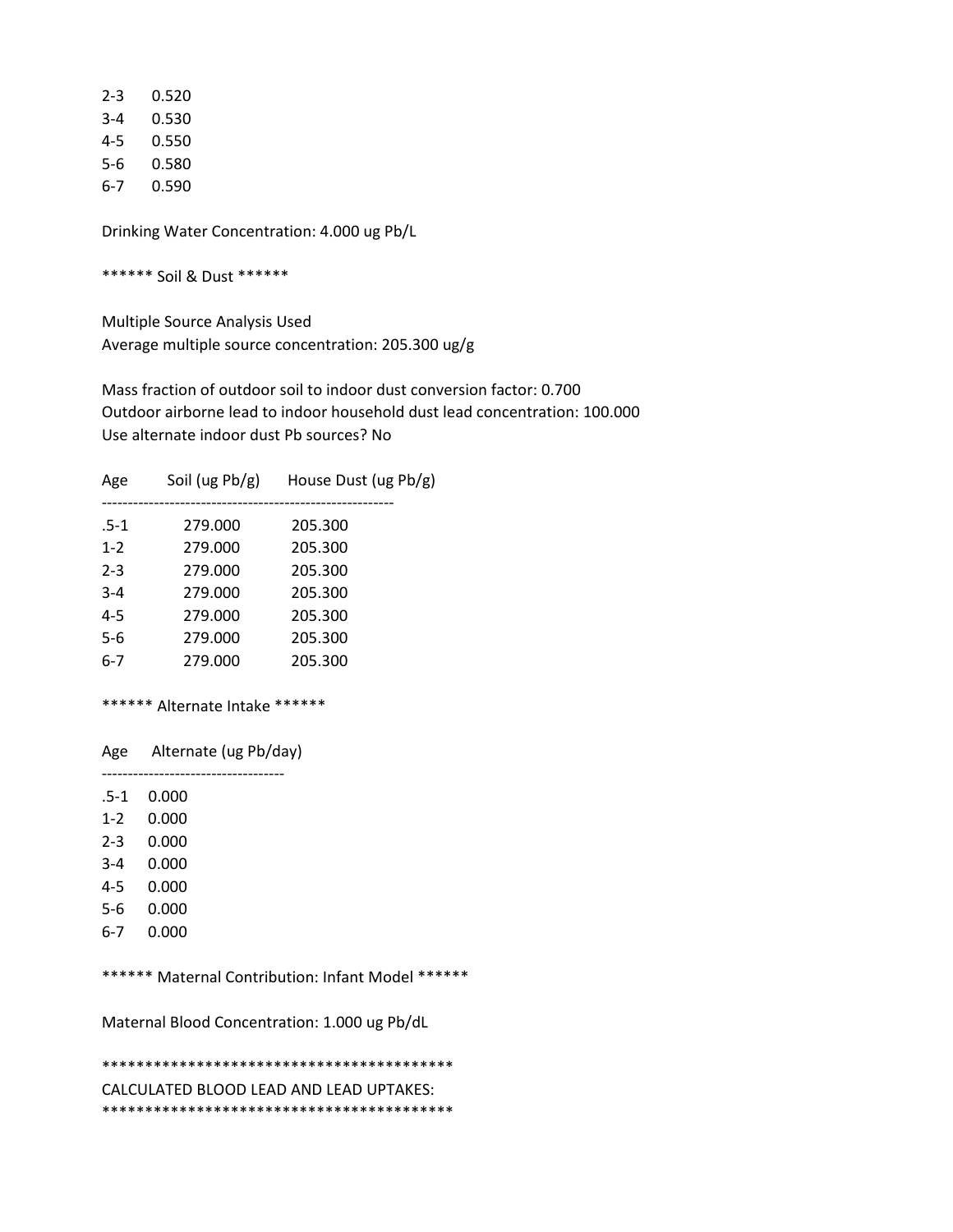| Year    |                            |        | Air Diet Alternate Water<br>(ug/day) (ug/day) (ug/day) (ug/day) |       |
|---------|----------------------------|--------|-----------------------------------------------------------------|-------|
|         |                            |        |                                                                 |       |
| .5-1    | 0.021                      | 1.043  | 0.000                                                           | 0.369 |
| $1-2$   | 0.034                      | 0.893  | 0.000                                                           | 0.911 |
| $2 - 3$ | 0.062                      | 0.982  | 0.000                                                           | 0.959 |
| $3-4$   | 0.067                      | 0.951  | 0.000                                                           | 0.989 |
| $4 - 5$ | 0.067                      | 0.929  | 0.000                                                           | 1.048 |
| $5-6$   | 0.093                      | 0.985  | 0.000                                                           | 1.114 |
| 6-7     | 0.093                      | 1.071  | 0.000                                                           | 1.138 |
|         | Year Soil+Dust Total Blood |        |                                                                 |       |
|         | (ug/day) (ug/day) (ug/dL)  |        |                                                                 |       |
|         | .5-1 5.612 7.045           |        | 3.8                                                             |       |
| $1-2$   | 8.796                      | 10.633 | 4.4                                                             |       |
| $2 - 3$ | 8.905                      | 10.908 | 4.1                                                             |       |
|         | 3-4 9.007                  | 11.013 | 3.9                                                             |       |
| 4-5     | 6.817                      | 8.861  | 3.2                                                             |       |
| $5-6$   | 6.185                      | 8.377  | 2.7                                                             |       |
| $6-7$   | 5.866                      | 8.169  | 2.4                                                             |       |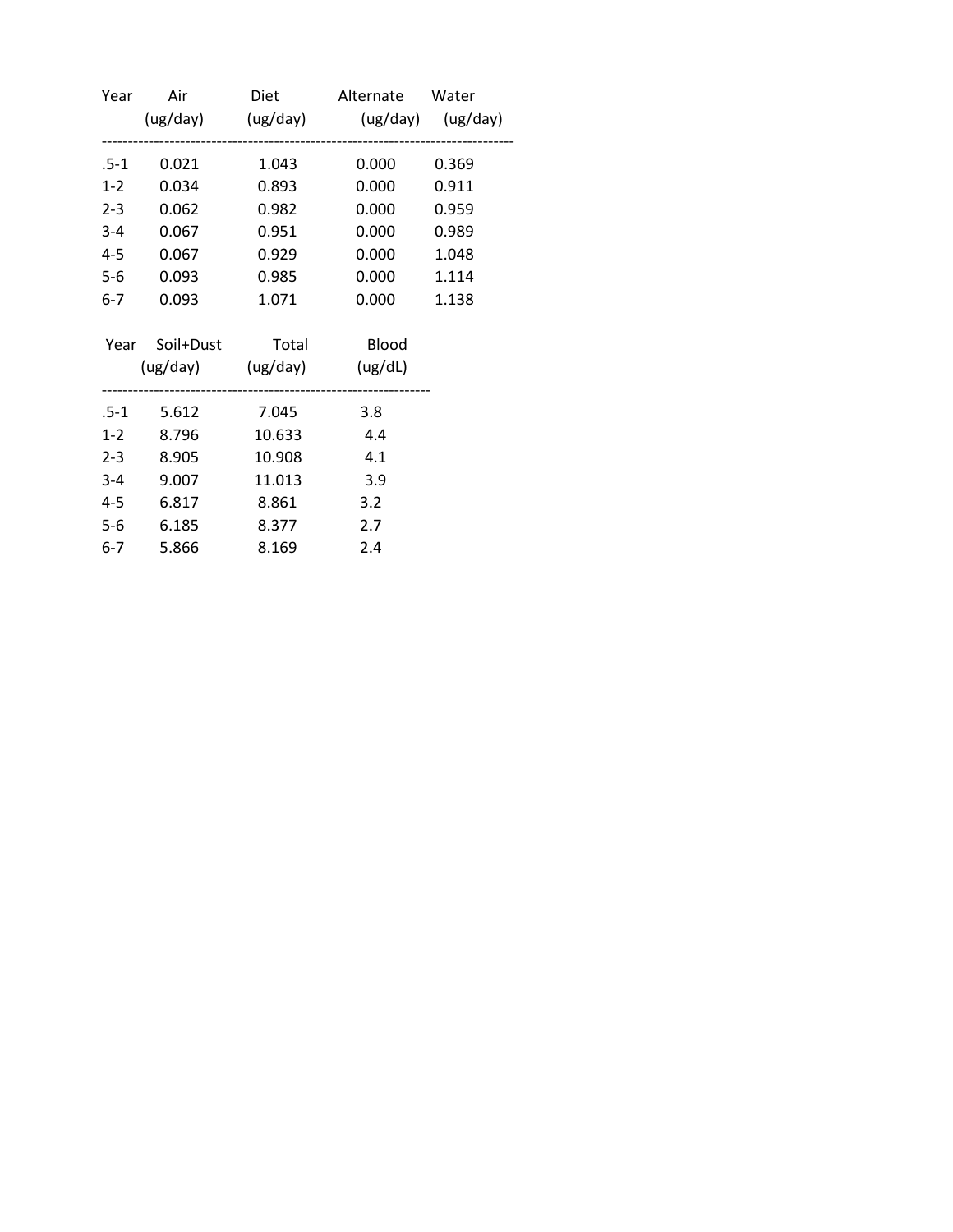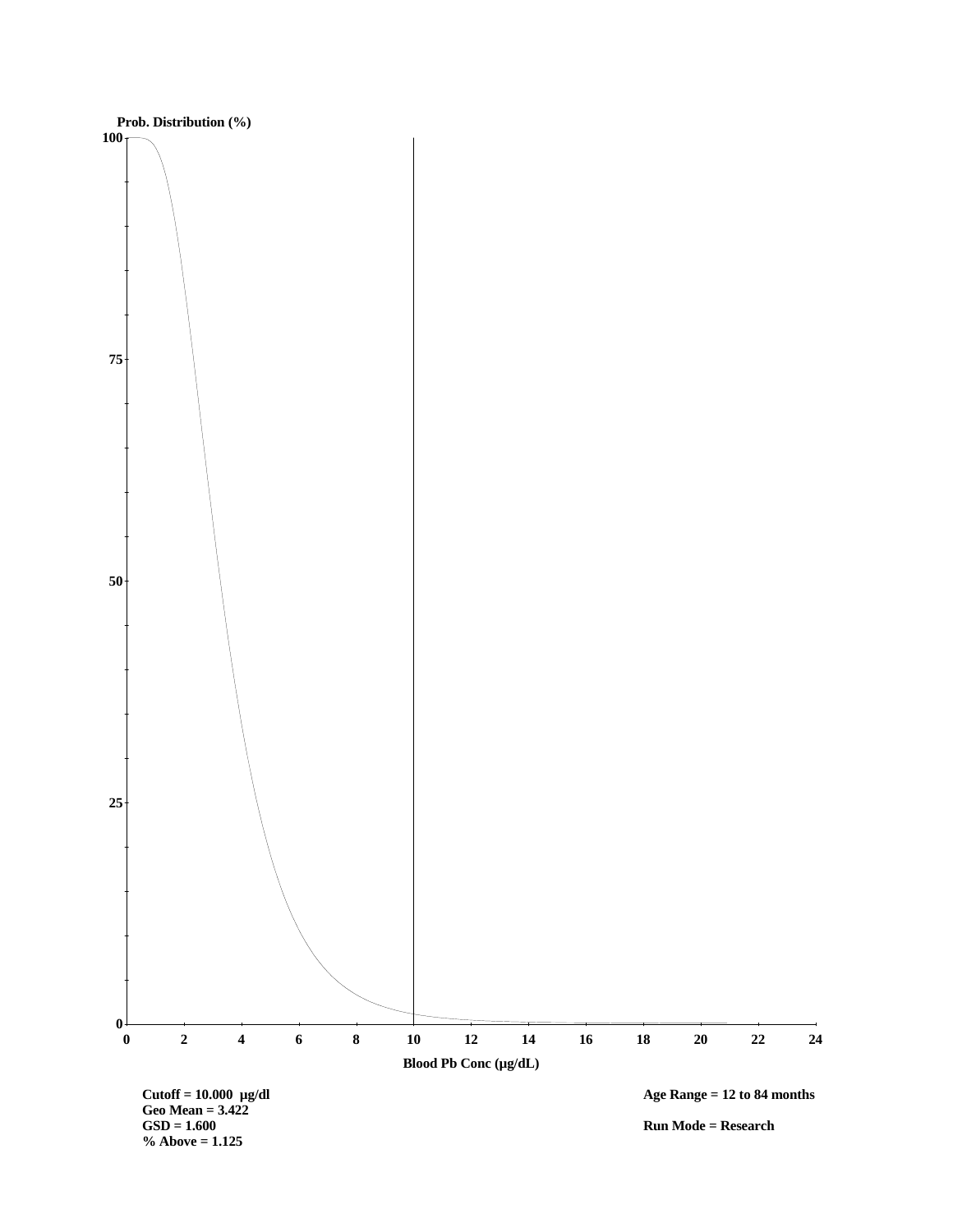==================================================================================

 Model Version: 1.1 Build11 User Name: Date: Site Name: Area 3 Operable Unit: Surface Soil Run Mode: Research ==================================================================================

### \*\*\*\*\*\* Air \*\*\*\*\*\*

 Indoor Air Pb Concentration: 30.000 percent of outdoor. Other Air Parameters:

| Age     | Time     | Ventilation | Lung       | Outdoor Air |
|---------|----------|-------------|------------|-------------|
|         | Outdoors | Rate        | Absorption | Pb Conc     |
|         | (hours)  | (m3/day)    | $(\%)$     | (ug Pb/m3)  |
|         |          |             |            |             |
| $.5-1$  | 1.000    | 2.000       | 32.000     | 0.100       |
| $1 - 2$ | 2.000    | 3.000       | 32.000     | 0.100       |
| $2 - 3$ | 3.000    | 5.000       | 32.000     | 0.100       |
| $3 - 4$ | 4.000    | 5.000       | 32.000     | 0.100       |
| $4 - 5$ | 4.000    | 5.000       | 32.000     | 0.100       |
| $5-6$   | 4.000    | 7.000       | 32.000     | 0.100       |
| 6-7     | 4.000    | 7.000       | 32.000     | 0.100       |
|         |          |             |            |             |

\*\*\*\*\*\* Diet \*\*\*\*\*\*

Age Diet Intake(ug/day)

-----------------------------------

| .5-1    | 2.260 |
|---------|-------|
| $1 - 2$ | 1.960 |
| $2 - 3$ | 2.130 |
| $3 - 4$ | 2.040 |
| $4 - 5$ | 1.950 |
| 5-6     | 2.050 |
| 6-7     | 2.220 |

\*\*\*\*\*\* Drinking Water \*\*\*\*\*\*

Water Consumption:

Age Water (L/day)

 ----------------------------------- .5-1 0.200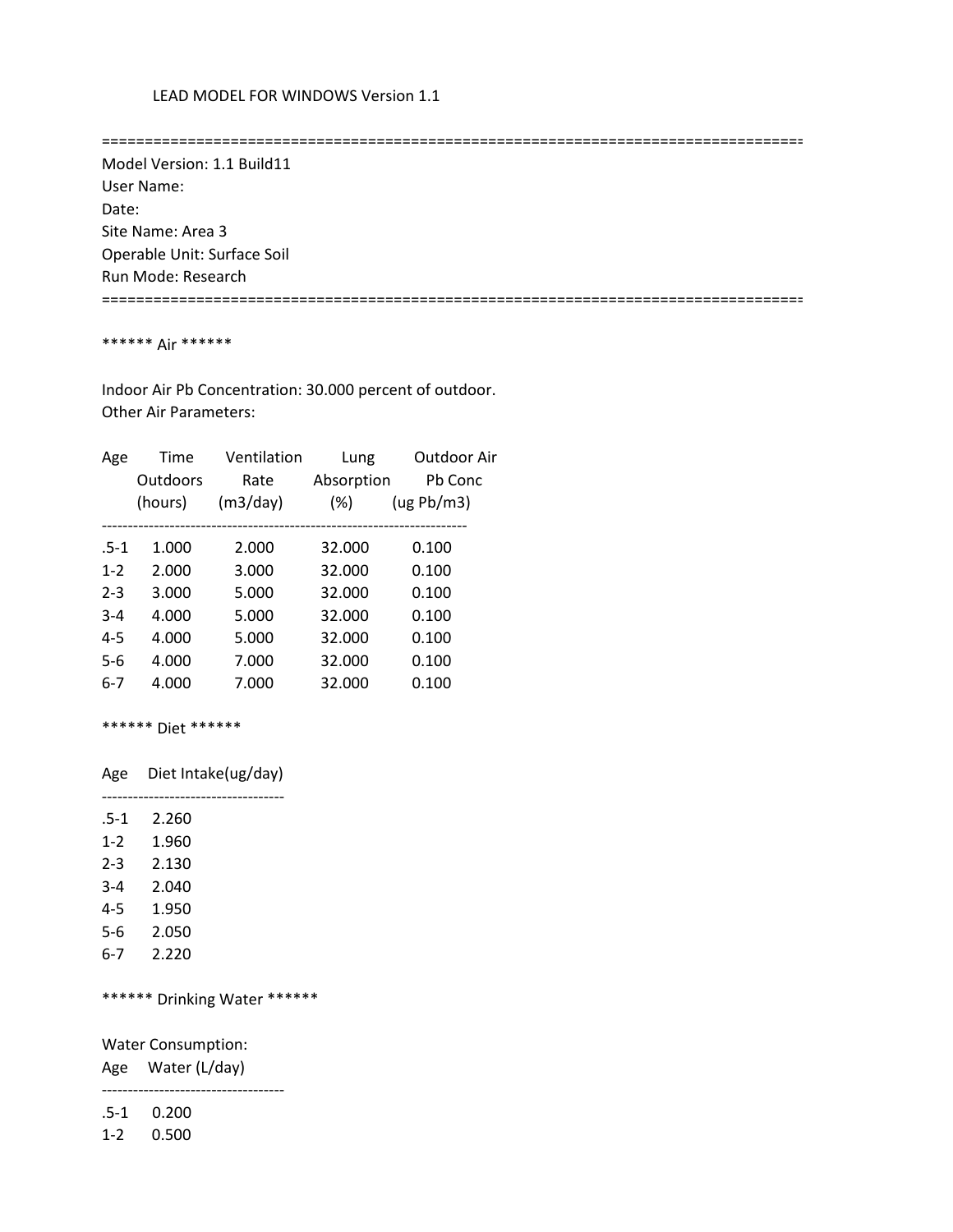| 2-3 | 0.520 |
|-----|-------|
| 3-4 | 0.530 |
| 4-5 | 0.550 |
| 5-6 | 0.580 |
| 6-7 | 0.590 |

\*\*\*\*\*\* Soil & Dust \*\*\*\*\*\*

 Multiple Source Analysis Used Average multiple source concentration: 159.100 ug/g

 Mass fraction of outdoor soil to indoor dust conversion factor: 0.700 Outdoor airborne lead to indoor household dust lead concentration: 100.000 Use alternate indoor dust Pb sources? No

| Age     | Soil (ug $Pb/g$ ) | House Dust (ug Pb/g) |
|---------|-------------------|----------------------|
| $.5-1$  | 213.000           | 159.100              |
| $1 - 2$ | 213.000           | 159.100              |
| $2 - 3$ | 213.000           | 159.100              |
| $3 - 4$ | 213.000           | 159.100              |
| $4 - 5$ | 213.000           | 159.100              |
| 5-6     | 213.000           | 159.100              |
| $6-7$   | 213.000           | 159.100              |

## \*\*\*\*\*\* Alternate Intake \*\*\*\*\*\*

 Age Alternate (ug Pb/day) -----------------------------------

.5-1 0.000

1-2 0.000

- 2-3 0.000
- 3-4 0.000
- 4-5 0.000
- 5-6 0.000
- 6-7 0.000

\*\*\*\*\*\* Maternal Contribution: Infant Model \*\*\*\*\*\*

Maternal Blood Concentration: 1.000 ug Pb/dL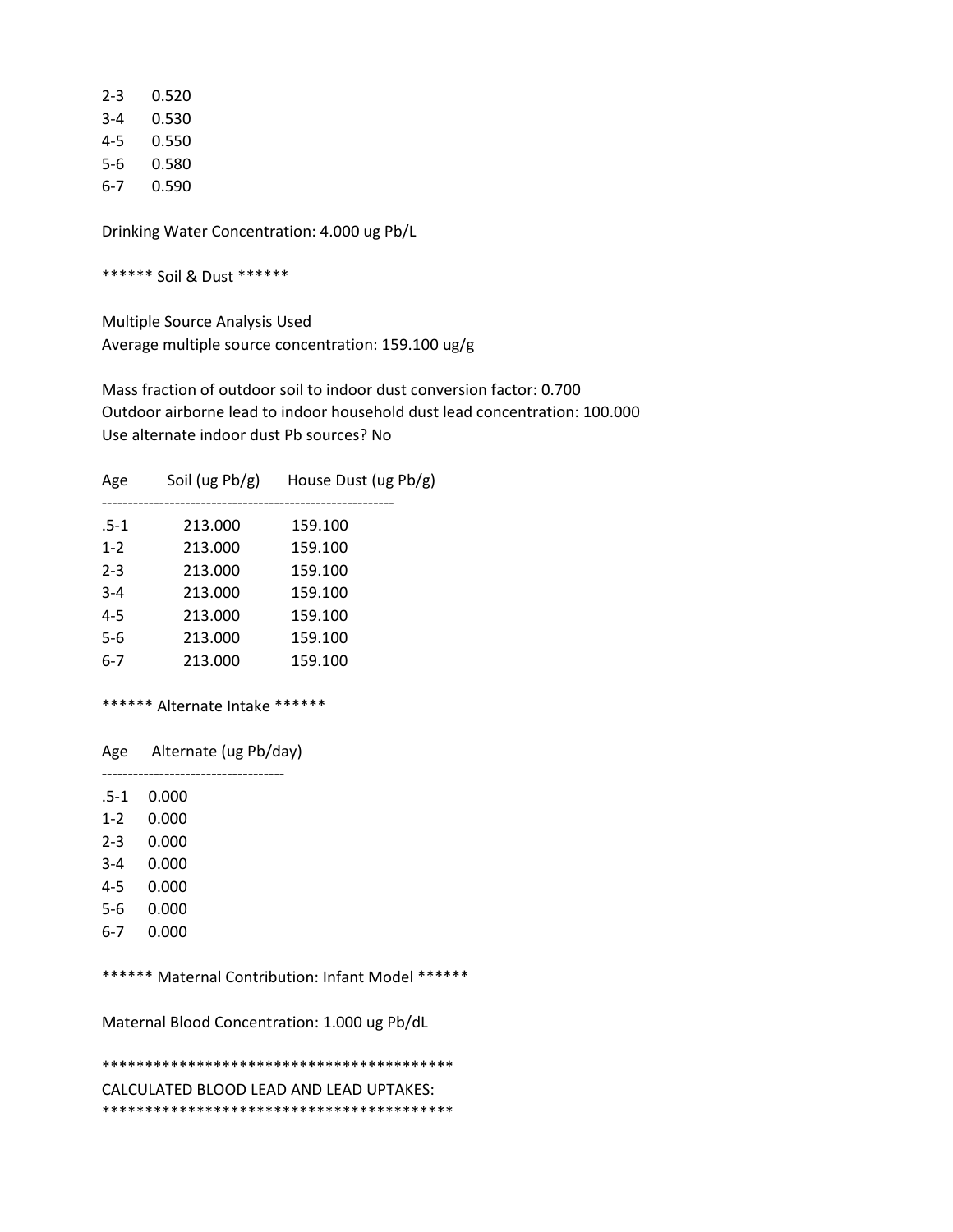| Year    |                            |       | Air Diet Alternate Water<br>(ug/day) (ug/day) (ug/day) (ug/day) |       |
|---------|----------------------------|-------|-----------------------------------------------------------------|-------|
| .5-1    | 0.021                      | 1.058 | 0.000                                                           | 0.374 |
| $1-2$   | 0.034                      | 0.908 | 0.000                                                           | 0.926 |
| $2 - 3$ | 0.062                      | 0.996 | 0.000                                                           | 0.973 |
| $3 - 4$ | 0.067                      | 0.963 | 0.000                                                           | 1.001 |
| 4-5     | 0.067                      | 0.937 | 0.000                                                           | 1.057 |
| $5-6$   | 0.093                      | 0.991 | 0.000                                                           | 1.122 |
| $6-7$   | 0.093                      | 1.077 | 0.000                                                           | 1.145 |
|         | Year Soil+Dust Total Blood |       |                                                                 |       |
|         | (ug/day) (ug/day) (ug/dL)  |       |                                                                 |       |
|         | .5-1 4.376                 | 5.829 | 3.2                                                             |       |
| $1-2$   | 6.878                      | 8.747 | 3.6                                                             |       |
| $2 - 3$ | 6.948                      | 8.980 | 3.4                                                             |       |
|         | 3-4 7.014                  | 9.045 | 3.2                                                             |       |
| 4-5     | 5.286                      | 7.347 | 2.6                                                             |       |
| $5-6$   | 4.788                      | 6.994 | 2.2                                                             |       |
| $6-7$   | 4.537                      | 6.853 | 2.0                                                             |       |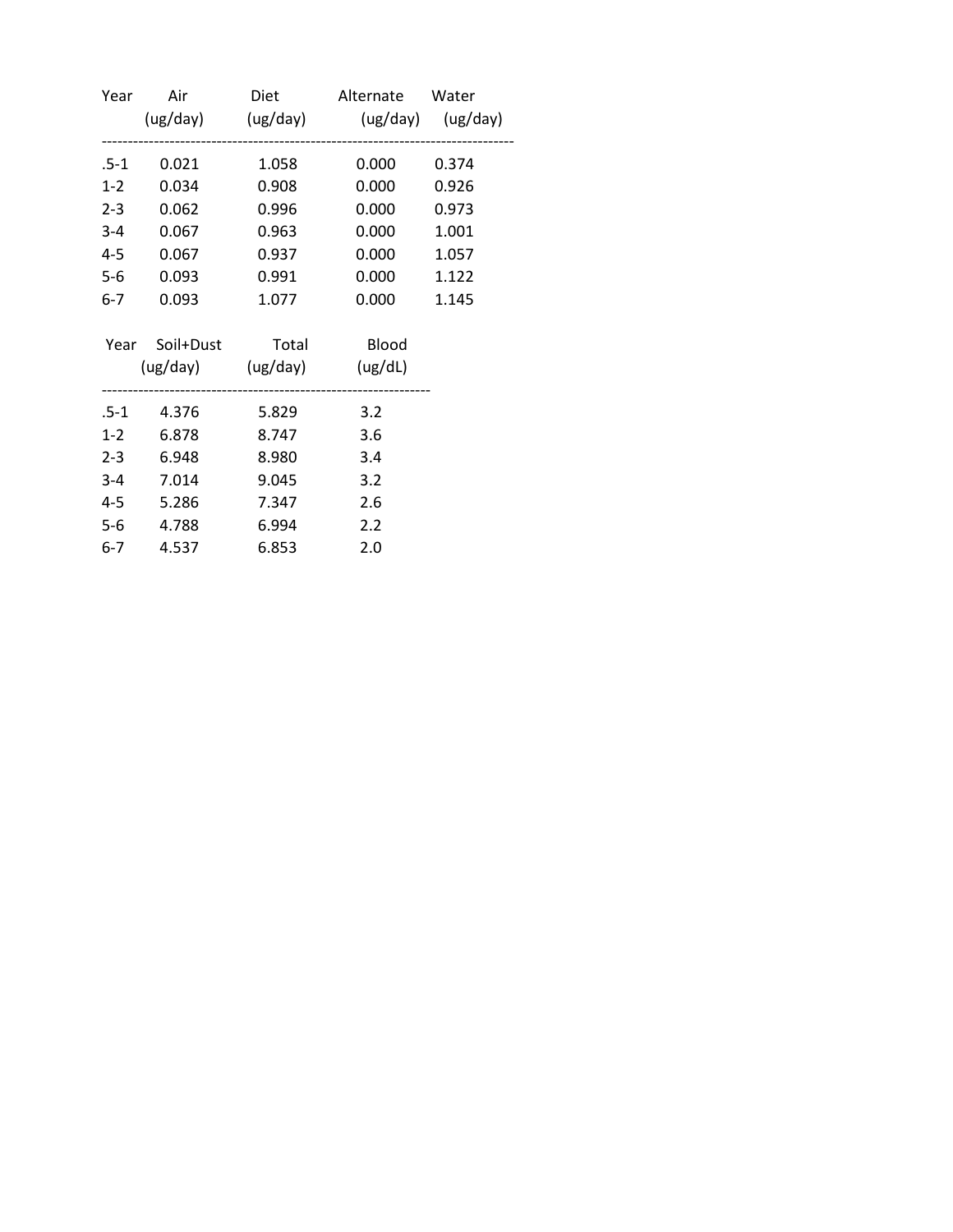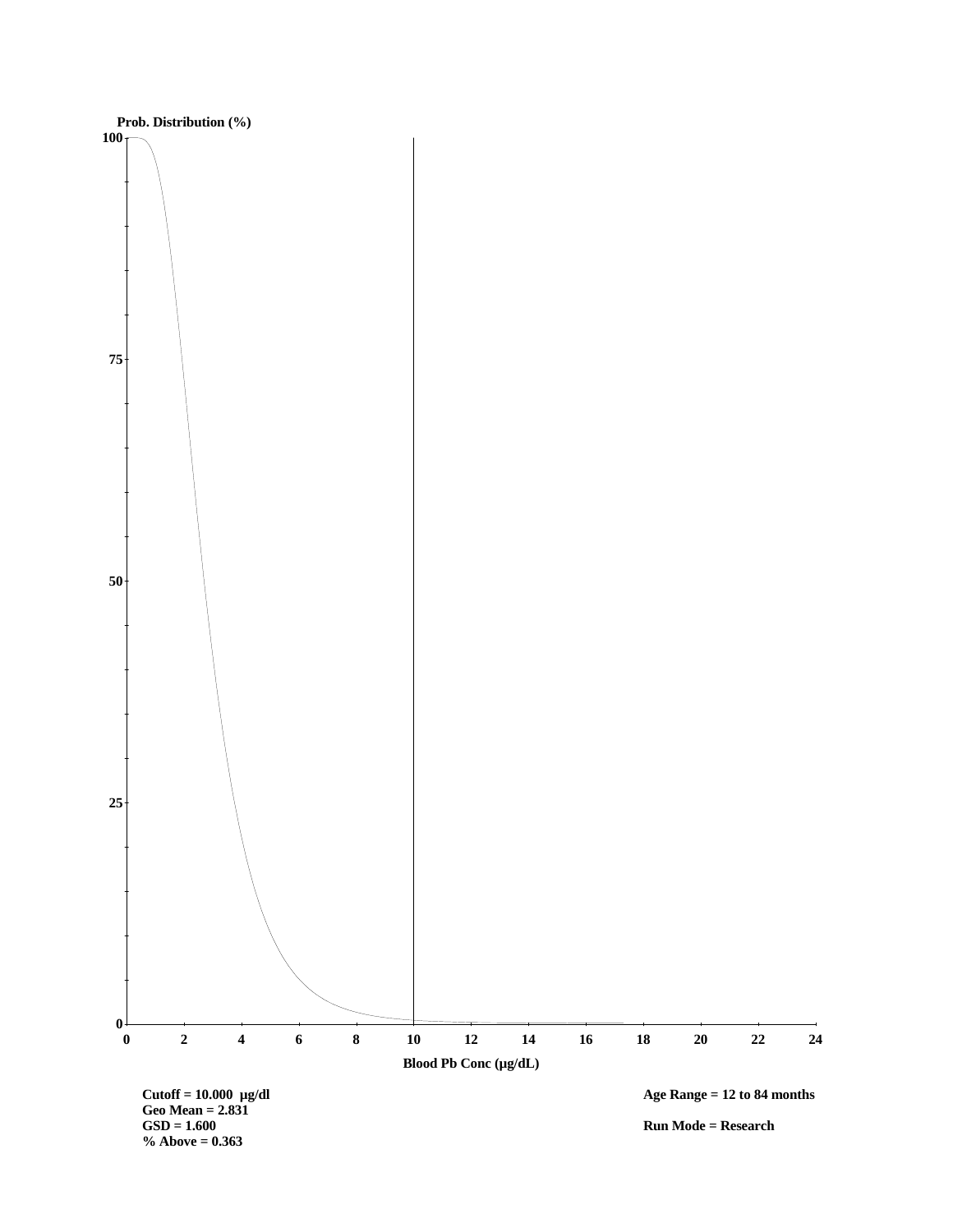==================================================================================

 Model Version: 1.1 Build11 User Name: Date: Site Name: Area 4 Operable Unit: Surface Soil Run Mode: Research ==================================================================================

### \*\*\*\*\*\* Air \*\*\*\*\*\*

 Indoor Air Pb Concentration: 30.000 percent of outdoor. Other Air Parameters:

| Age     | Time     | Ventilation | Lung       | Outdoor Air |
|---------|----------|-------------|------------|-------------|
|         | Outdoors | Rate        | Absorption | Pb Conc     |
|         | (hours)  | (m3/day)    | $(\%)$     | (ug Pb/m3)  |
|         |          |             |            |             |
| $.5-1$  | 1.000    | 2.000       | 32.000     | 0.100       |
| $1 - 2$ | 2.000    | 3.000       | 32.000     | 0.100       |
| $2 - 3$ | 3.000    | 5.000       | 32.000     | 0.100       |
| $3 - 4$ | 4.000    | 5.000       | 32.000     | 0.100       |
| $4 - 5$ | 4.000    | 5.000       | 32.000     | 0.100       |
| $5-6$   | 4.000    | 7.000       | 32.000     | 0.100       |
| 6-7     | 4.000    | 7.000       | 32.000     | 0.100       |
|         |          |             |            |             |

\*\*\*\*\*\* Diet \*\*\*\*\*\*

Age Diet Intake(ug/day)

-----------------------------------

| $.5-1$  | 2.260 |
|---------|-------|
| $1 - 2$ | 1.960 |
| $2 - 3$ | 2.130 |
| $3 - 4$ | 2.040 |
| $4 - 5$ | 1.950 |
| 5-6     | 2.050 |
| 6-7     | 2.220 |

\*\*\*\*\*\* Drinking Water \*\*\*\*\*\*

Water Consumption:

Age Water (L/day)

-----------------------------------

.5-1 0.200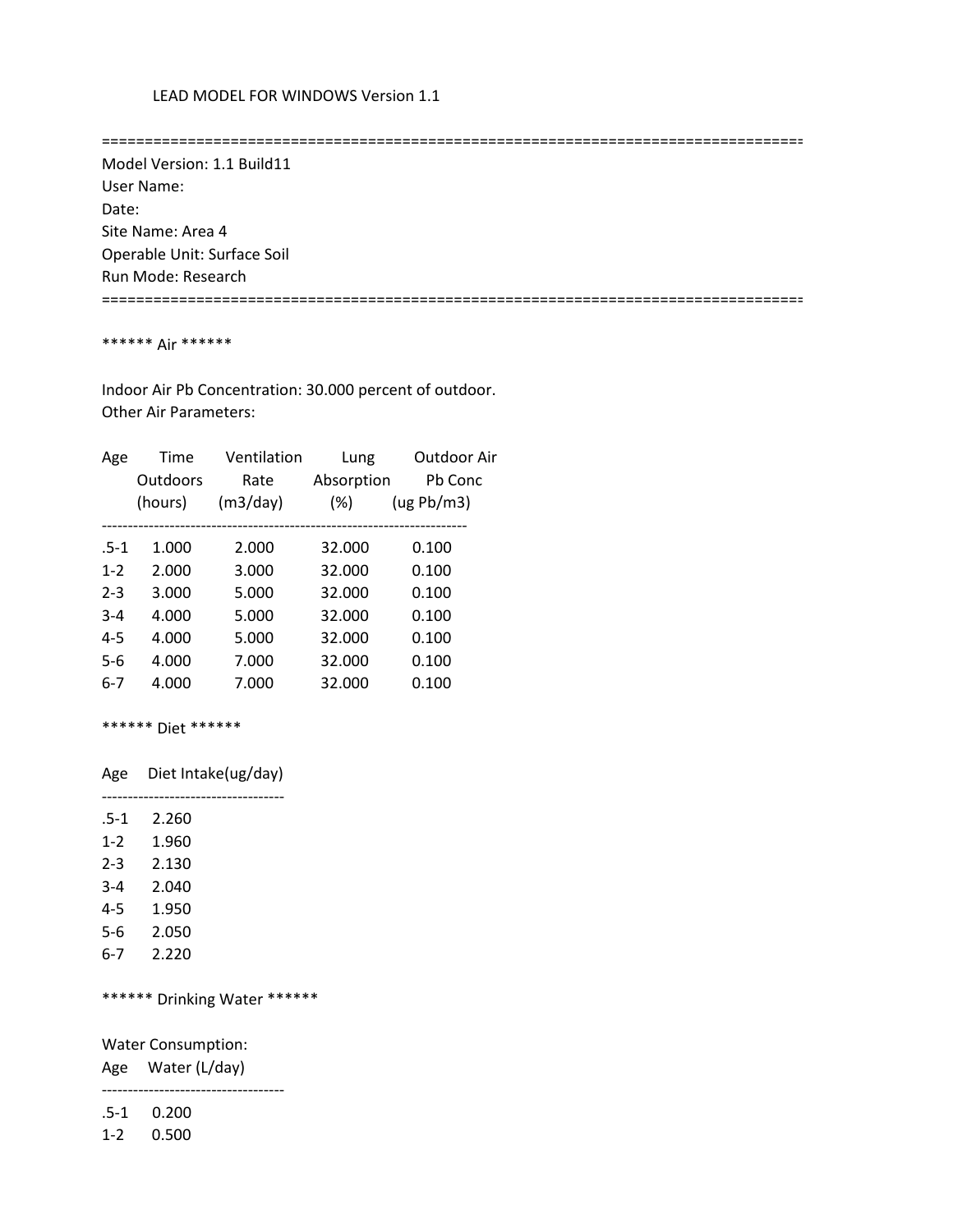| 2-3 | 0.520 |
|-----|-------|
| 3-4 | 0.530 |
| 4-5 | 0.550 |
| 5-6 | 0.580 |
| 6-7 | 0.590 |

\*\*\*\*\*\* Soil & Dust \*\*\*\*\*\*

 Multiple Source Analysis Used Average multiple source concentration: 124.100 ug/g

 Mass fraction of outdoor soil to indoor dust conversion factor: 0.700 Outdoor airborne lead to indoor household dust lead concentration: 100.000 Use alternate indoor dust Pb sources? No

| Age     | Soil (ug $Pb/g$ ) | House Dust (ug Pb/g) |
|---------|-------------------|----------------------|
| $.5-1$  | 163.000           | 124.100              |
| $1 - 2$ | 163.000           | 124.100              |
| $2 - 3$ | 163.000           | 124.100              |
| $3 - 4$ | 163.000           | 124.100              |
| $4 - 5$ | 163.000           | 124.100              |
| 5-6     | 163.000           | 124.100              |
| $6-7$   | 163.000           | 124.100              |

## \*\*\*\*\*\* Alternate Intake \*\*\*\*\*\*

Age Alternate (ug Pb/day)

 ----------------------------------- .5-1 0.000

- 1-2 0.000
- 
- 2-3 0.000
- 3-4 0.000
- 4-5 0.000
- 5-6 0.000
- 6-7 0.000

\*\*\*\*\*\* Maternal Contribution: Infant Model \*\*\*\*\*\*

Maternal Blood Concentration: 1.000 ug Pb/dL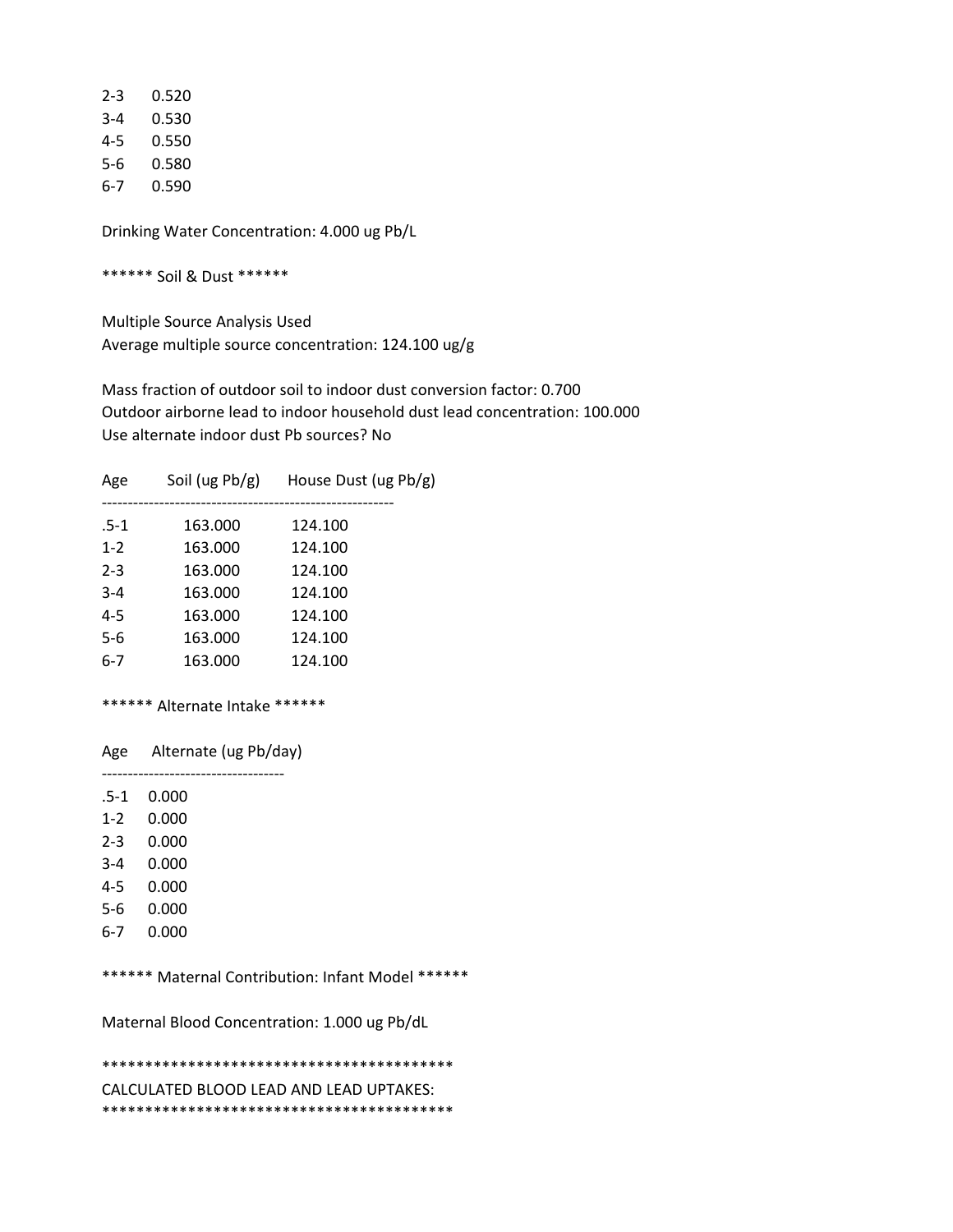| Year    |                            |       | Air Diet Alternate Water<br>(ug/day) (ug/day) (ug/day) (ug/day) |       |
|---------|----------------------------|-------|-----------------------------------------------------------------|-------|
| .5-1    | 0.021                      | 1.069 | 0.000                                                           | 0.378 |
| $1-2$   | 0.034                      | 0.920 | 0.000                                                           | 0.939 |
| $2 - 3$ | 0.062                      | 1.008 | 0.000                                                           | 0.984 |
| $3-4$   | 0.067                      | 0.973 | 0.000                                                           | 1.011 |
| $4 - 5$ | 0.067                      | 0.943 | 0.000                                                           | 1.064 |
| $5-6$   | 0.093                      | 0.996 | 0.000                                                           | 1.128 |
| $6-7$   | 0.093                      | 1.082 | 0.000                                                           | 1.150 |
|         | Year Soil+Dust Total Blood |       |                                                                 |       |
|         | (ug/day) (ug/day) (ug/dL)  |       |                                                                 |       |
|         | .5-1 3.417 4.885           |       | 2.7                                                             |       |
|         | 1-2 5.382                  | 7.275 | 3.0                                                             |       |
|         | 2-3 5.427                  | 7.481 | 2.8                                                             |       |
|         | 3-4 5.470                  | 7.521 | 2.6                                                             |       |
|         | 4-5 4.109                  | 6.182 | 2.2                                                             |       |
|         | 5-6 3.717                  | 5.934 | 1.9                                                             |       |
| $6-7$   | 3.520                      | 5.845 | 1.7                                                             |       |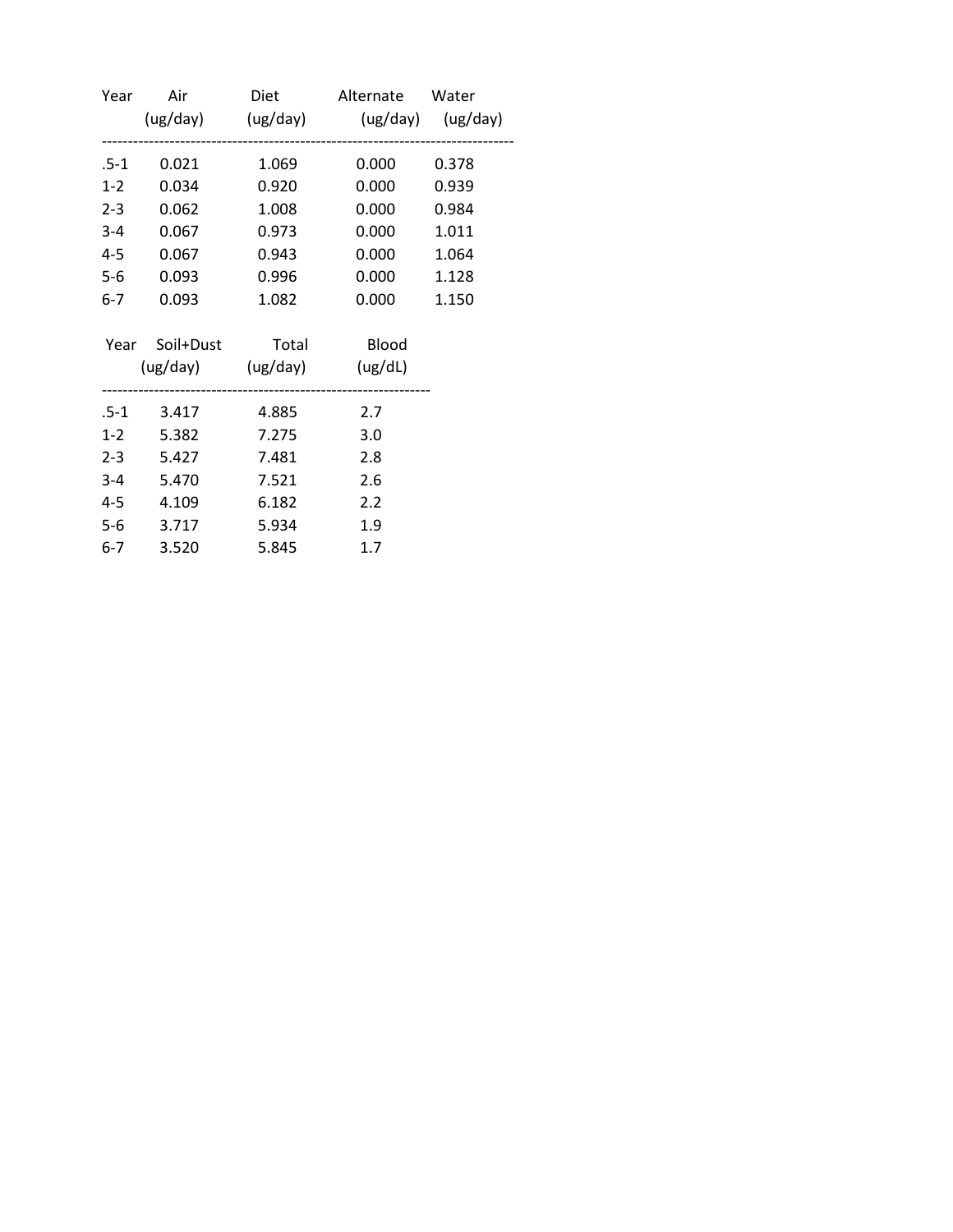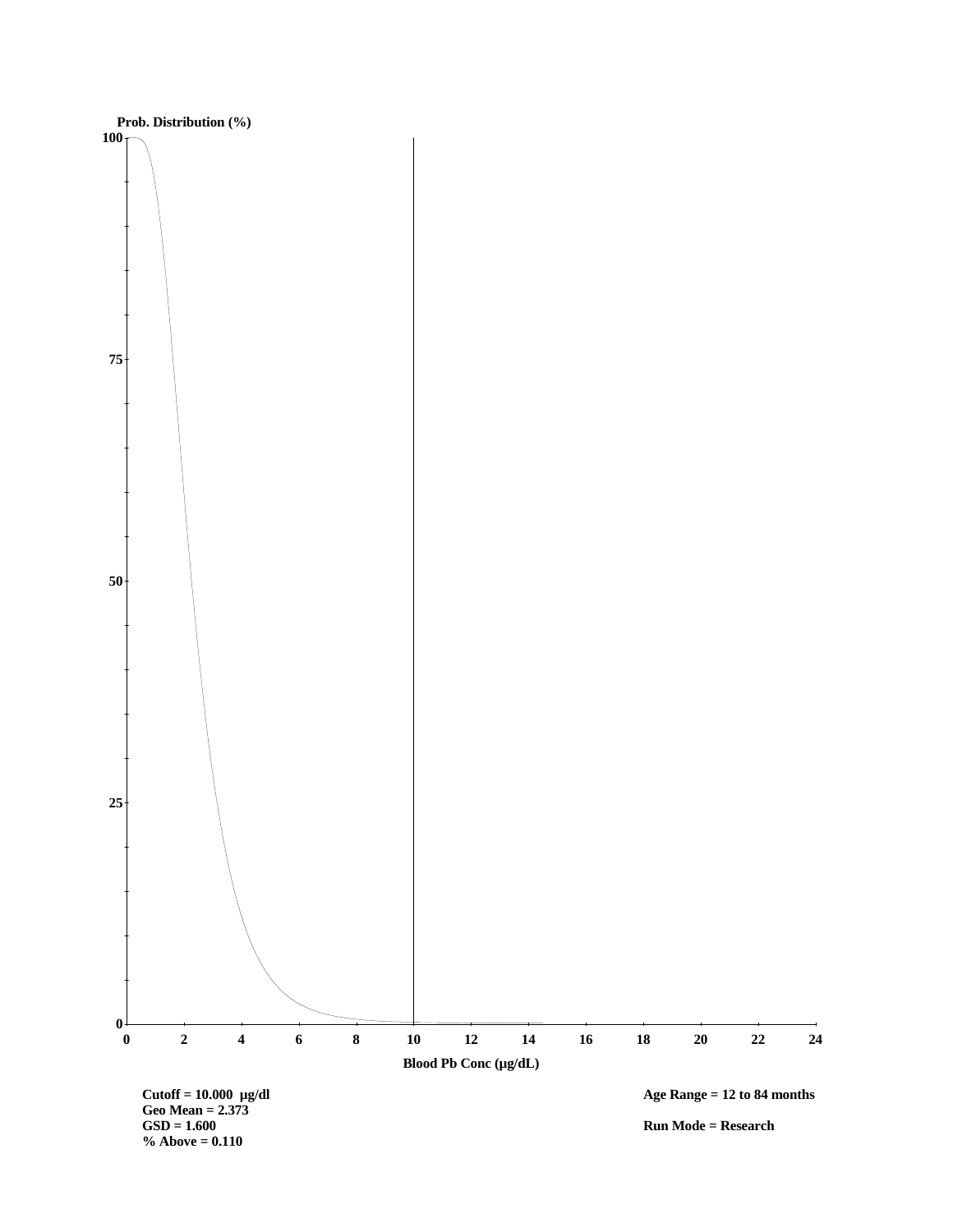==================================================================================

 Model Version: 1.1 Build11 User Name: Date: Site Name: Area 5 Operable Unit: Surface Soil Run Mode: Research ==================================================================================

### \*\*\*\*\*\* Air \*\*\*\*\*\*

 Indoor Air Pb Concentration: 30.000 percent of outdoor. Other Air Parameters:

| Age     | Time     | Ventilation | Lung       | Outdoor Air |
|---------|----------|-------------|------------|-------------|
|         | Outdoors | Rate        | Absorption | Pb Conc     |
|         | (hours)  | (m3/day)    | $(\%)$     | (ug Pb/m3)  |
|         |          |             |            |             |
| $.5-1$  | 1.000    | 2.000       | 32.000     | 0.100       |
| $1 - 2$ | 2.000    | 3.000       | 32.000     | 0.100       |
| $2 - 3$ | 3.000    | 5.000       | 32.000     | 0.100       |
| $3 - 4$ | 4.000    | 5.000       | 32.000     | 0.100       |
| $4 - 5$ | 4.000    | 5.000       | 32.000     | 0.100       |
| $5-6$   | 4.000    | 7.000       | 32.000     | 0.100       |
| 6-7     | 4.000    | 7.000       | 32.000     | 0.100       |
|         |          |             |            |             |

\*\*\*\*\*\* Diet \*\*\*\*\*\*

Age Diet Intake(ug/day)

-----------------------------------

| $.5-1$  | 2.260 |
|---------|-------|
| $1 - 2$ | 1.960 |
| $2 - 3$ | 2.130 |
| $3 - 4$ | 2.040 |
| $4 - 5$ | 1.950 |
| 5-6     | 2.050 |
| 6-7     | 2.220 |

\*\*\*\*\*\* Drinking Water \*\*\*\*\*\*

Water Consumption:

Age Water (L/day)

-----------------------------------

.5-1 0.200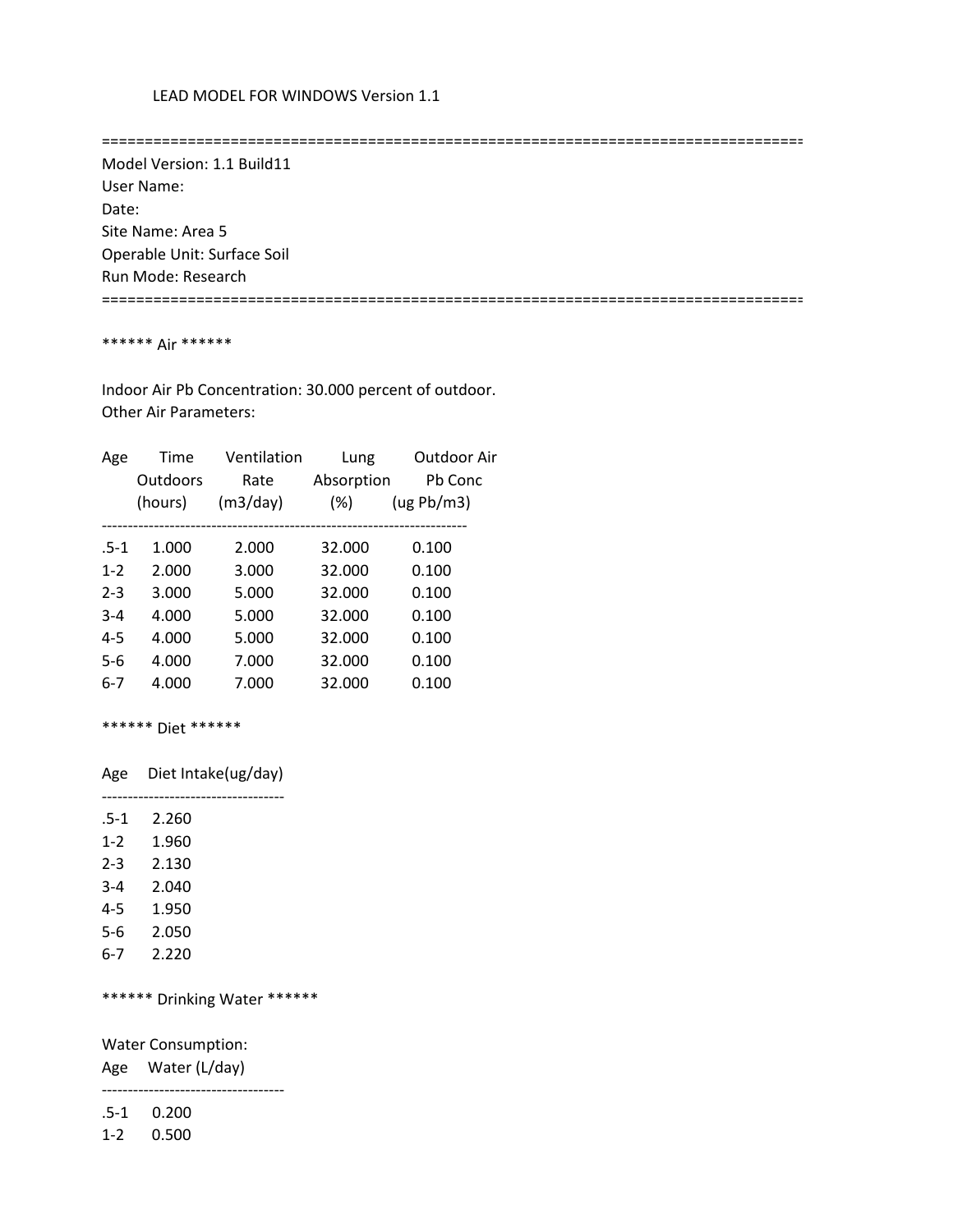| 2-3 | 0.520 |
|-----|-------|
| 3-4 | 0.530 |
| 4-5 | 0.550 |
| 5-6 | 0.580 |
| 6-7 | 0.590 |

\*\*\*\*\*\* Soil & Dust \*\*\*\*\*\*

 Multiple Source Analysis Used Average multiple source concentration: 188.500 ug/g

 Mass fraction of outdoor soil to indoor dust conversion factor: 0.700 Outdoor airborne lead to indoor household dust lead concentration: 100.000 Use alternate indoor dust Pb sources? No

| Age     | Soil (ug $Pb/g$ ) | House Dust (ug Pb/g) |
|---------|-------------------|----------------------|
| $.5-1$  | 255.000           | 188.500              |
| $1 - 2$ | 255.000           | 188.500              |
| $2 - 3$ | 255.000           | 188.500              |
| $3 - 4$ | 255.000           | 188.500              |
| $4 - 5$ | 255.000           | 188.500              |
| 5-6     | 255.000           | 188.500              |
| $6-7$   | 255.000           | 188.500              |
|         |                   |                      |

## \*\*\*\*\*\* Alternate Intake \*\*\*\*\*\*

Age Alternate (ug Pb/day)

 ----------------------------------- .5-1 0.000

- 1-2 0.000
- 
- 2-3 0.000
- 3-4 0.000
- 4-5 0.000
- 5-6 0.000
- 6-7 0.000

\*\*\*\*\*\* Maternal Contribution: Infant Model \*\*\*\*\*\*

Maternal Blood Concentration: 1.000 ug Pb/dL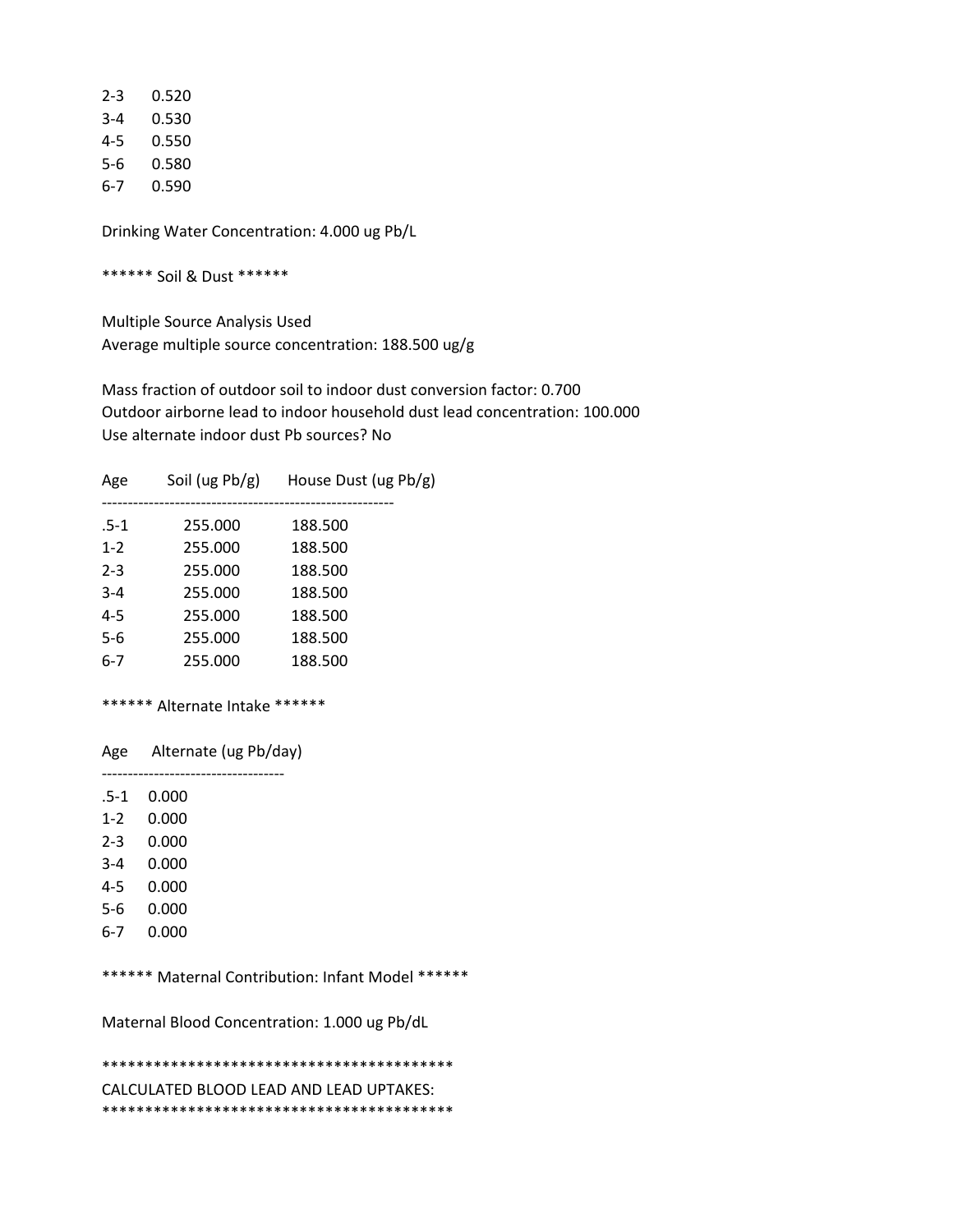| Year    |       |                            | Air Diet Alternate Water            |       |
|---------|-------|----------------------------|-------------------------------------|-------|
|         |       |                            | (ug/day) (ug/day) (ug/day) (ug/day) |       |
| .5-1    | 0.021 | 1.048                      | 0.000                               | 0.371 |
| $1-2$   | 0.034 | 0.898                      | 0.000                               | 0.916 |
| $2 - 3$ | 0.062 | 0.987                      | 0.000                               | 0.964 |
| $3-4$   | 0.067 | 0.956                      | 0.000                               | 0.993 |
| $4 - 5$ | 0.067 | 0.932                      | 0.000                               | 1.051 |
| $5-6$   | 0.093 | 0.987                      | 0.000                               | 1.117 |
| $6-7$   | 0.093 | 1.073                      | 0.000                               | 1.141 |
|         |       | Year Soil+Dust Total Blood |                                     |       |
|         |       | (ug/day) (ug/day) (ug/dL)  |                                     |       |
|         |       | .5-1 5.166 6.607           | 3.6                                 |       |
| $1-2$   | 8.106 | 9.955                      | 4.1                                 |       |
| $2 - 3$ | 8.200 | 10.213                     | 3.8                                 |       |
| $3 - 4$ | 8.288 | 10.303                     | 3.6                                 |       |
| $4 - 5$ | 6.263 | 8.313                      | 3.0                                 |       |
| $5-6$   | 5.679 | 7.876                      | 2.5                                 |       |
| $6 - 7$ | 5.385 | 7.692                      | 2.2                                 |       |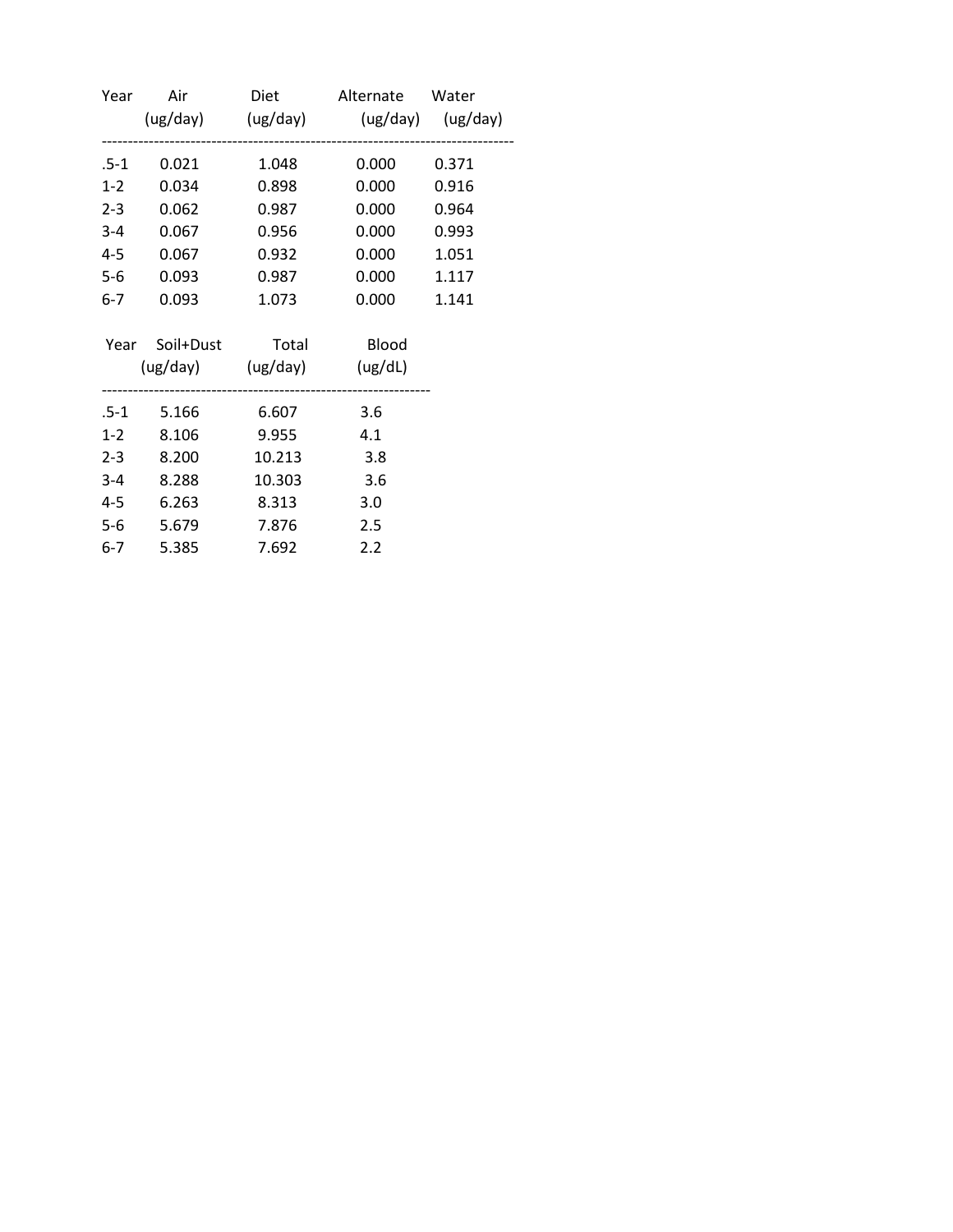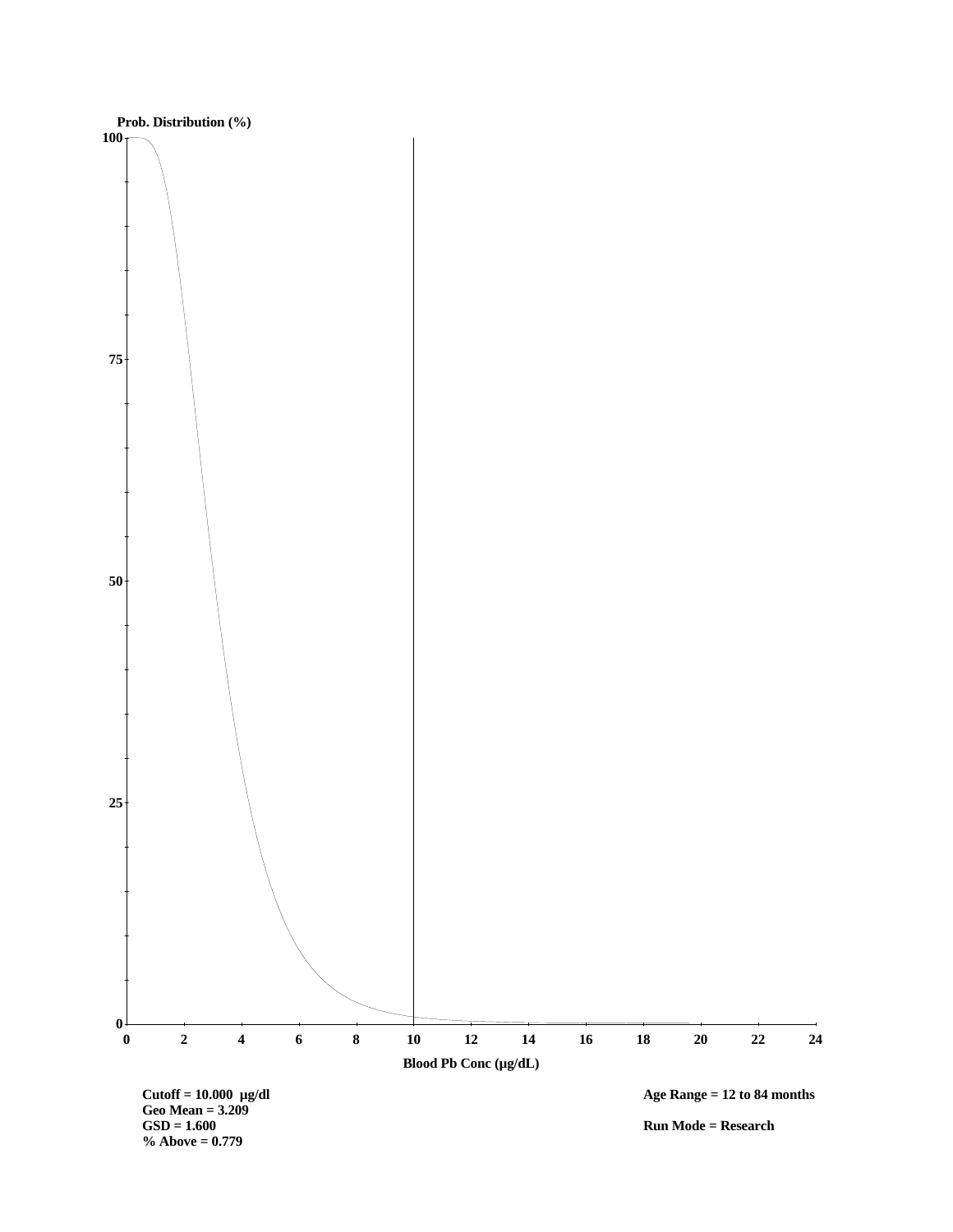==================================================================================

 Model Version: 1.1 Build11 User Name: Date: Site Name: Background Operable Unit: Surface Soil Run Mode: Research ==================================================================================

### \*\*\*\*\*\* Air \*\*\*\*\*\*

 Indoor Air Pb Concentration: 30.000 percent of outdoor. Other Air Parameters:

| Age     | Time     | Ventilation | Lung       | Outdoor Air |
|---------|----------|-------------|------------|-------------|
|         | Outdoors | Rate        | Absorption | Pb Conc     |
|         | (hours)  | (m3/day)    | $(\%)$     | (ug Pb/m3)  |
|         |          |             |            |             |
| $.5-1$  | 1.000    | 2.000       | 32.000     | 0.100       |
| $1 - 2$ | 2.000    | 3.000       | 32.000     | 0.100       |
| $2 - 3$ | 3.000    | 5.000       | 32.000     | 0.100       |
| $3 - 4$ | 4.000    | 5.000       | 32.000     | 0.100       |
| $4 - 5$ | 4.000    | 5.000       | 32.000     | 0.100       |
| $5-6$   | 4.000    | 7.000       | 32.000     | 0.100       |
| 6-7     | 4.000    | 7.000       | 32.000     | 0.100       |
|         |          |             |            |             |

\*\*\*\*\*\* Diet \*\*\*\*\*\*

Age Diet Intake(ug/day)

-----------------------------------

| $.5-1$  | 2.260 |
|---------|-------|
| $1 - 2$ | 1.960 |
| $2 - 3$ | 2.130 |
| $3 - 4$ | 2.040 |
| $4 - 5$ | 1.950 |
| 5-6     | 2.050 |
| 6-7     | 2.220 |

\*\*\*\*\*\* Drinking Water \*\*\*\*\*\*

Water Consumption:

Age Water (L/day)

-----------------------------------

.5-1 0.200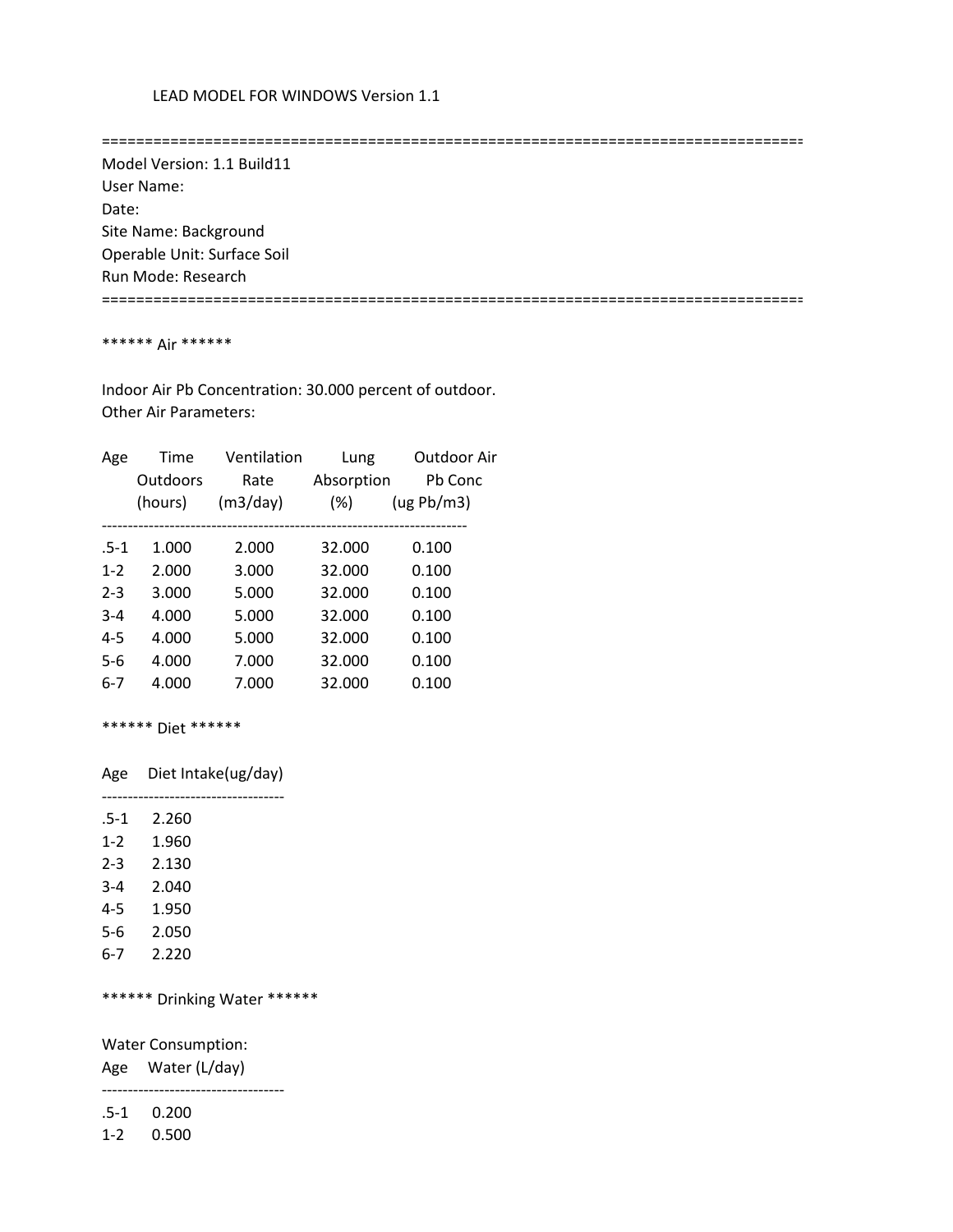| 2-3 | 0.520 |
|-----|-------|
| 3-4 | 0.530 |
| 4-5 | 0.550 |
| 5-6 | 0.580 |
| 6-7 | 0.590 |

\*\*\*\*\*\* Soil & Dust \*\*\*\*\*\*

 Multiple Source Analysis Used Average multiple source concentration: 267.600 ug/g

 Mass fraction of outdoor soil to indoor dust conversion factor: 0.700 Outdoor airborne lead to indoor household dust lead concentration: 100.000 Use alternate indoor dust Pb sources? No

| Age     | Soil (ug $Pb/g$ ) | House Dust (ug Pb/g) |
|---------|-------------------|----------------------|
| .5-1    | 368,000           | 267.600              |
| $1 - 2$ | 368.000           | 267.600              |
| $2 - 3$ | 368.000           | 267.600              |
| $3 - 4$ | 368.000           | 267.600              |
| $4 - 5$ | 368.000           | 267.600              |
| 5-6     | 368,000           | 267.600              |
| $6-7$   | 368,000           | 267.600              |
|         |                   |                      |

## \*\*\*\*\*\* Alternate Intake \*\*\*\*\*\*

Age Alternate (ug Pb/day)

 ----------------------------------- .5-1 0.000

1-2 0.000

- 2-3 0.000
- 3-4 0.000
- 4-5 0.000
- 5-6 0.000
- 6-7 0.000
- 

\*\*\*\*\*\* Maternal Contribution: Infant Model \*\*\*\*\*\*

Maternal Blood Concentration: 1.000 ug Pb/dL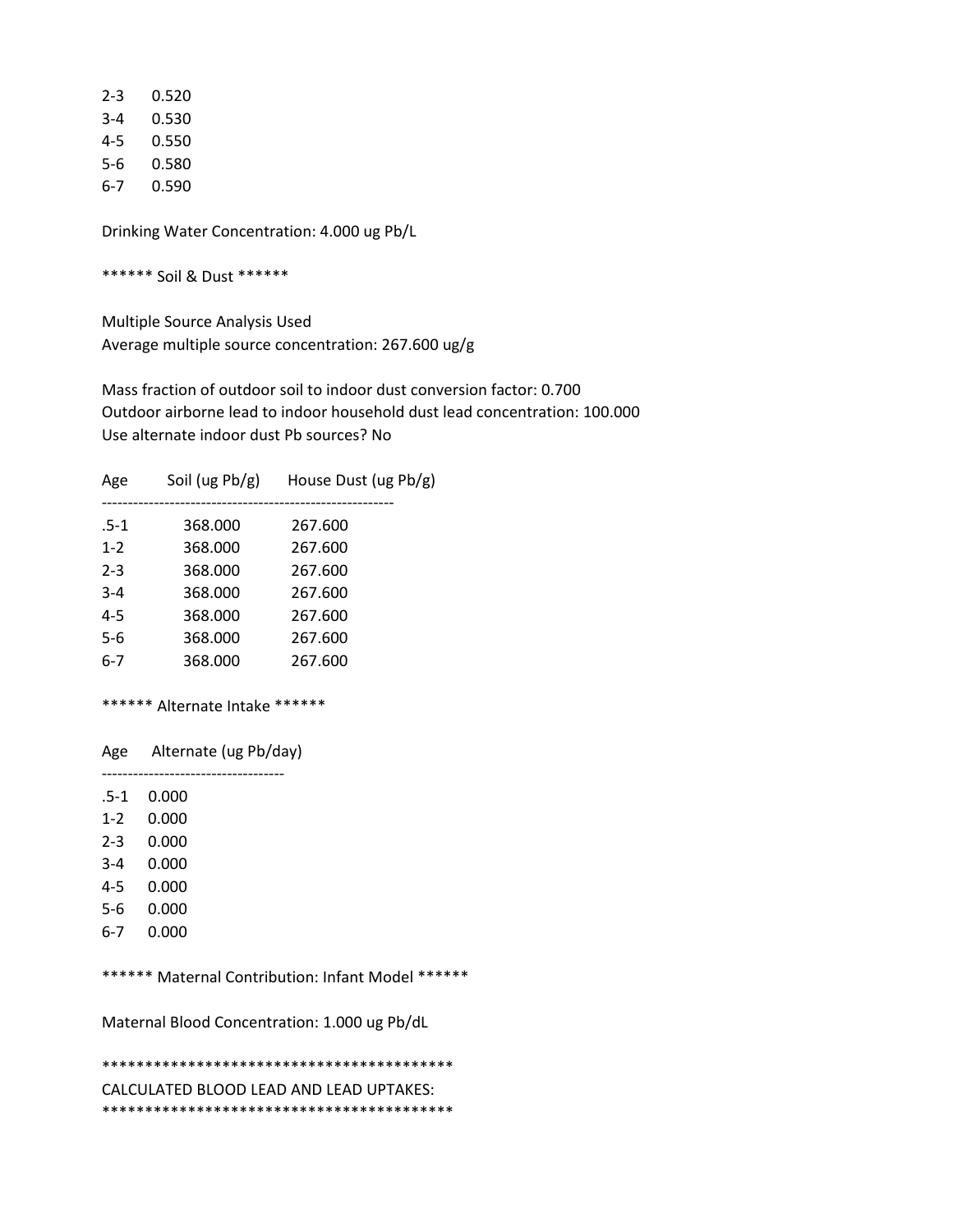| Year   |            |                            | Air Diet Alternate Water<br>(ug/day) (ug/day) (ug/day) (ug/day) |       |
|--------|------------|----------------------------|-----------------------------------------------------------------|-------|
| $.5-1$ | 0.021      | 1.024                      | 0.000                                                           | 0.362 |
| $1-2$  | 0.034      | 0.873                      | 0.000                                                           | 0.891 |
|        | 2-3 0.062  | 0.963                      | 0.000                                                           | 0.941 |
|        | 3-4 0.067  | 0.935                      | 0.000                                                           | 0.972 |
| $4-5$  | 0.067      | 0.919                      | 0.000                                                           | 1.037 |
| $5-6$  | 0.093      | 0.976                      | 0.000                                                           | 1.104 |
| $6-7$  | 0.093      | 1.062                      | 0.000                                                           | 1.129 |
|        |            | Year Soil+Dust Total Blood |                                                                 |       |
|        |            | (ug/day) (ug/day) (ug/dL)  |                                                                 |       |
|        |            | .5-1 7.225 8.633           | 4.7                                                             |       |
|        |            | 1-2 11.284 13.083 5.4      |                                                                 |       |
|        | 2-3 11.458 | 13.424                     | 5.0                                                             |       |
| $3-4$  | 11.617     | 13.591                     | 4.7                                                             |       |
|        | 4-5 8.843  | 10.865                     | 3.9                                                             |       |
| $5-6$  | 8.039      | 10.213                     | 3.3                                                             |       |
| $6-7$  | 7.634      | 9.919                      | 2.9                                                             |       |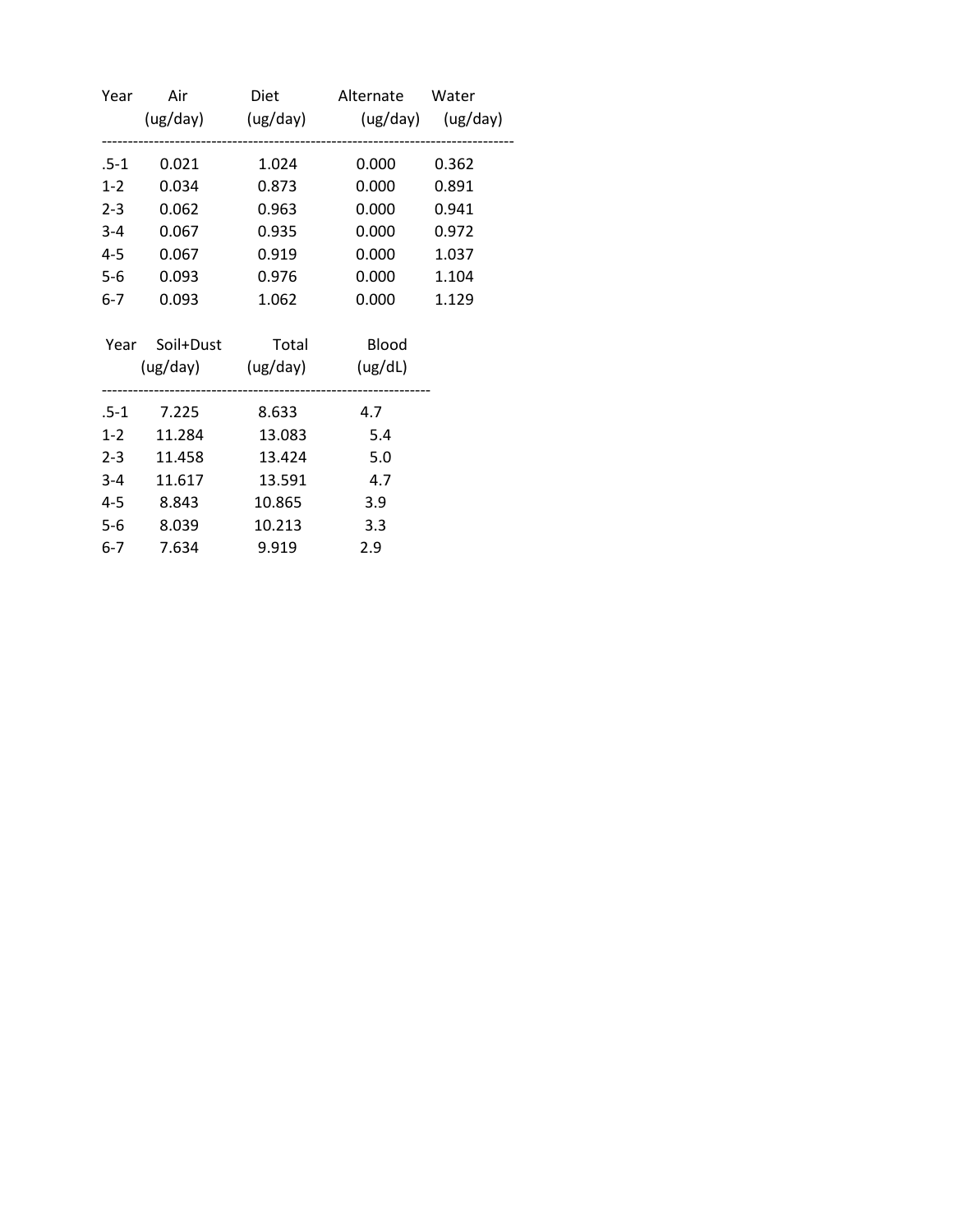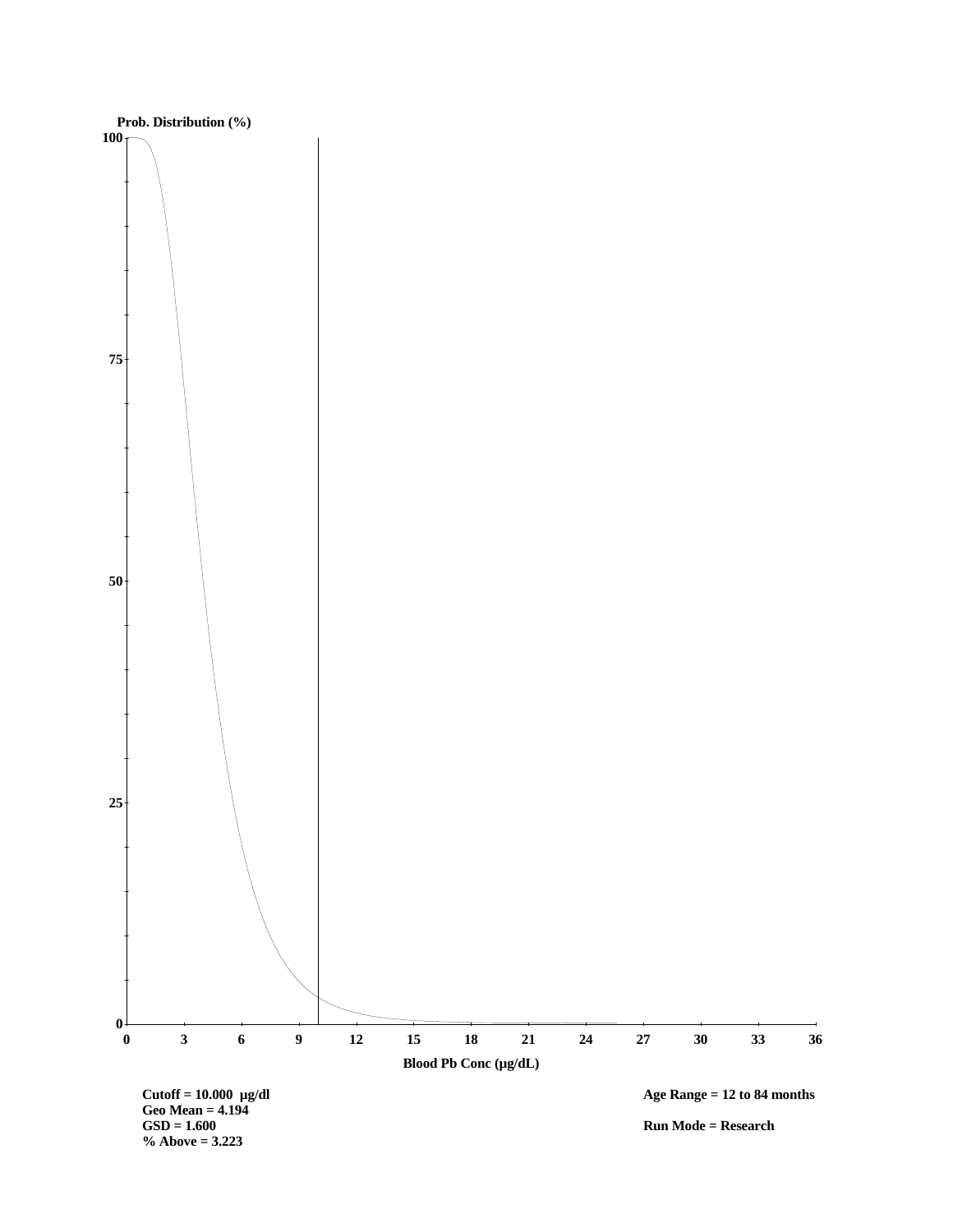==================================================================================

 Model Version: 1.1 Build11 User Name: Date: Site Name: Area 1 Operable Unit: Subsurface Soil Run Mode: Research

==================================================================================

### \*\*\*\*\*\* Air \*\*\*\*\*\*

 Indoor Air Pb Concentration: 30.000 percent of outdoor. Other Air Parameters:

| Age     | Time     | Ventilation | Lung       | Outdoor Air |
|---------|----------|-------------|------------|-------------|
|         | Outdoors | Rate        | Absorption | Pb Conc     |
|         | (hours)  | (m3/day)    | $(\%)$     | (ug Pb/m3)  |
|         |          |             |            |             |
| $.5-1$  | 1.000    | 2.000       | 32.000     | 0.100       |
| $1 - 2$ | 2.000    | 3.000       | 32.000     | 0.100       |
| $2 - 3$ | 3.000    | 5.000       | 32.000     | 0.100       |
| $3 - 4$ | 4.000    | 5.000       | 32.000     | 0.100       |
| $4 - 5$ | 4.000    | 5.000       | 32.000     | 0.100       |
| $5-6$   | 4.000    | 7.000       | 32.000     | 0.100       |
| 6-7     | 4.000    | 7.000       | 32.000     | 0.100       |
|         |          |             |            |             |

\*\*\*\*\*\* Diet \*\*\*\*\*\*

Age Diet Intake(ug/day)

-----------------------------------

| $.5-1$  | 2.260 |
|---------|-------|
| $1 - 2$ | 1.960 |
| $2 - 3$ | 2.130 |
| $3 - 4$ | 2.040 |
| $4 - 5$ | 1.950 |
| 5-6     | 2.050 |
| 6-7     | 2.220 |

\*\*\*\*\*\* Drinking Water \*\*\*\*\*\*

Water Consumption:

Age Water (L/day)

-----------------------------------

.5-1 0.200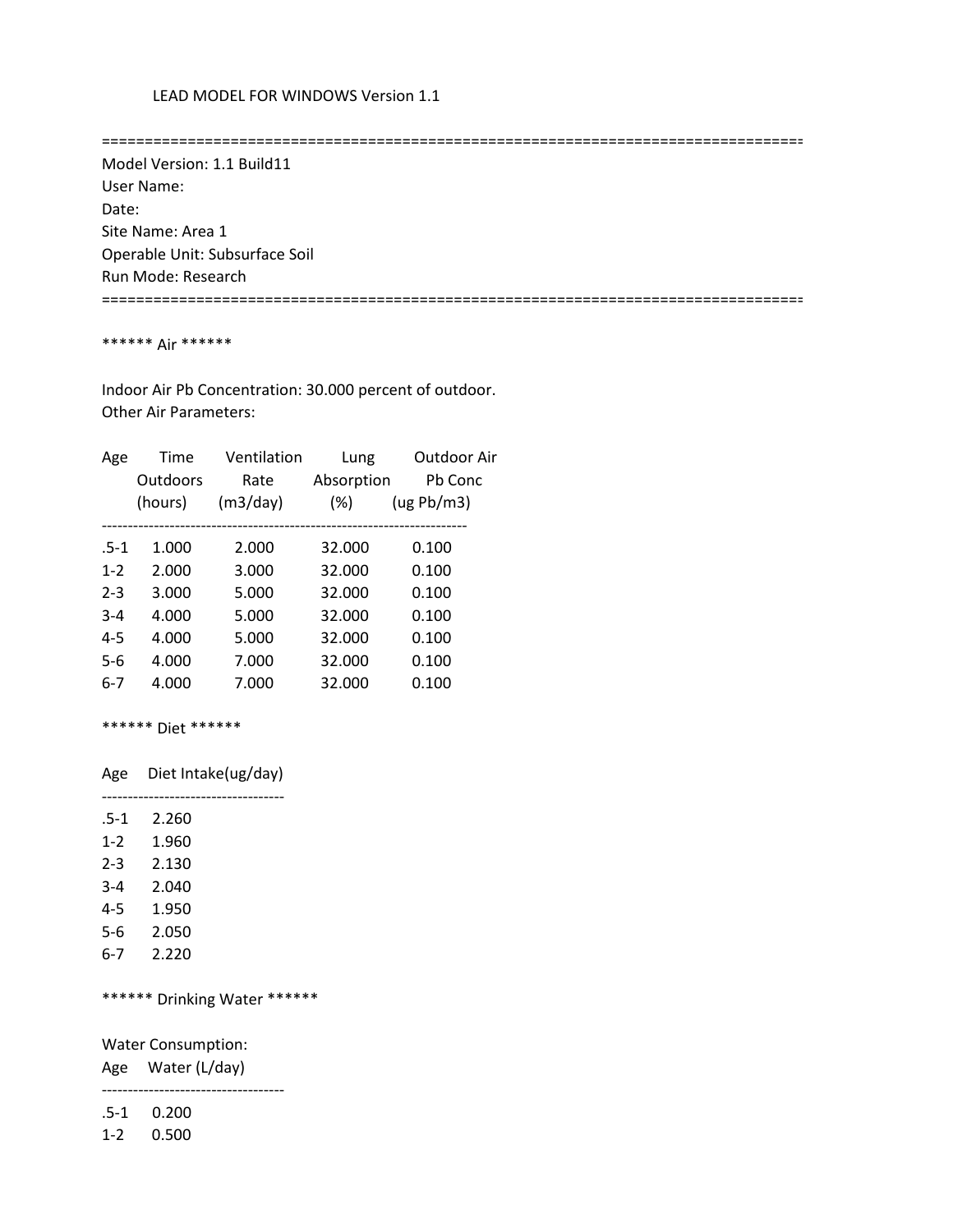| 2-3 | 0.520 |
|-----|-------|
| 3-4 | 0.530 |
| 4-5 | 0.550 |
| 5-6 | 0.580 |
| 6-7 | 0.590 |

\*\*\*\*\*\* Soil & Dust \*\*\*\*\*\*

 Multiple Source Analysis Used Average multiple source concentration: 390.100 ug/g

 Mass fraction of outdoor soil to indoor dust conversion factor: 0.700 Outdoor airborne lead to indoor household dust lead concentration: 100.000 Use alternate indoor dust Pb sources? No

| Age |         | Soil (ug $Pb/g$ ) | House Dust (ug Pb/g) |  |
|-----|---------|-------------------|----------------------|--|
|     | .5-1    | 543.000           | 390.100              |  |
|     | $1 - 2$ | 543.000           | 390.100              |  |
|     | $2 - 3$ | 543.000           | 390.100              |  |
|     | $3 - 4$ | 543.000           | 390.100              |  |
|     | $4 - 5$ | 543.000           | 390.100              |  |
|     | 5-6     | 543.000           | 390.100              |  |
|     | $6-7$   | 543.000           | 390.100              |  |
|     |         |                   |                      |  |

## \*\*\*\*\*\* Alternate Intake \*\*\*\*\*\*

Age Alternate (ug Pb/day)

 ----------------------------------- .5-1 0.000

- 1-2 0.000
- 
- 2-3 0.000
- 3-4 0.000
- 4-5 0.000
- 5-6 0.000
- 6-7 0.000

\*\*\*\*\*\* Maternal Contribution: Infant Model \*\*\*\*\*\*

Maternal Blood Concentration: 1.000 ug Pb/dL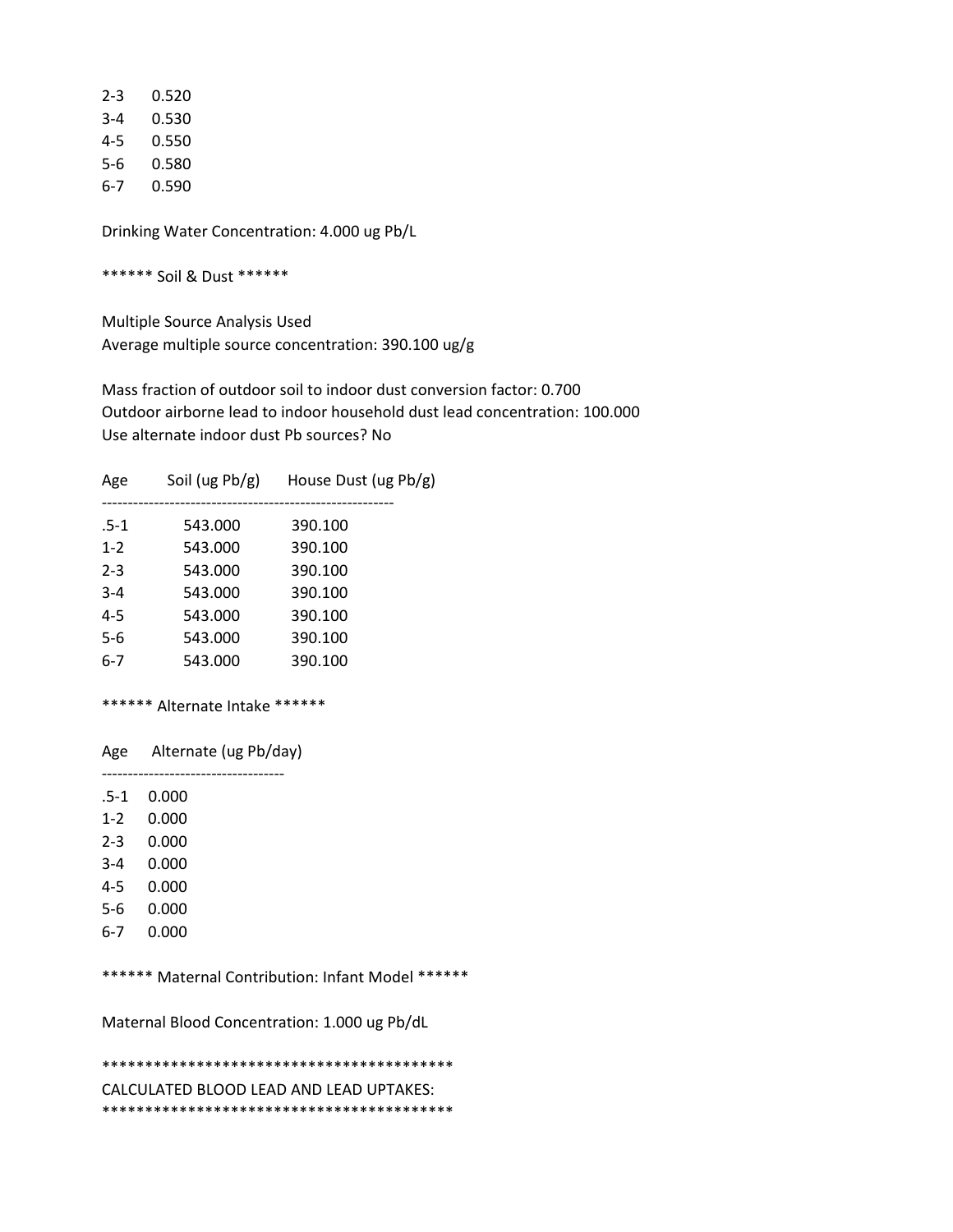| Year  |             |                            | Air Diet Alternate Water            |       |
|-------|-------------|----------------------------|-------------------------------------|-------|
|       |             |                            | (ug/day) (ug/day) (ug/day) (ug/day) |       |
| .5-1  | 0.021       | 0.989                      | 0.000                               | 0.350 |
| $1-2$ | 0.034       | 0.838                      | 0.000                               | 0.855 |
|       | $2-3$ 0.062 | 0.929                      | 0.000                               | 0.907 |
|       | 3-4 0.067   | 0.906                      | 0.000                               | 0.942 |
|       | 4-5 0.067   | 0.899                      | 0.000                               | 1.015 |
| $5-6$ | 0.093       | 0.959                      | 0.000                               | 1.085 |
| $6-7$ | 0.093       | 1.046                      | 0.000                               | 1.112 |
|       |             | Year Soil+Dust Total Blood |                                     |       |
|       |             | (ug/day) (ug/day) (ug/dL)  |                                     |       |
|       |             | .5-1  10.237  11.597       | 6.2                                 |       |
|       | 1-2 15.886  | 17.612                     | 7.2                                 |       |
|       | 2-3 16.214  | 18.112                     | 6.7                                 |       |
| $3-4$ | 16.512      | 18.427                     | 6.4                                 |       |
|       | 4-5 12.700  | 14.681                     | 5.3                                 |       |
| $5-6$ | 11.592      | 13.730                     | 4.4                                 |       |
| $6-7$ | 11.031      | 13.284                     | 3.9                                 |       |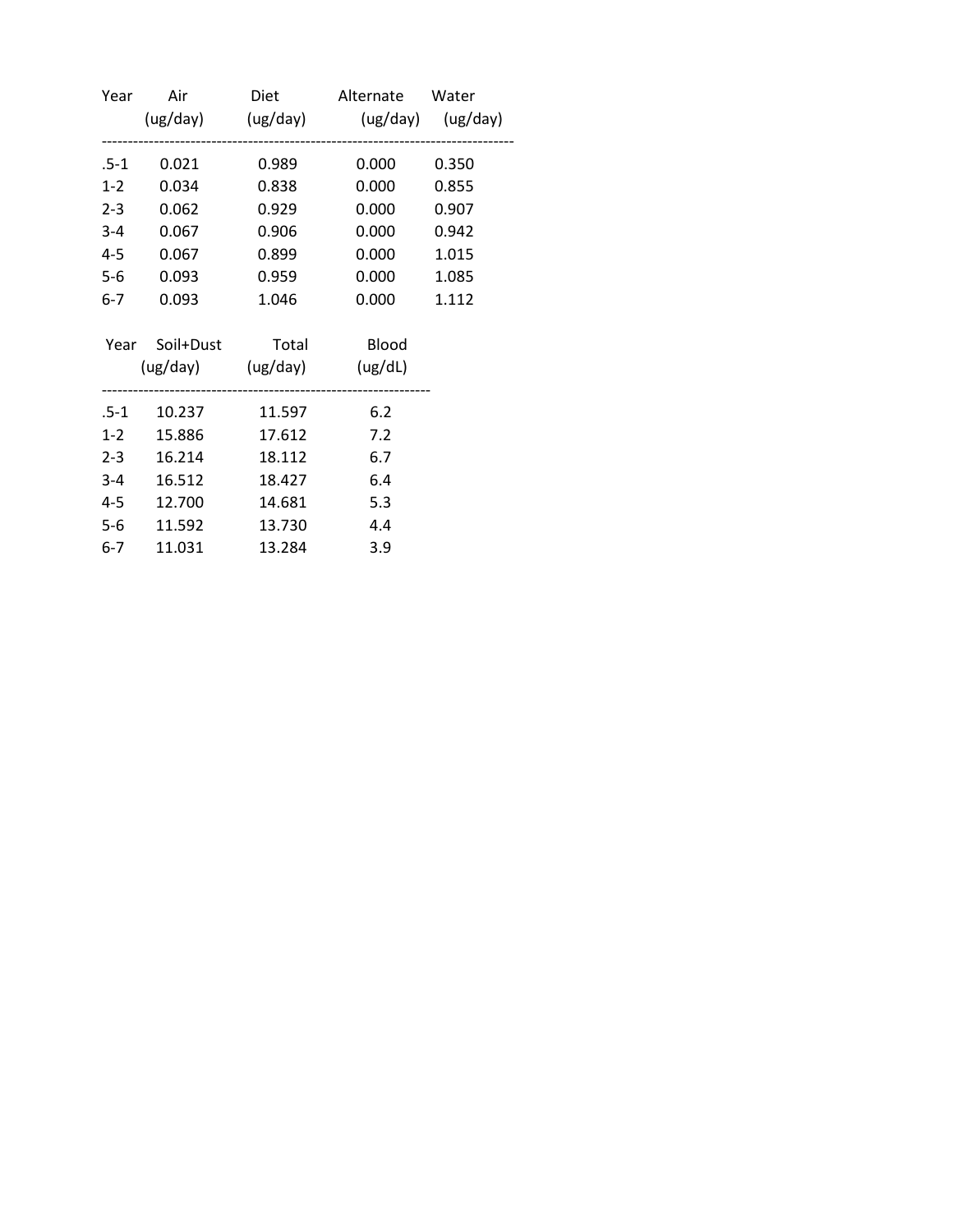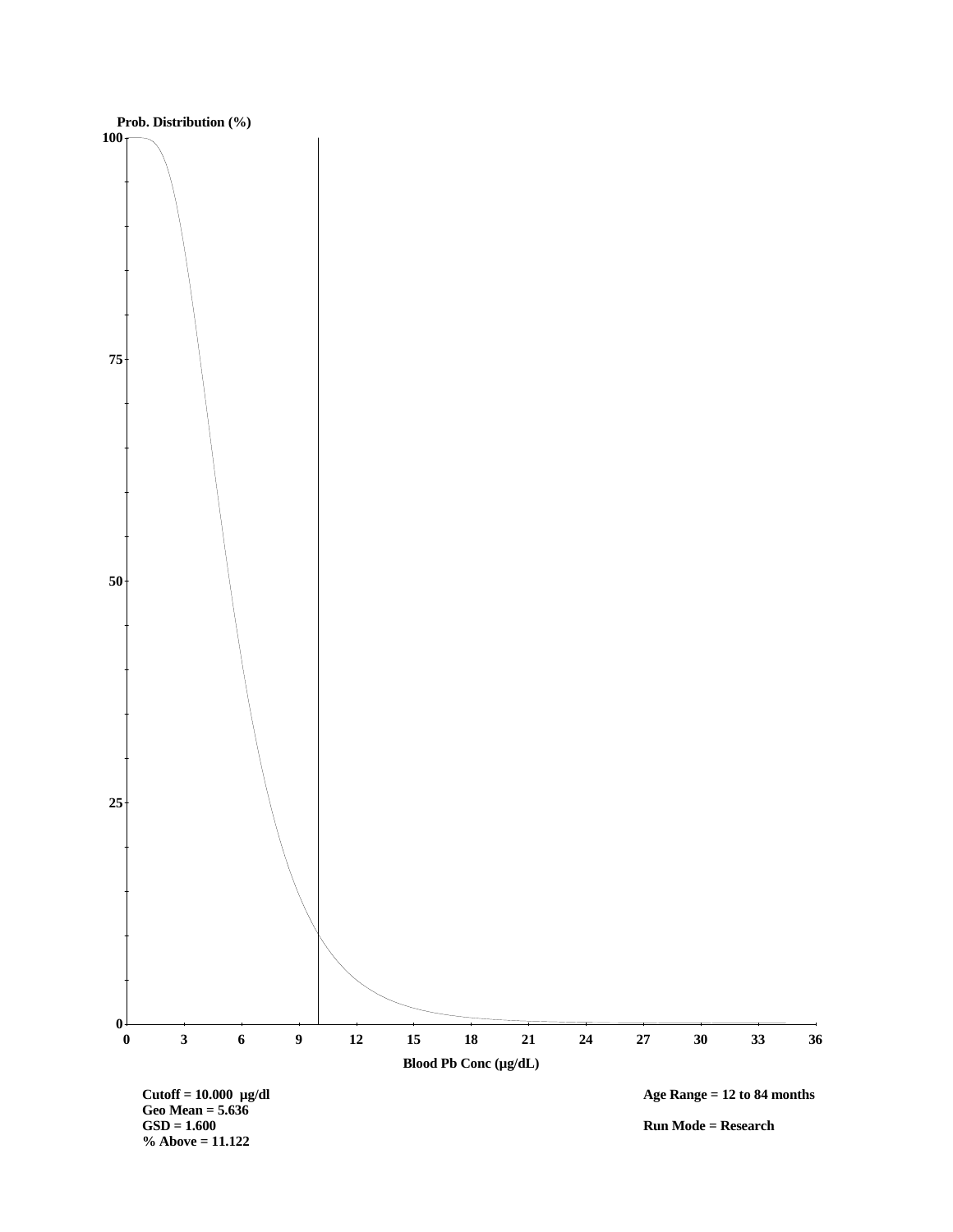==================================================================================

 Model Version: 1.1 Build11 User Name: Date: Site Name: Area 2 Operable Unit: Subsurface Soil Run Mode: Research

==================================================================================

### \*\*\*\*\*\* Air \*\*\*\*\*\*

 Indoor Air Pb Concentration: 30.000 percent of outdoor. Other Air Parameters:

| Age     | Time     | Ventilation | Lung       | Outdoor Air |
|---------|----------|-------------|------------|-------------|
|         | Outdoors | Rate        | Absorption | Pb Conc     |
|         | (hours)  | (m3/day)    | $(\%)$     | (ug Pb/m3)  |
|         |          |             |            |             |
| $.5-1$  | 1.000    | 2.000       | 32.000     | 0.100       |
| $1 - 2$ | 2.000    | 3.000       | 32.000     | 0.100       |
| $2 - 3$ | 3.000    | 5.000       | 32.000     | 0.100       |
| $3 - 4$ | 4.000    | 5.000       | 32.000     | 0.100       |
| $4 - 5$ | 4.000    | 5.000       | 32.000     | 0.100       |
| $5-6$   | 4.000    | 7.000       | 32.000     | 0.100       |
| 6-7     | 4.000    | 7.000       | 32.000     | 0.100       |
|         |          |             |            |             |

\*\*\*\*\*\* Diet \*\*\*\*\*\*

Age Diet Intake(ug/day)

-----------------------------------

| $.5 - 1$ | 2.260 |
|----------|-------|
| $1 - 2$  | 1.960 |
| $2 - 3$  | 2.130 |
| $3 - 4$  | 2.040 |
| $4 - 5$  | 1.950 |
| 5-6      | 2.050 |
| 6-7      | 2.220 |

\*\*\*\*\*\* Drinking Water \*\*\*\*\*\*

Water Consumption:

Age Water (L/day)

-----------------------------------

.5-1 0.200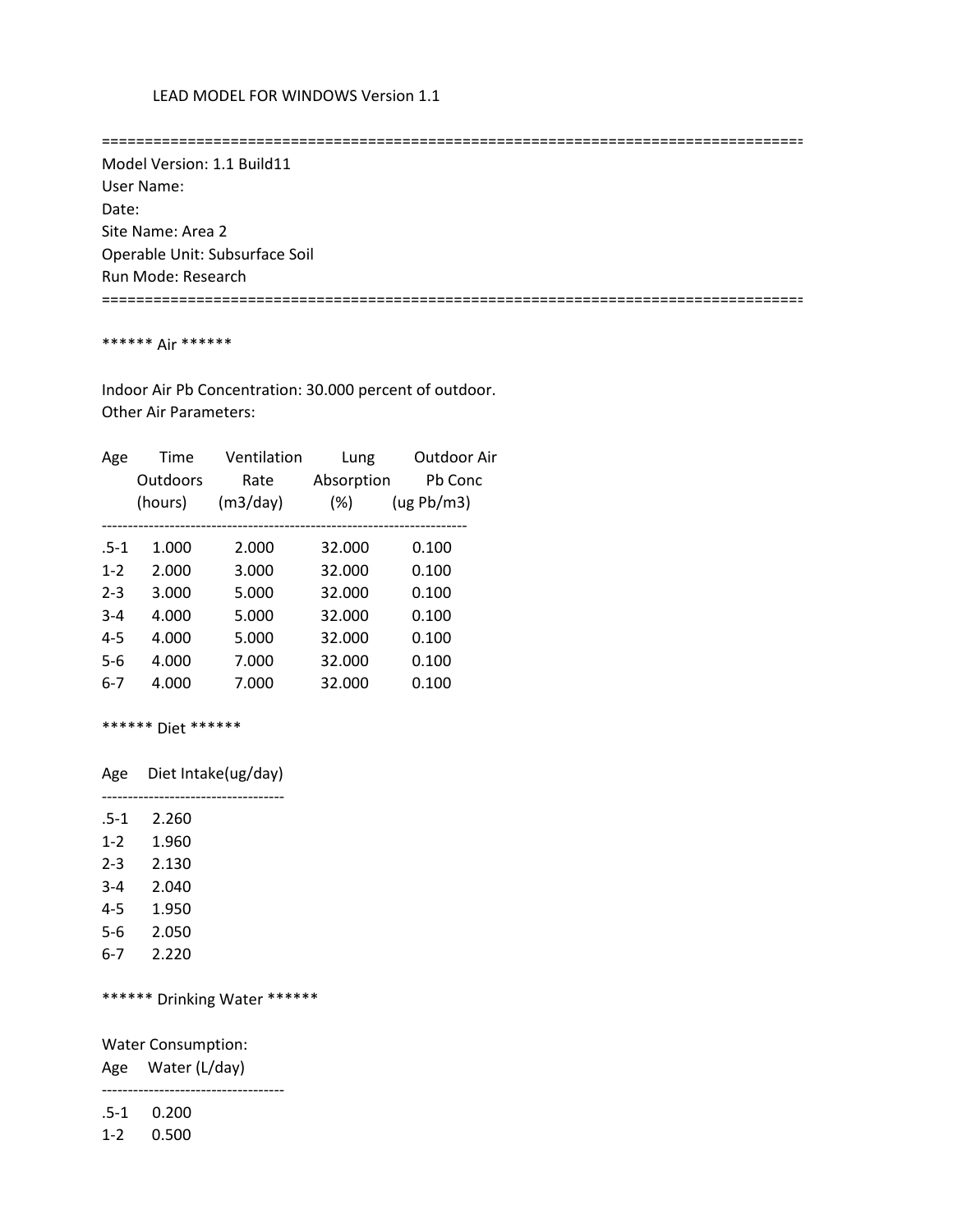| 2-3 | 0.520 |
|-----|-------|
| 3-4 | 0.530 |
| 4-5 | 0.550 |
| 5-6 | 0.580 |
| 6-7 | 0.590 |

\*\*\*\*\*\* Soil & Dust \*\*\*\*\*\*

 Multiple Source Analysis Used Average multiple source concentration: 70.200 ug/g

 Mass fraction of outdoor soil to indoor dust conversion factor: 0.700 Outdoor airborne lead to indoor household dust lead concentration: 100.000 Use alternate indoor dust Pb sources? No

| Age     | Soil (ug $Pb/g$ ) | House Dust (ug Pb/g) |
|---------|-------------------|----------------------|
| $.5-1$  | 86.000            | 70.200               |
| $1 - 2$ | 86.000            | 70.200               |
| $2 - 3$ | 86.000            | 70.200               |
| $3 - 4$ | 86.000            | 70.200               |
| $4 - 5$ | 86.000            | 70.200               |
| 5-6     | 86.000            | 70.200               |
| $6 - 7$ | 86.000            | 70.200               |
|         |                   |                      |

### \*\*\*\*\*\* Alternate Intake \*\*\*\*\*\*

 Age Alternate (ug Pb/day) -----------------------------------

.5-1 0.000

1-2 0.000

- 2-3 0.000
- 3-4 0.000
- 4-5 0.000
- 5-6 0.000
- 6-7 0.000
- 

\*\*\*\*\*\* Maternal Contribution: Infant Model \*\*\*\*\*\*

Maternal Blood Concentration: 1.000 ug Pb/dL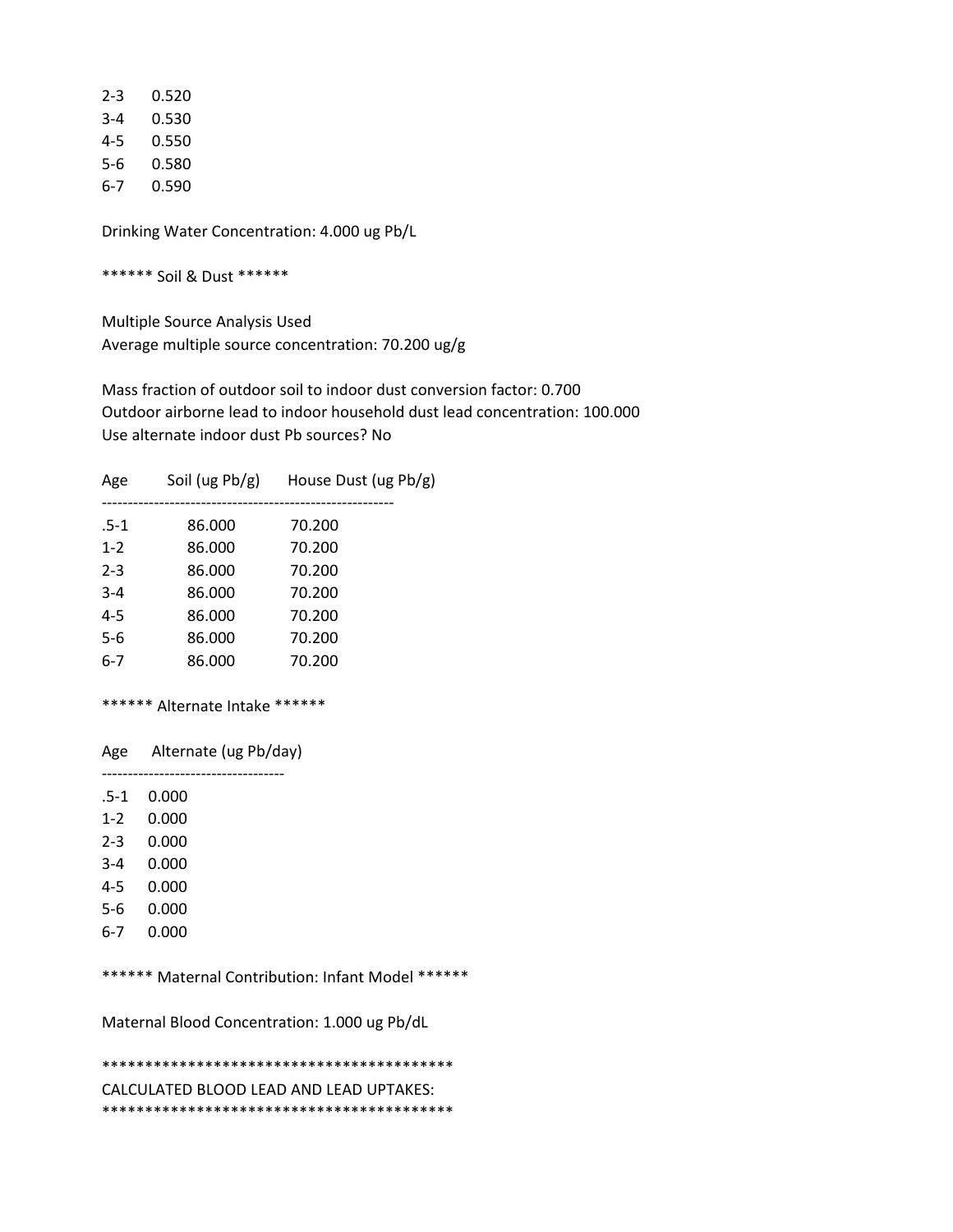| Year    |                            |       | Air Diet Alternate Water            |       |
|---------|----------------------------|-------|-------------------------------------|-------|
|         |                            |       | (ug/day) (ug/day) (ug/day) (ug/day) |       |
| .5-1    | 0.021                      | 1.088 | 0.000                               | 0.385 |
| $1-2$   | 0.034                      | 0.939 | 0.000                               | 0.958 |
| $2 - 3$ | 0.062                      | 1.026 | 0.000                               | 1.002 |
|         | 3-4 0.067                  | 0.988 | 0.000                               | 1.027 |
| $4 - 5$ | 0.067                      | 0.952 | 0.000                               | 1.075 |
| $5-6$   | 0.093                      | 1.004 | 0.000                               | 1.137 |
| $6-7$   | 0.093                      | 1.090 | 0.000                               | 1.158 |
|         | Year Soil+Dust Total Blood |       |                                     |       |
|         | (ug/day) (ug/day) (ug/dL)  |       |                                     |       |
|         |                            | 3.391 | 1.9                                 |       |
|         | $1-2$ 3.000                | 4.932 | 2.1                                 |       |
|         | 2-3 3.016                  | 5.106 | 1.9                                 |       |
|         | 3-4 3.033                  | 5.114 | 1.8                                 |       |
| 4-5     | 2.266                      | 4.359 | 1.5                                 |       |
| $5-6$   | 2.046                      | 4.280 | 1.3                                 |       |
| $6-7$   | 1.935                      | 4.276 | 1.2                                 |       |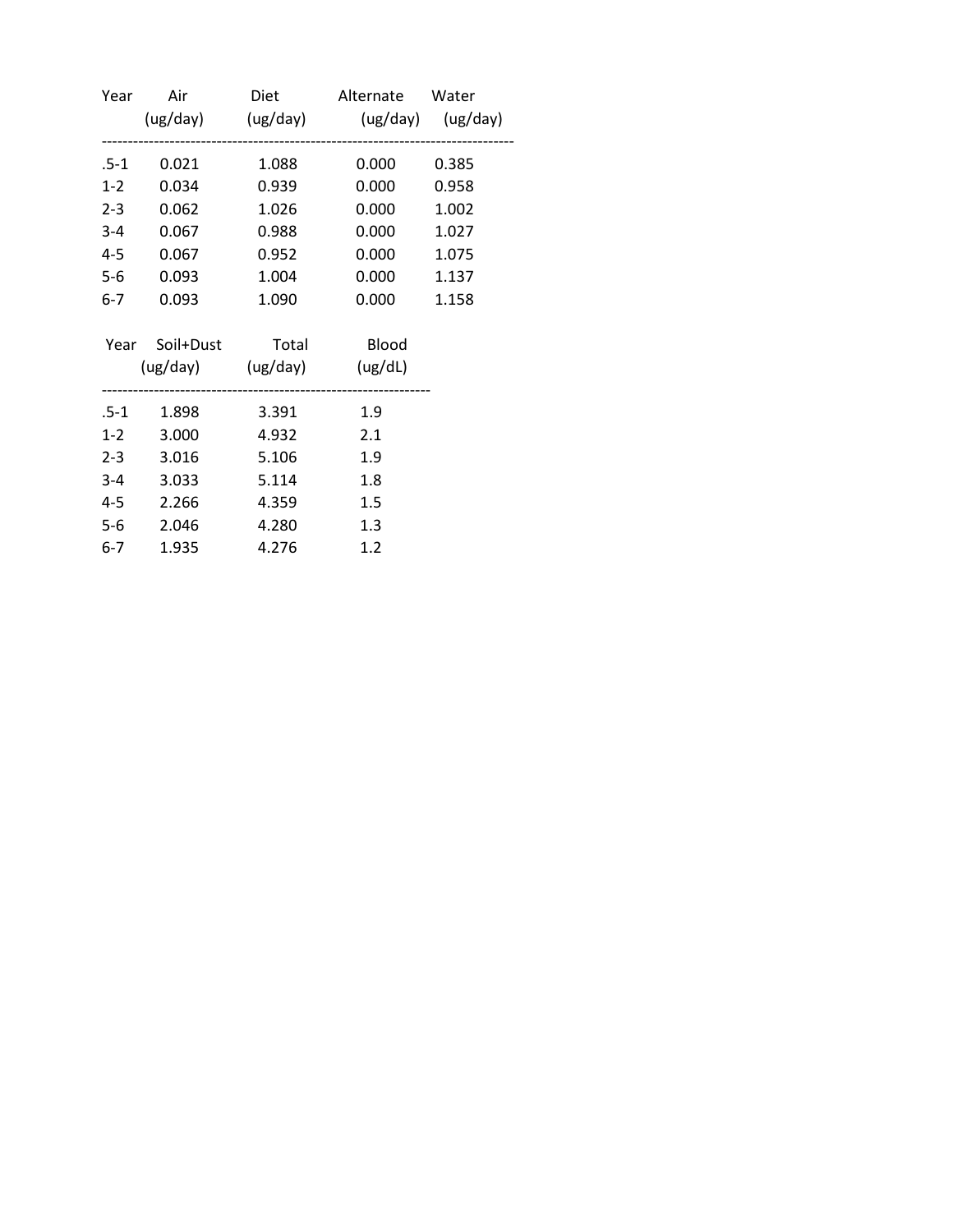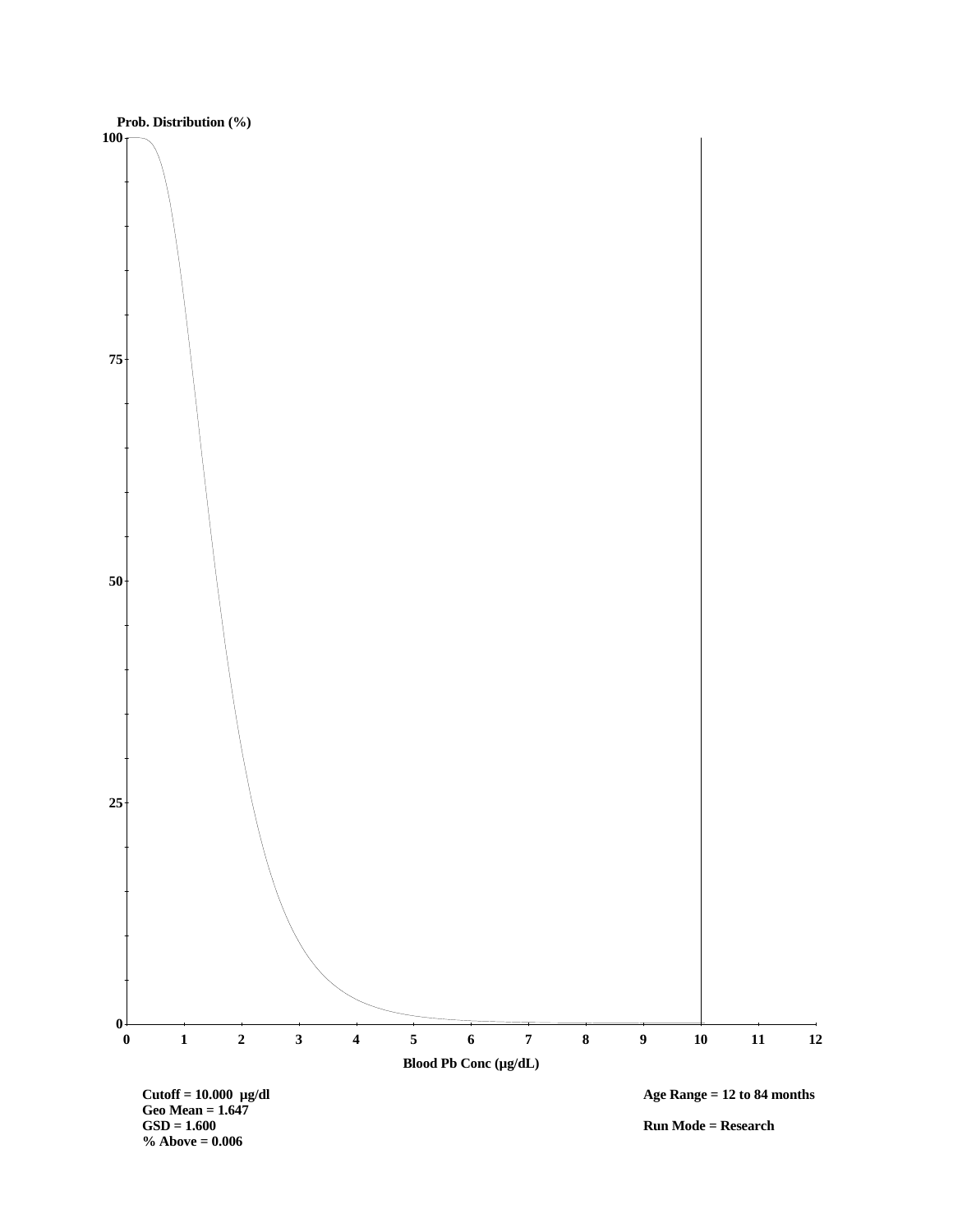==================================================================================

 Model Version: 1.1 Build11 User Name: Date: Site Name: Area 3 Operable Unit: Subsurface Soil Run Mode: Research

==================================================================================

### \*\*\*\*\*\* Air \*\*\*\*\*\*

 Indoor Air Pb Concentration: 30.000 percent of outdoor. Other Air Parameters:

| Age     | Time     | Ventilation | Lung       | Outdoor Air |
|---------|----------|-------------|------------|-------------|
|         | Outdoors | Rate        | Absorption | Pb Conc     |
|         | (hours)  | (m3/day)    | $(\%)$     | (ug Pb/m3)  |
|         |          |             |            |             |
| $.5-1$  | 1.000    | 2.000       | 32.000     | 0.100       |
| $1 - 2$ | 2.000    | 3.000       | 32.000     | 0.100       |
| $2 - 3$ | 3.000    | 5.000       | 32.000     | 0.100       |
| $3 - 4$ | 4.000    | 5.000       | 32.000     | 0.100       |
| $4 - 5$ | 4.000    | 5.000       | 32.000     | 0.100       |
| $5-6$   | 4.000    | 7.000       | 32.000     | 0.100       |
| 6-7     | 4.000    | 7.000       | 32.000     | 0.100       |
|         |          |             |            |             |

\*\*\*\*\*\* Diet \*\*\*\*\*\*

Age Diet Intake(ug/day)

-----------------------------------

| $.5-1$  | 2.260 |
|---------|-------|
| $1 - 2$ | 1.960 |
| $2 - 3$ | 2.130 |
| $3 - 4$ | 2.040 |
| 4-5     | 1.950 |
| 5-6     | 2.050 |
| 6-7     | 2.220 |

\*\*\*\*\*\* Drinking Water \*\*\*\*\*\*

Water Consumption:

Age Water (L/day)

-----------------------------------

.5-1 0.200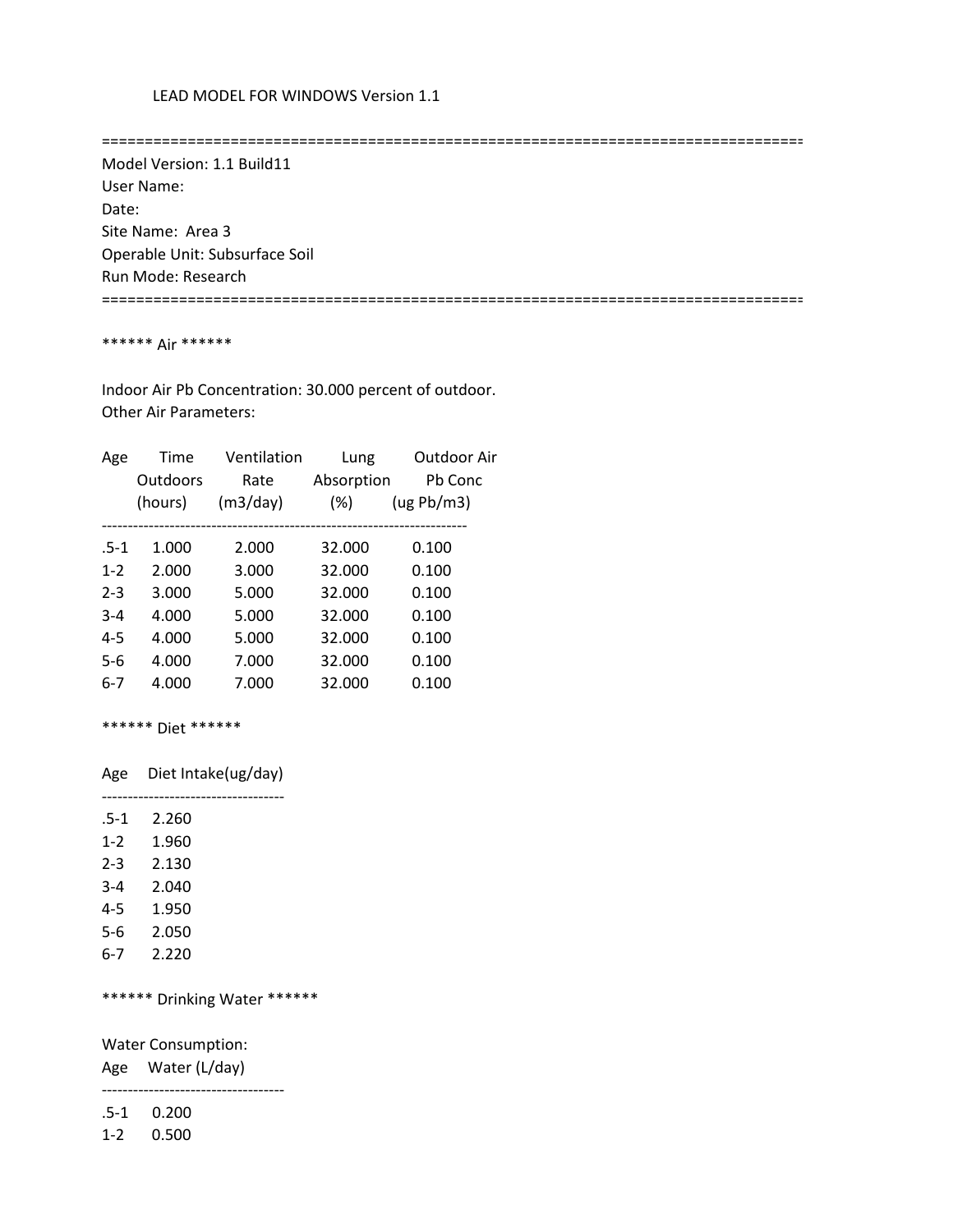| 2-3 | 0.520 |
|-----|-------|
| 3-4 | 0.530 |
| 4-5 | 0.550 |
| 5-6 | 0.580 |
| 6-7 | 0.590 |

\*\*\*\*\*\* Soil & Dust \*\*\*\*\*\*

 Multiple Source Analysis Used Average multiple source concentration: 77.200 ug/g

 Mass fraction of outdoor soil to indoor dust conversion factor: 0.700 Outdoor airborne lead to indoor household dust lead concentration: 100.000 Use alternate indoor dust Pb sources? No

| Age     | Soil (ug $Pb/g$ ) | House Dust (ug Pb/g) |
|---------|-------------------|----------------------|
| $.5-1$  | 96.000            | 77.200               |
| $1 - 2$ | 96.000            | 77.200               |
| $2 - 3$ | 96.000            | 77.200               |
| $3 - 4$ | 96.000            | 77.200               |
| $4 - 5$ | 96.000            | 77.200               |
| 5-6     | 96.000            | 77.200               |
| $6 - 7$ | 96.000            | 77.200               |
|         |                   |                      |

### \*\*\*\*\*\* Alternate Intake \*\*\*\*\*\*

 Age Alternate (ug Pb/day) -----------------------------------

.5-1 0.000

1-2 0.000

- 2-3 0.000
- 3-4 0.000
- 4-5 0.000
- 5-6 0.000
- 6-7 0.000

\*\*\*\*\*\* Maternal Contribution: Infant Model \*\*\*\*\*\*

Maternal Blood Concentration: 1.000 ug Pb/dL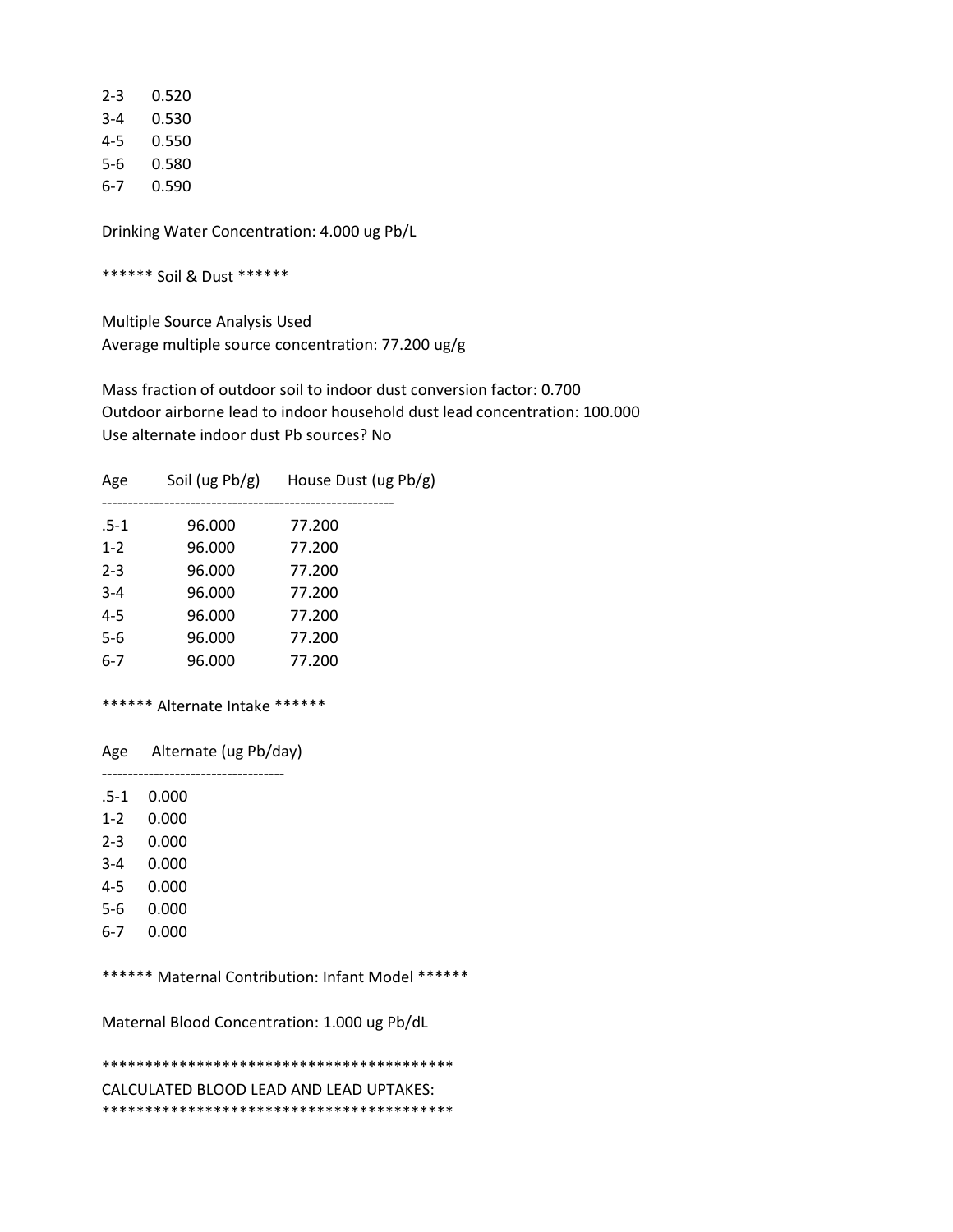| Year    |            |                            | Air Diet Alternate Water            |       |
|---------|------------|----------------------------|-------------------------------------|-------|
|         |            |                            | (ug/day) (ug/day) (ug/day) (ug/day) |       |
| .5-1    | 0.021      | 1.085                      | 0.000                               | 0.384 |
| $1-2$   | 0.034      | 0.936                      | 0.000                               | 0.956 |
| $2 - 3$ | 0.062      | 1.024                      | 0.000                               | 1.000 |
| $3-4$   | 0.067      | 0.986                      | 0.000                               | 1.025 |
| $4 - 5$ | 0.067      | 0.951                      | 0.000                               | 1.073 |
| $5-6$   | 0.093      | 1.003                      | 0.000                               | 1.136 |
| $6-7$   | 0.093      | 1.089                      | 0.000                               | 1.157 |
|         |            | Year Soil+Dust Total Blood |                                     |       |
|         |            | (ug/day) (ug/day) (ug/dL)  |                                     |       |
|         | .5-1 2.098 | 3.588                      | 2.0                                 |       |
|         | 1-2 3.315  | 5.241                      | 2.2                                 |       |
|         | 2-3 3.334  | 5.419                      | 2.0                                 |       |
|         | 3-4 3.353  | 5.431                      | 1.9                                 |       |
|         | 4-5 2.507  | 4.598                      | 1.6                                 |       |
| $5-6$   | 2.264      | 4.496                      | 1.4                                 |       |
| $6-7$   | 2.142      | 4.481                      | 1.3                                 |       |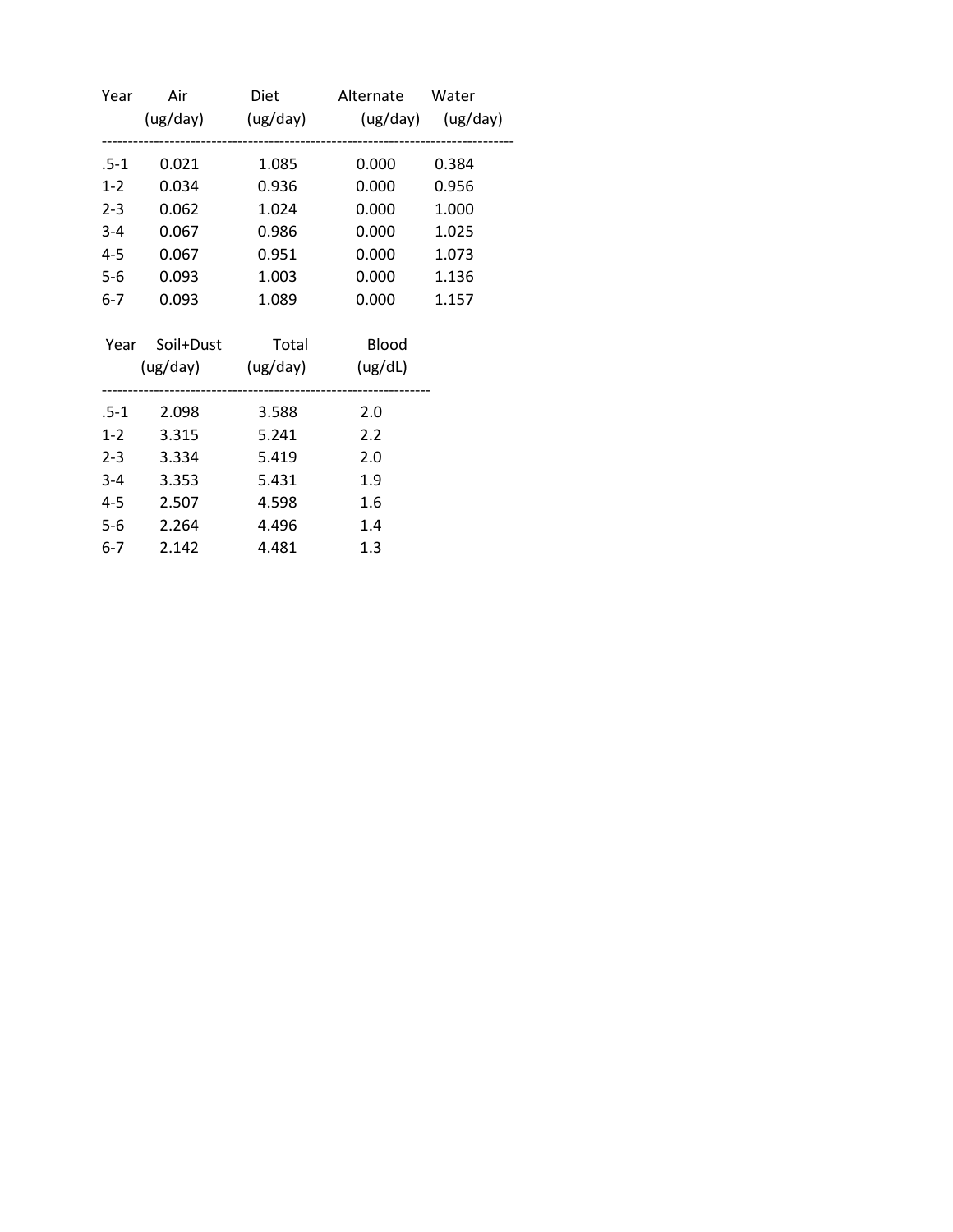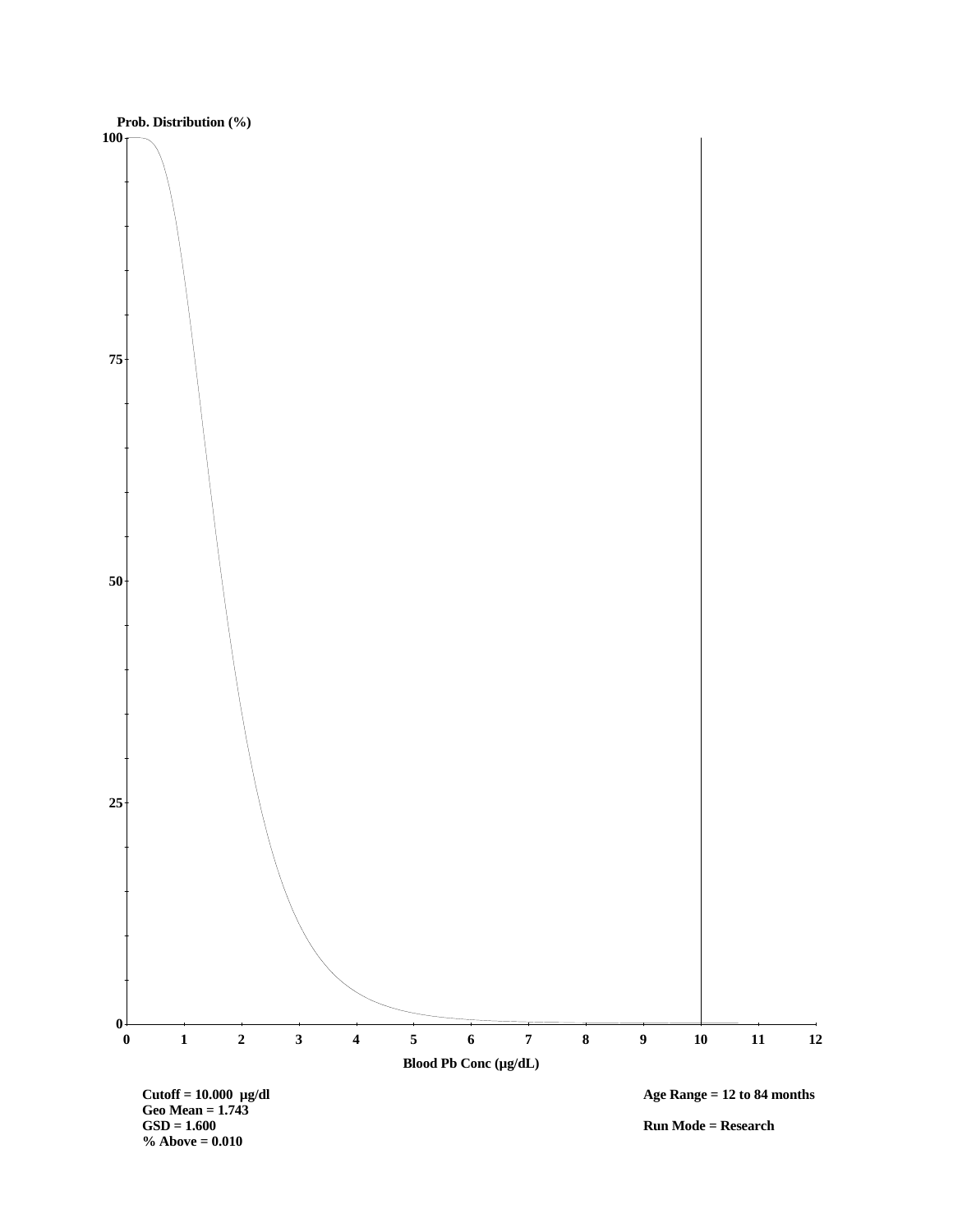==================================================================================

 Model Version: 1.1 Build11 User Name: Date: Site Name: Area 4 Operable Unit: Subsurface Soil Run Mode: Research

==================================================================================

### \*\*\*\*\*\* Air \*\*\*\*\*\*

 Indoor Air Pb Concentration: 30.000 percent of outdoor. Other Air Parameters:

| Age     | Time     | Ventilation | Lung       | Outdoor Air |
|---------|----------|-------------|------------|-------------|
|         | Outdoors | Rate        | Absorption | Pb Conc     |
|         | (hours)  | (m3/day)    | $(\%)$     | (ug Pb/m3)  |
|         |          |             |            |             |
| $.5-1$  | 1.000    | 2.000       | 32.000     | 0.100       |
| $1 - 2$ | 2.000    | 3.000       | 32.000     | 0.100       |
| $2 - 3$ | 3.000    | 5.000       | 32.000     | 0.100       |
| $3 - 4$ | 4.000    | 5.000       | 32.000     | 0.100       |
| $4 - 5$ | 4.000    | 5.000       | 32.000     | 0.100       |
| $5-6$   | 4.000    | 7.000       | 32.000     | 0.100       |
| 6-7     | 4.000    | 7.000       | 32.000     | 0.100       |
|         |          |             |            |             |

\*\*\*\*\*\* Diet \*\*\*\*\*\*

Age Diet Intake(ug/day)

-----------------------------------

| .5-1    | 2.260 |
|---------|-------|
| $1 - 2$ | 1.960 |
| $2 - 3$ | 2.130 |
| $3 - 4$ | 2.040 |
| $4 - 5$ | 1.950 |
| 5-6     | 2.050 |
| 6-7     | 2.220 |

\*\*\*\*\*\* Drinking Water \*\*\*\*\*\*

Water Consumption:

Age Water (L/day)

-----------------------------------

.5-1 0.200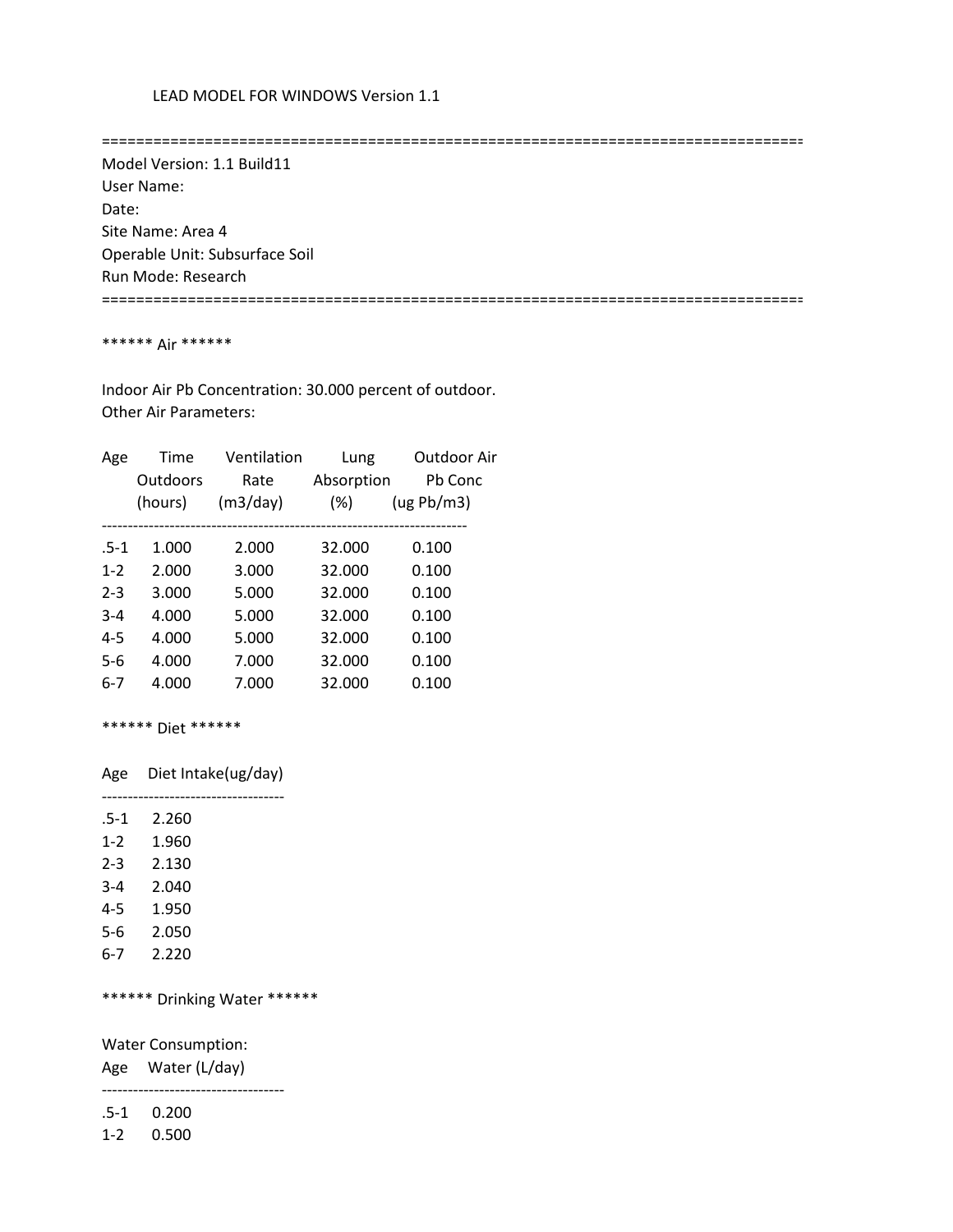| 2-3 | 0.520 |
|-----|-------|
| 3-4 | 0.530 |
| 4-5 | 0.550 |
| 5-6 | 0.580 |
| 6-7 | 0.590 |

\*\*\*\*\*\* Soil & Dust \*\*\*\*\*\*

 Multiple Source Analysis Used Average multiple source concentration: 92.600 ug/g

 Mass fraction of outdoor soil to indoor dust conversion factor: 0.700 Outdoor airborne lead to indoor household dust lead concentration: 100.000 Use alternate indoor dust Pb sources? No

| Age     | Soil (ug $Pb/g$ ) | House Dust (ug Pb/g) |
|---------|-------------------|----------------------|
| $.5-1$  | 118.000           | 92.600               |
| $1 - 2$ | 118.000           | 92.600               |
| $2 - 3$ | 118.000           | 92.600               |
| $3 - 4$ | 118.000           | 92.600               |
| $4 - 5$ | 118.000           | 92.600               |
| 5-6     | 118.000           | 92.600               |
| $6 - 7$ | 118.000           | 92.600               |
|         |                   |                      |

### \*\*\*\*\*\* Alternate Intake \*\*\*\*\*\*

Age Alternate (ug Pb/day)

 ----------------------------------- .5-1 0.000

1-2 0.000

- 2-3 0.000
- 3-4 0.000
- 4-5 0.000
- 5-6 0.000
- 6-7 0.000
- 

\*\*\*\*\*\* Maternal Contribution: Infant Model \*\*\*\*\*\*

Maternal Blood Concentration: 1.000 ug Pb/dL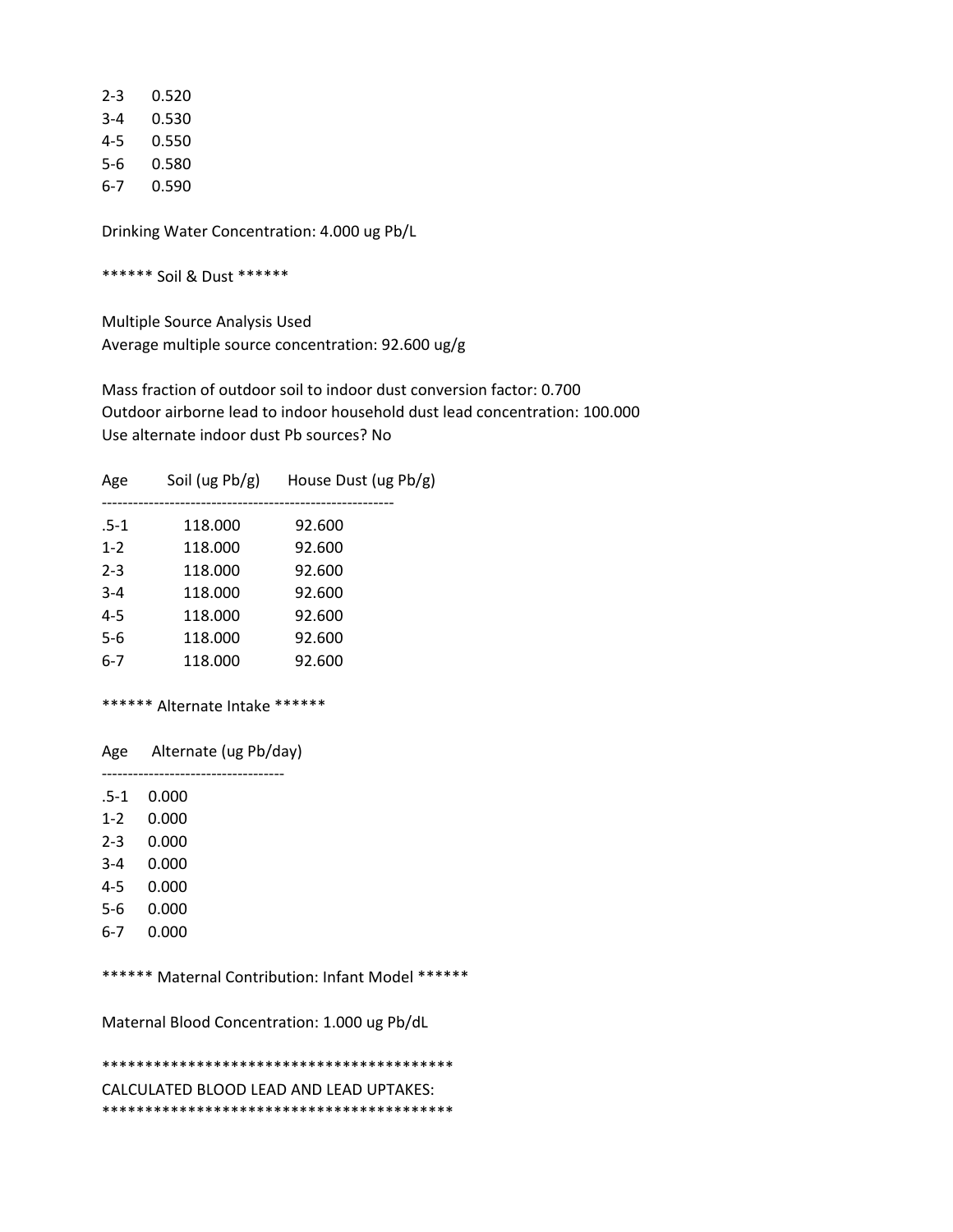| Year    |                            |       | Air Diet Alternate Water            |       |
|---------|----------------------------|-------|-------------------------------------|-------|
|         |                            |       | (ug/day) (ug/day) (ug/day) (ug/day) |       |
| .5-1    | 0.021                      | 1.080 | 0.000                               | 0.382 |
| $1-2$   | 0.034                      | 0.931 | 0.000                               | 0.950 |
| $2 - 3$ | 0.062                      | 1.018 | 0.000                               | 0.994 |
|         | 3-4 0.067                  | 0.982 | 0.000                               | 1.020 |
| $4-5$   | 0.067                      | 0.948 | 0.000                               | 1.070 |
| $5-6$   | 0.093                      | 1.001 | 0.000                               | 1.133 |
| $6-7$   | 0.093                      | 1.086 | 0.000                               | 1.155 |
|         | Year Soil+Dust Total Blood |       |                                     |       |
|         | (ug/day) (ug/day) (ug/dL)  |       |                                     |       |
|         | .5-1 2.535 4.018           |       | 2.2                                 |       |
|         | 1-2 4.002                  | 5.917 | 2.5                                 |       |
|         | 2-3 4.029                  | 6.103 | 2.3                                 |       |
|         | 3-4 4.055                  | 6.123 | 2.2                                 |       |
|         | 4-5 3.036                  | 5.121 | 1.8                                 |       |
|         | 5-6 2.743                  | 4.971 | 1.6                                 |       |
| $6-7$   | 2.596                      | 4.931 | 1.4                                 |       |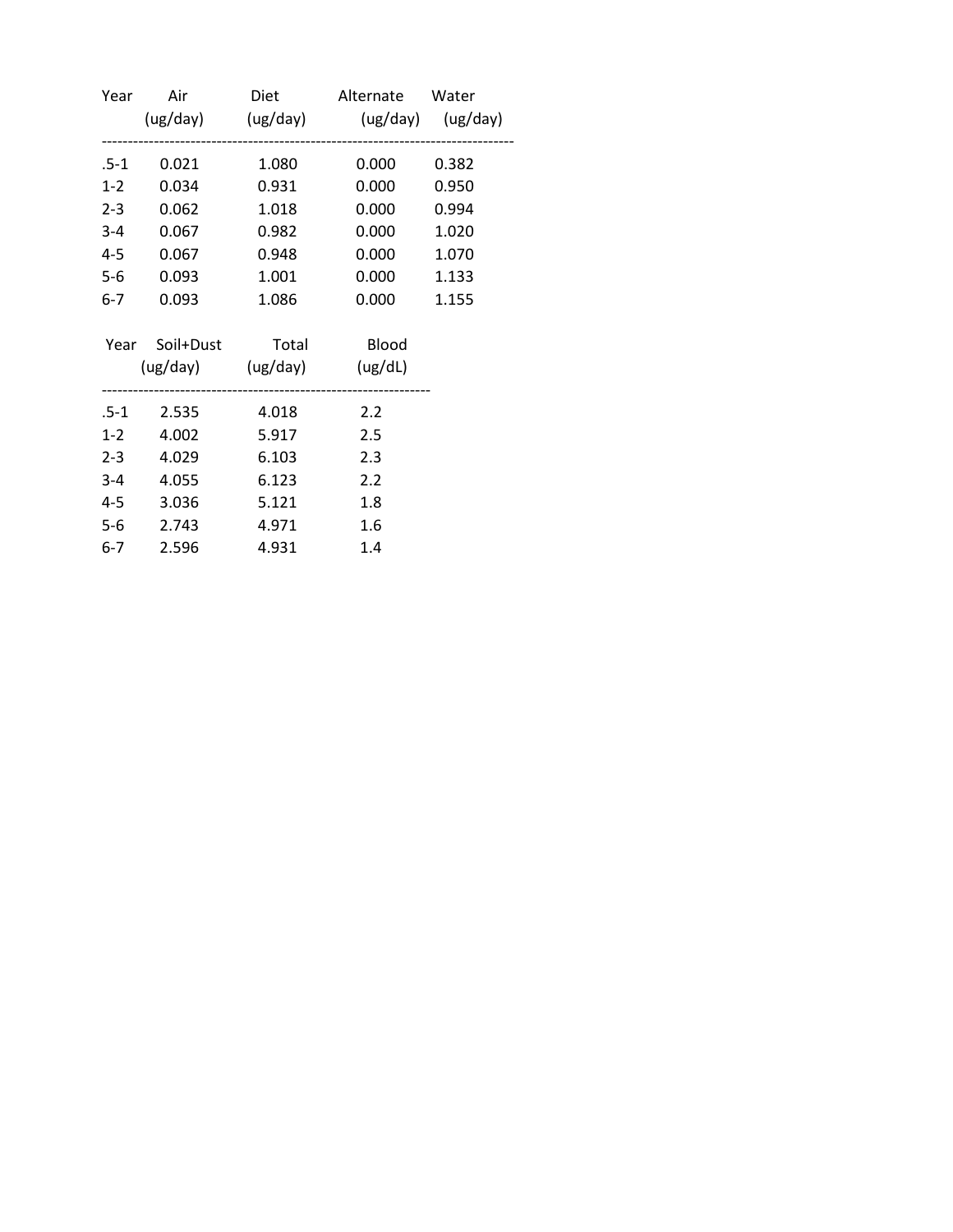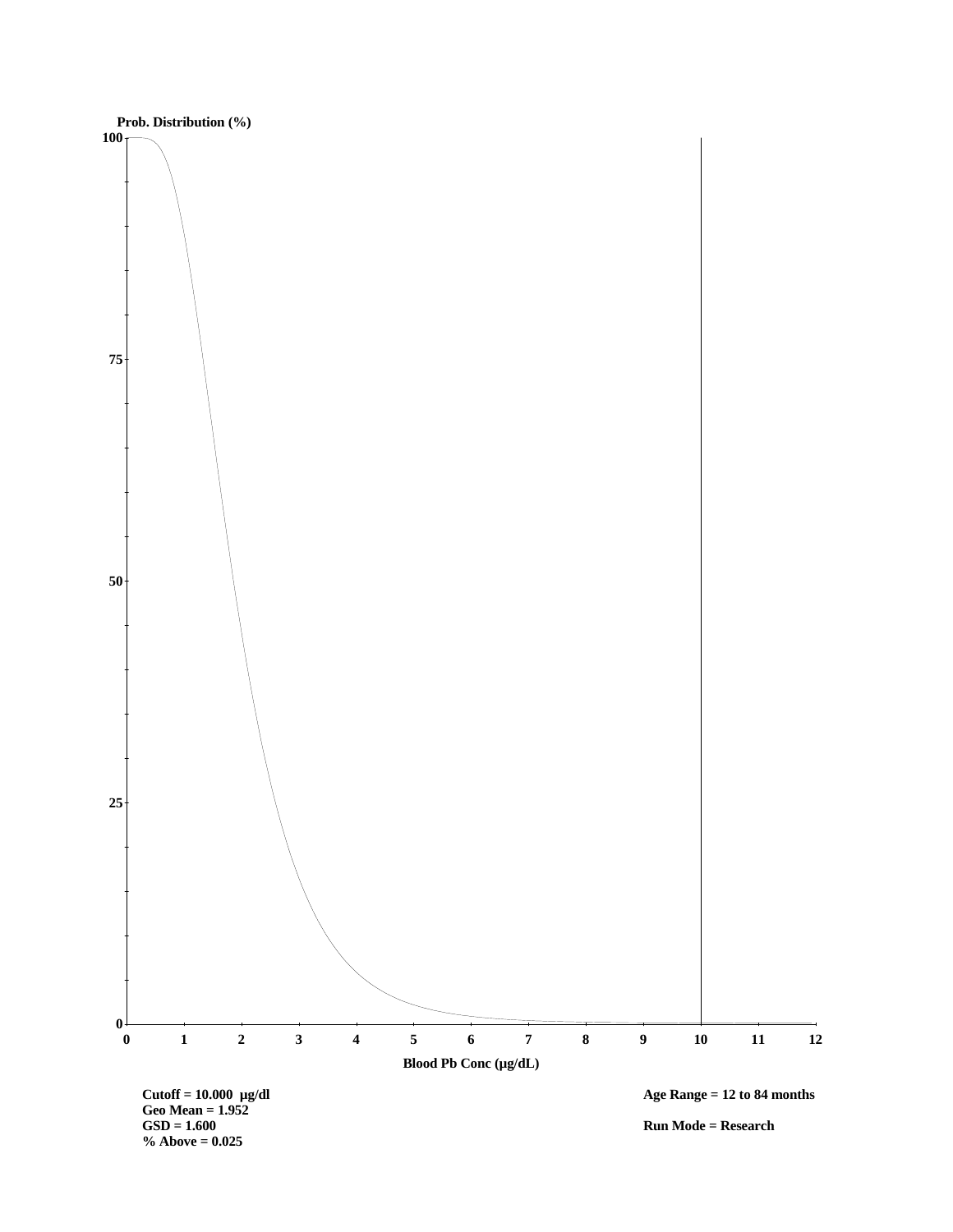==================================================================================

 Model Version: 1.1 Build11 User Name: Date: Site Name: Area 5 Operable Unit: Subsurface Soil Run Mode: Research

==================================================================================

### \*\*\*\*\*\* Air \*\*\*\*\*\*

 Indoor Air Pb Concentration: 30.000 percent of outdoor. Other Air Parameters:

| Age     | Time     | Ventilation | Lung       | Outdoor Air |
|---------|----------|-------------|------------|-------------|
|         | Outdoors | Rate        | Absorption | Ph Conc     |
|         | (hours)  | (m3/day)    | $(\%)$     | (ug Pb/m3)  |
|         |          |             |            |             |
| $.5-1$  | 1.000    | 2.000       | 32.000     | 0.100       |
| $1 - 2$ | 2.000    | 3.000       | 32.000     | 0.100       |
| $2 - 3$ | 3.000    | 5.000       | 32.000     | 0.100       |
| $3 - 4$ | 4.000    | 5.000       | 32.000     | 0.100       |
| $4 - 5$ | 4.000    | 5.000       | 32.000     | 0.100       |
| $5-6$   | 4.000    | 7.000       | 32.000     | 0.100       |
| 6-7     | 4.000    | 7.000       | 32.000     | 0.100       |
|         |          |             |            |             |

\*\*\*\*\*\* Diet \*\*\*\*\*\*

Age Diet Intake(ug/day)

-----------------------------------

| $.5-1$  | 2.260 |
|---------|-------|
| $1 - 2$ | 1.960 |
| $2 - 3$ | 2.130 |
| $3 - 4$ | 2.040 |
| 4-5     | 1.950 |
| 5-6     | 2.050 |
| 6-7     | 2.220 |

\*\*\*\*\*\* Drinking Water \*\*\*\*\*\*

Water Consumption:

Age Water (L/day)

-----------------------------------

.5-1 0.200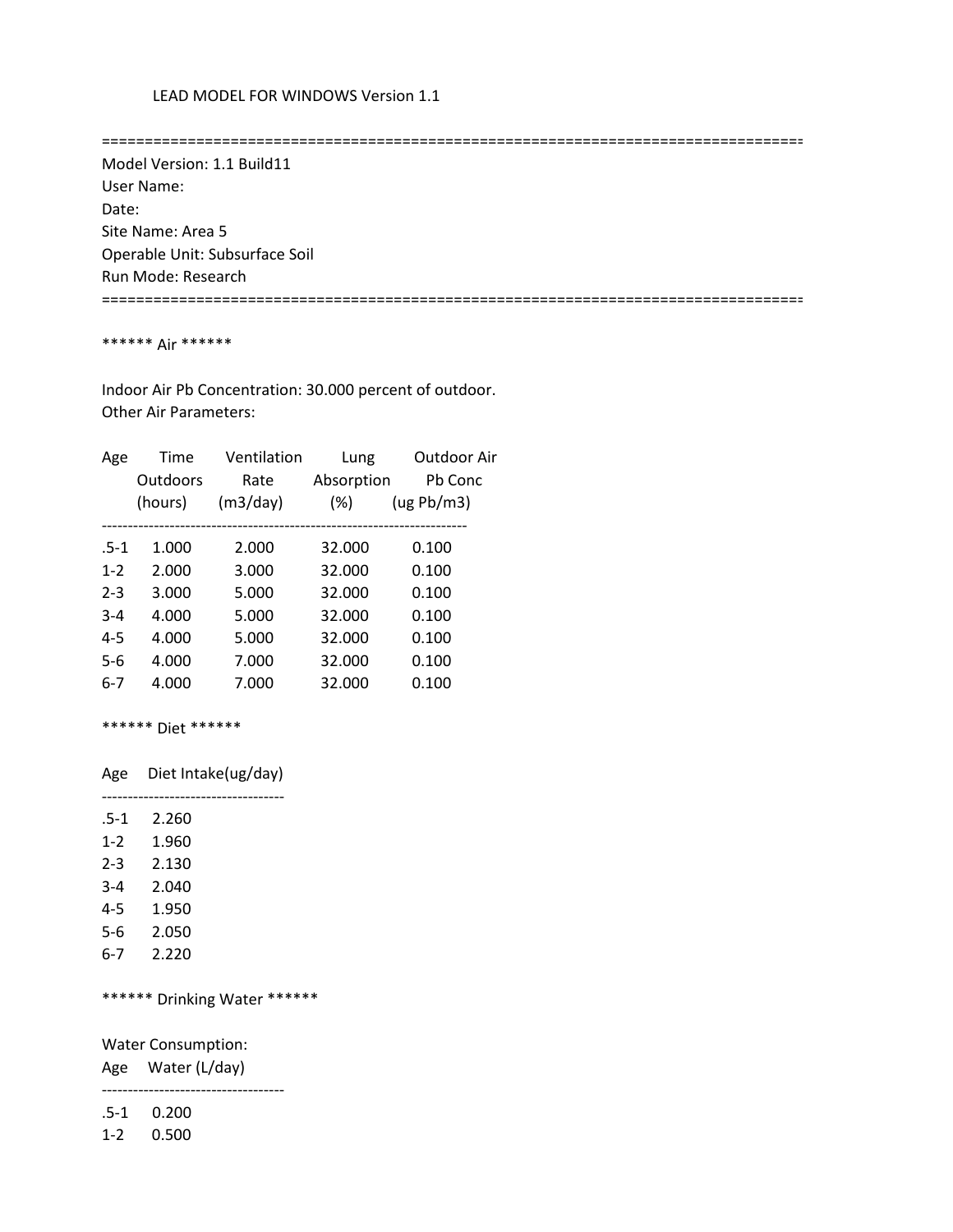| 2-3 | 0.520 |
|-----|-------|
| 3-4 | 0.530 |
| 4-5 | 0.550 |
| 5-6 | 0.580 |
| 6-7 | 0.590 |

\*\*\*\*\*\* Soil & Dust \*\*\*\*\*\*

 Multiple Source Analysis Used Average multiple source concentration: 40.100 ug/g

 Mass fraction of outdoor soil to indoor dust conversion factor: 0.700 Outdoor airborne lead to indoor household dust lead concentration: 100.000 Use alternate indoor dust Pb sources? No

| Age     | Soil (ug Pb/g) | House Dust (ug Pb/g) |
|---------|----------------|----------------------|
| $.5-1$  | 43.000         | 40.100               |
| $1 - 2$ | 43.000         | 40.100               |
| $2 - 3$ | 43.000         | 40.100               |
| $3 - 4$ | 43.000         | 40.100               |
| $4 - 5$ | 43.000         | 40.100               |
| $5-6$   | 43.000         | 40.100               |
| $6-7$   | 43.000         | 40.100               |

## \*\*\*\*\*\* Alternate Intake \*\*\*\*\*\*

 Age Alternate (ug Pb/day) -----------------------------------

.5-1 0.000

1-2 0.000

- 2-3 0.000
- 3-4 0.000
- 4-5 0.000
- 5-6 0.000
- 6-7 0.000

\*\*\*\*\*\* Maternal Contribution: Infant Model \*\*\*\*\*\*

Maternal Blood Concentration: 1.000 ug Pb/dL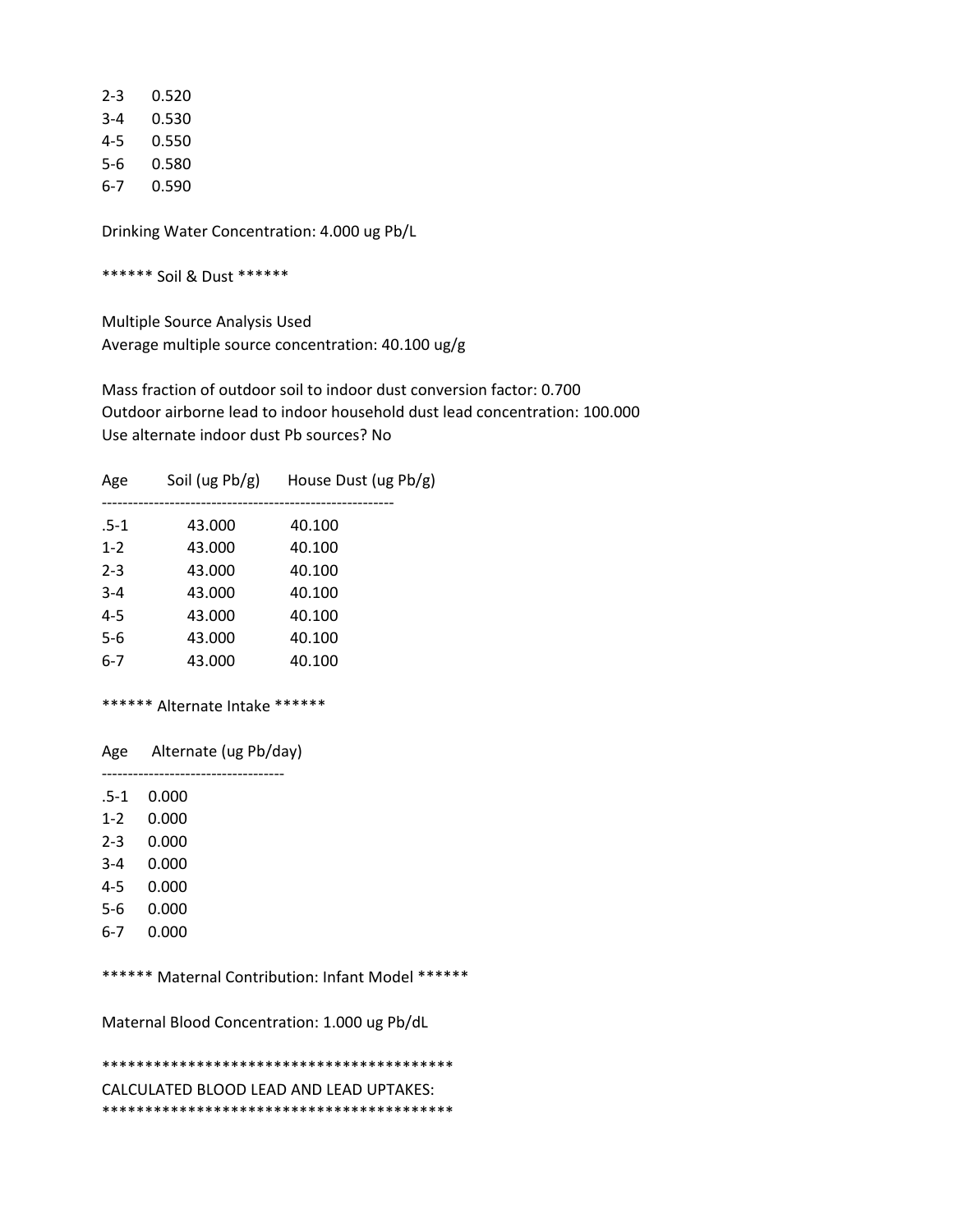| Year  |                            |       | Air Diet Alternate Water            |       |
|-------|----------------------------|-------|-------------------------------------|-------|
|       |                            |       | (ug/day) (ug/day) (ug/day) (ug/day) |       |
| .5-1  | 0.021                      | 1.098 | 0.000                               | 0.389 |
| $1-2$ | 0.034                      | 0.950 | 0.000                               | 0.970 |
|       | 2-3 0.062                  | 1.036 | 0.000                               | 1.012 |
|       | 3-4 0.067                  | 0.997 | 0.000                               | 1.036 |
| $4-5$ | 0.067                      | 0.958 | 0.000                               | 1.081 |
| $5-6$ | 0.093                      | 1.009 | 0.000                               | 1.142 |
| $6-7$ | 0.093                      | 1.094 | 0.000                               | 1.163 |
|       | Year Soil+Dust Total Blood |       |                                     |       |
|       | (ug/day) (ug/day) (ug/dL)  |       |                                     |       |
|       |                            |       | 1.4                                 |       |
|       | 1-2 1.626                  | 3.580 | 1.5                                 |       |
|       | 2-3 1.632                  | 3.742 | 1.4                                 |       |
|       | 3-4 1.639                  | 3.738 | 1.3                                 |       |
| $4-5$ | 1.220                      | 3.326 | 1.2                                 |       |
| $5-6$ | 1.101                      | 3.345 | 1.0                                 |       |
| $6-7$ | 1.041                      | 3.391 | 1.0                                 |       |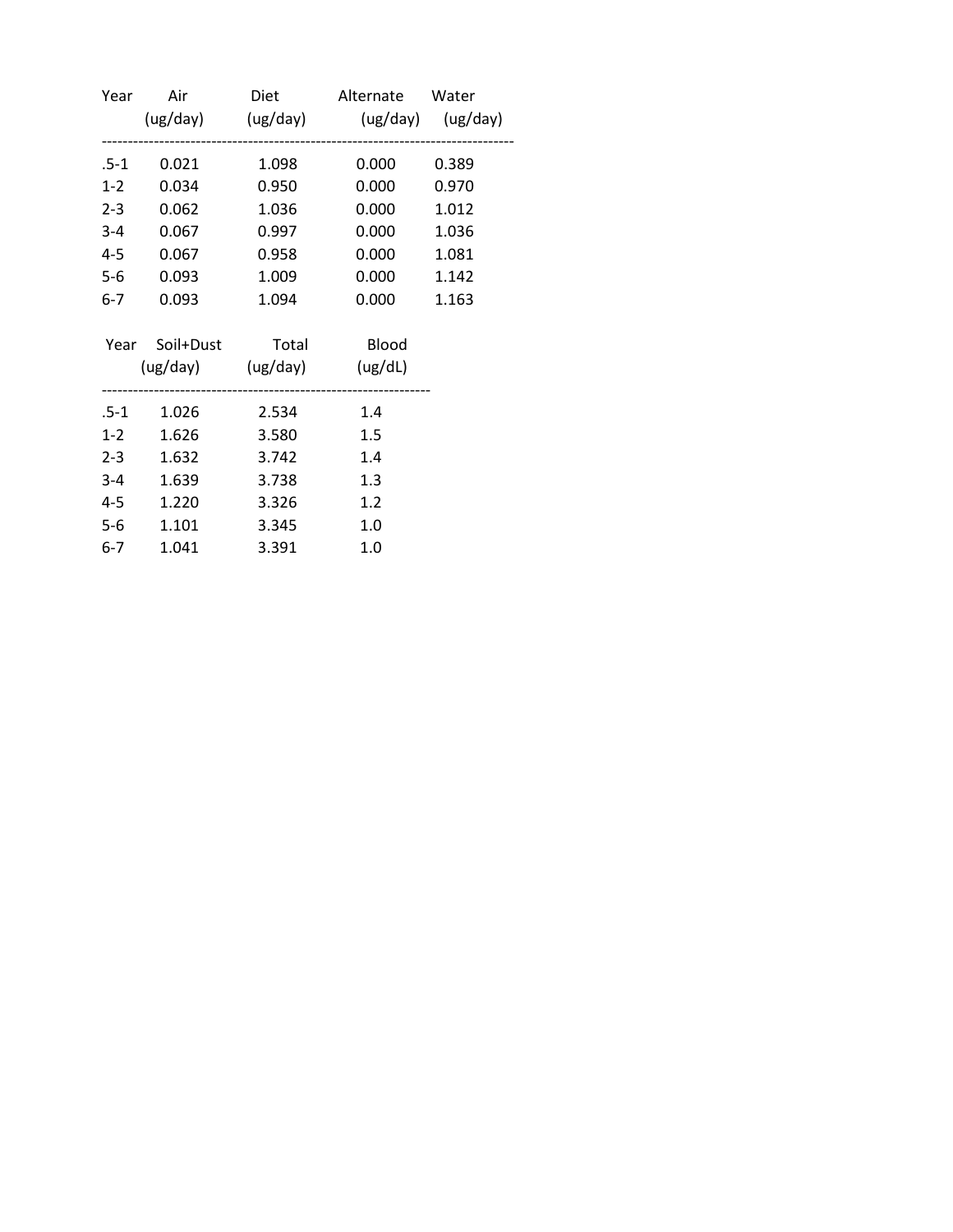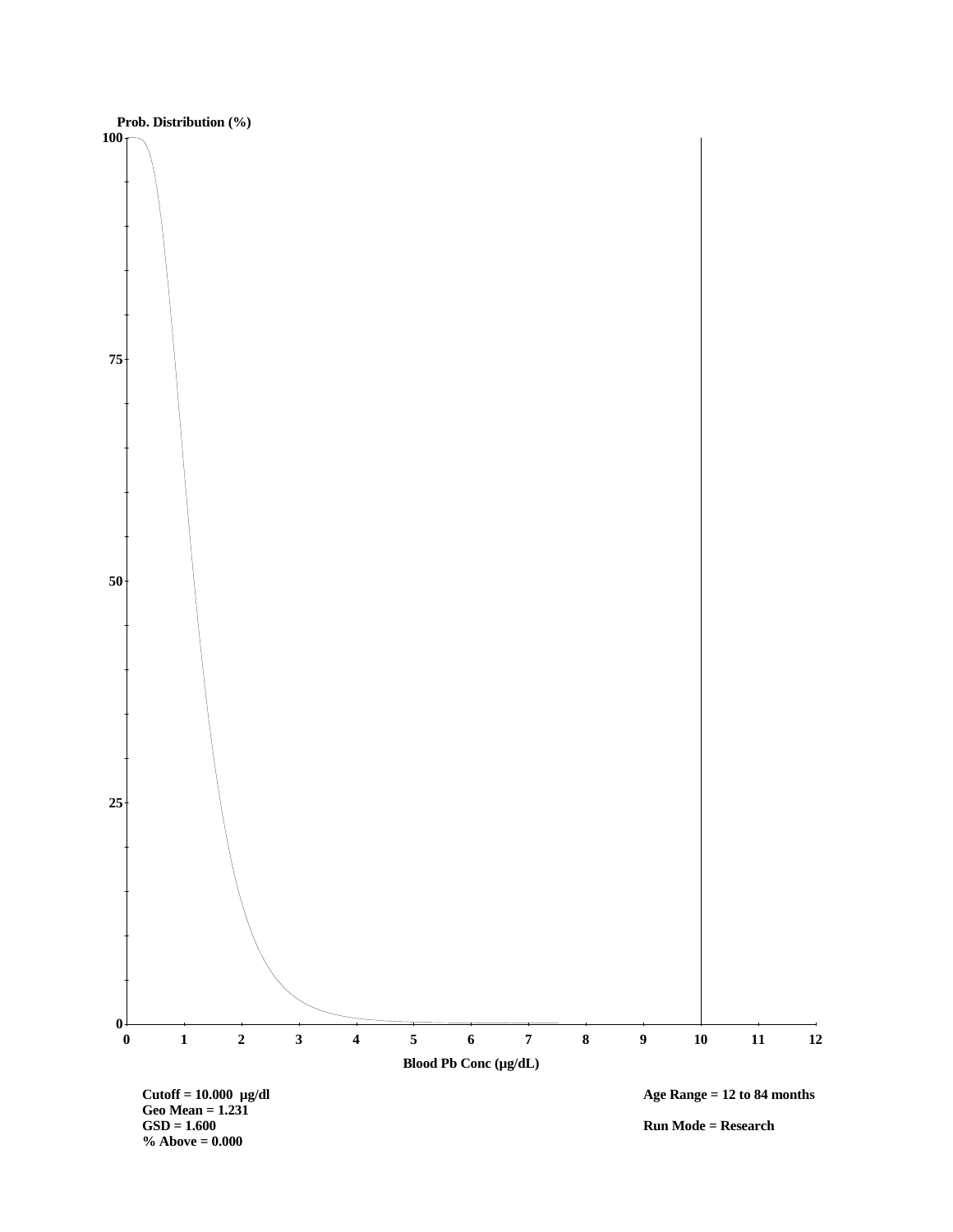==================================================================================

 Model Version: 1.1 Build11 User Name: Date: Site Name: Background Operable Unit: Subsurface Soil Run Mode: Research

==================================================================================

### \*\*\*\*\*\* Air \*\*\*\*\*\*

 Indoor Air Pb Concentration: 30.000 percent of outdoor. Other Air Parameters:

| Age     | Time     | Ventilation | Lung       | Outdoor Air |
|---------|----------|-------------|------------|-------------|
|         | Outdoors | Rate        | Absorption | Pb Conc     |
|         | (hours)  | (m3/day)    | $(\%)$     | (ug Pb/m3)  |
|         |          |             |            |             |
| $.5-1$  | 1.000    | 2.000       | 32.000     | 0.100       |
| $1 - 2$ | 2.000    | 3.000       | 32.000     | 0.100       |
| $2 - 3$ | 3.000    | 5.000       | 32.000     | 0.100       |
| $3 - 4$ | 4.000    | 5.000       | 32.000     | 0.100       |
| $4 - 5$ | 4.000    | 5.000       | 32.000     | 0.100       |
| $5-6$   | 4.000    | 7.000       | 32.000     | 0.100       |
| 6-7     | 4.000    | 7.000       | 32.000     | 0.100       |
|         |          |             |            |             |

\*\*\*\*\*\* Diet \*\*\*\*\*\*

Age Diet Intake(ug/day)

-----------------------------------

| $.5-1$  | 2.260 |
|---------|-------|
| $1 - 2$ | 1.960 |
| $2 - 3$ | 2.130 |
| $3 - 4$ | 2.040 |
| 4-5     | 1.950 |
| 5-6     | 2.050 |
| 6-7     | 2.220 |

\*\*\*\*\*\* Drinking Water \*\*\*\*\*\*

Water Consumption:

Age Water (L/day)

-----------------------------------

.5-1 0.200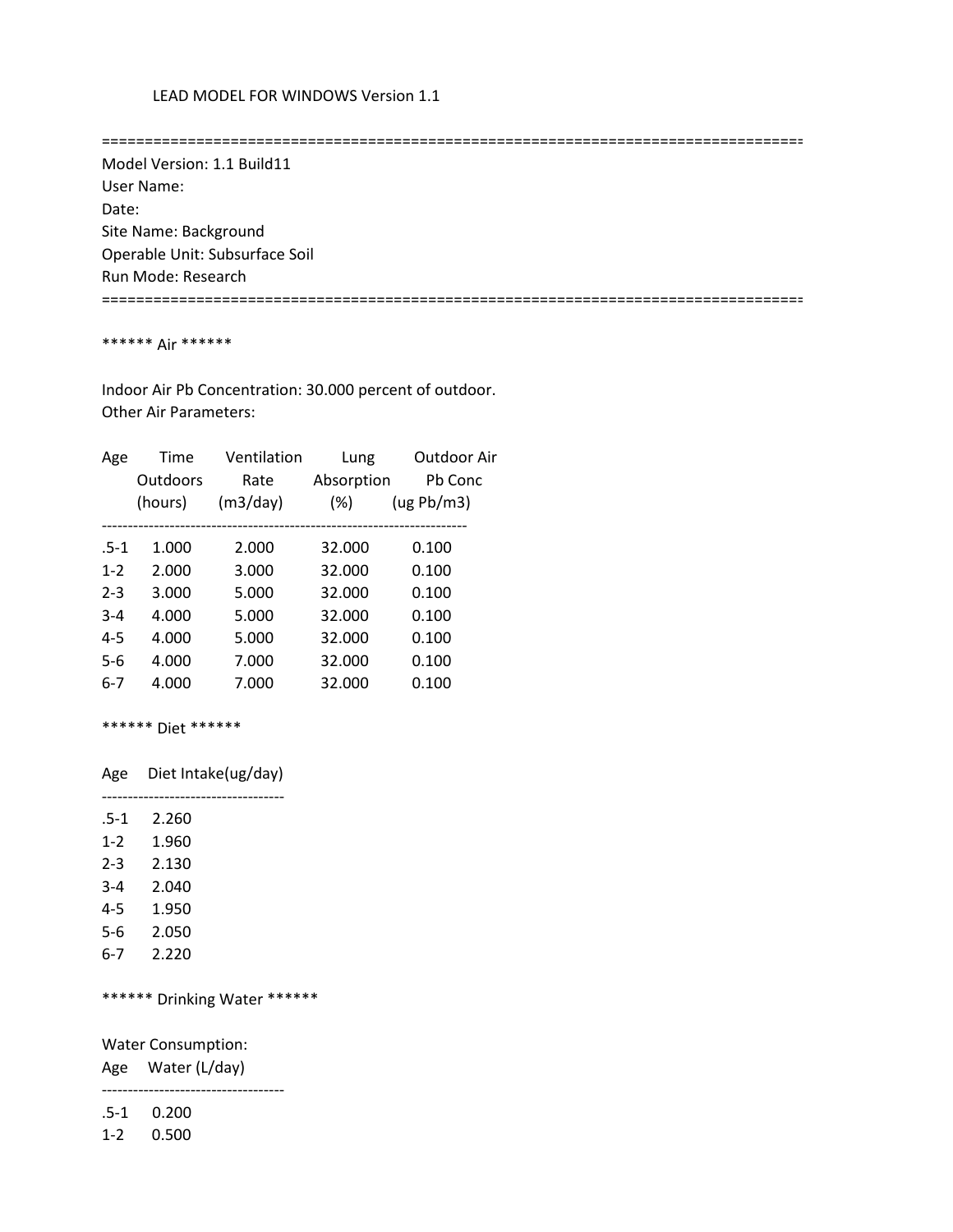| 2-3 | 0.520 |
|-----|-------|
| 3-4 | 0.530 |
| 4-5 | 0.550 |
| 5-6 | 0.580 |
| 6-7 | 0.590 |

\*\*\*\*\*\* Soil & Dust \*\*\*\*\*\*

 Multiple Source Analysis Used Average multiple source concentration: 65.300 ug/g

 Mass fraction of outdoor soil to indoor dust conversion factor: 0.700 Outdoor airborne lead to indoor household dust lead concentration: 100.000 Use alternate indoor dust Pb sources? No

| Soil (ug $Pb/g$ )<br>House Dust (ug Pb/g)<br>Age |  |
|--------------------------------------------------|--|
| $.5-1$<br>79.000<br>65.300                       |  |
| $1 - 2$<br>79.000<br>65.300                      |  |
| $2 - 3$<br>65.300<br>79.000                      |  |
| $3 - 4$<br>79.000<br>65.300                      |  |
| $4 - 5$<br>79.000<br>65.300                      |  |
| $5-6$<br>79.000<br>65.300                        |  |
| $6 - 7$<br>79.000<br>65.300                      |  |

### \*\*\*\*\*\* Alternate Intake \*\*\*\*\*\*

 Age Alternate (ug Pb/day) -----------------------------------

.5-1 0.000

1-2 0.000

- 2-3 0.000
- 3-4 0.000
- 4-5 0.000
- 5-6 0.000
- 6-7 0.000
- 

\*\*\*\*\*\* Maternal Contribution: Infant Model \*\*\*\*\*\*

Maternal Blood Concentration: 1.000 ug Pb/dL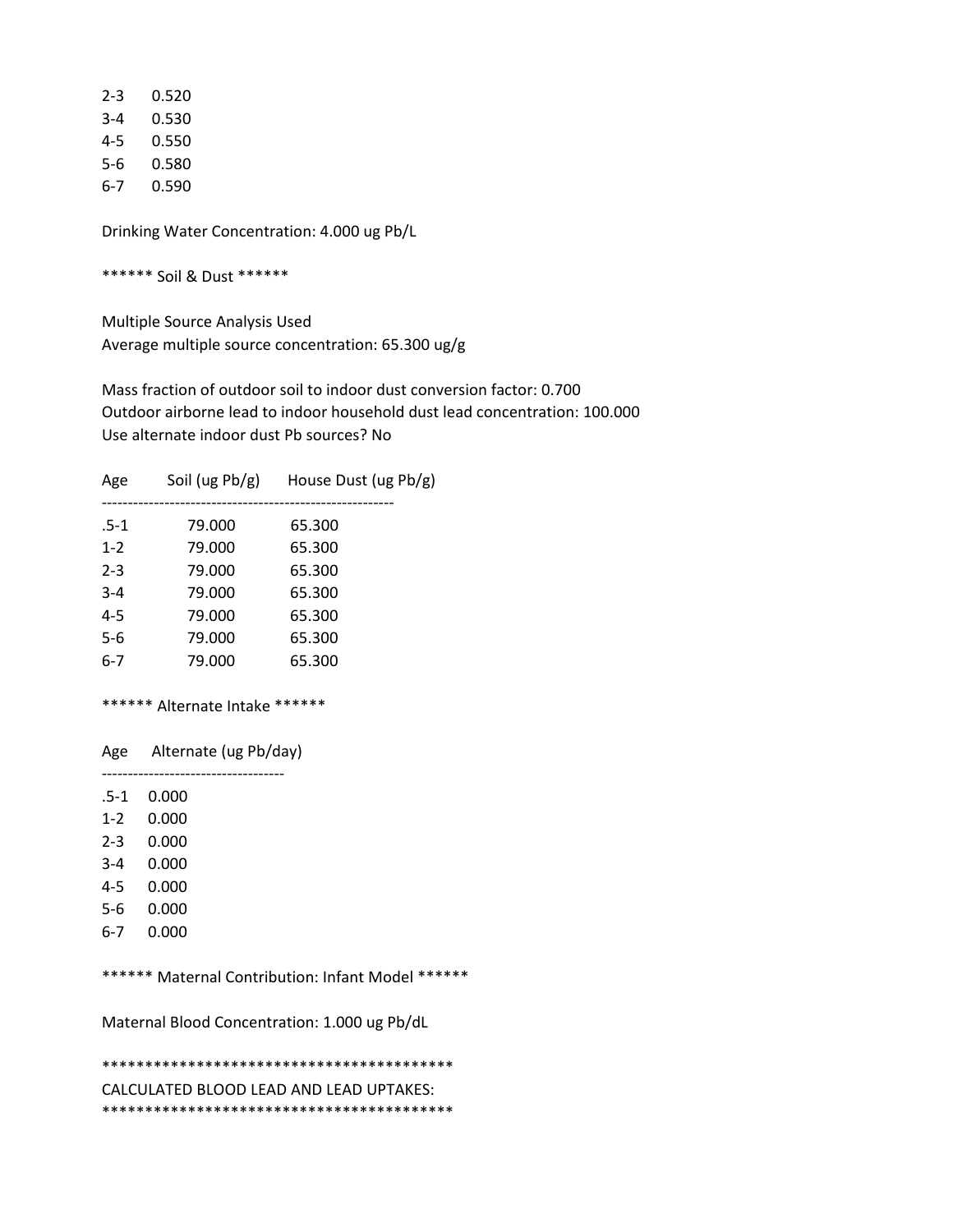| Year    |           |                            | Air Diet Alternate Water            |       |
|---------|-----------|----------------------------|-------------------------------------|-------|
|         |           |                            | (ug/day) (ug/day) (ug/day) (ug/day) |       |
| .5-1    | 0.021     | 1.089                      | 0.000                               | 0.386 |
| $1-2$   | 0.034     | 0.941                      | 0.000                               | 0.960 |
| $2 - 3$ | 0.062     | 1.028                      | 0.000                               | 1.004 |
| $3-4$   | 0.067     | 0.989                      | 0.000                               | 1.028 |
| $4 - 5$ | 0.067     | 0.953                      | 0.000                               | 1.076 |
| $5-6$   | 0.093     | 1.005                      | 0.000                               | 1.138 |
| $6-7$   | 0.093     | 1.090                      | 0.000                               | 1.159 |
|         |           | Year Soil+Dust Total Blood |                                     |       |
|         |           | (ug/day) (ug/day) (ug/dL)  |                                     |       |
|         |           | 3.253                      | 1.8                                 |       |
|         | 1-2 2.779 | 4.714                      | 2.0                                 |       |
|         | 2-3 2.793 | 4.886                      | 1.8                                 |       |
|         | 3-4 2.807 | 4.892                      | 1.7                                 |       |
| 4-5     | 2.096     | 4.192                      | 1.5                                 |       |
| $5-6$   | 1.892     | 4.128                      | 1.3                                 |       |
| $6-7$   | 1.790     | 4.133                      | 1.2                                 |       |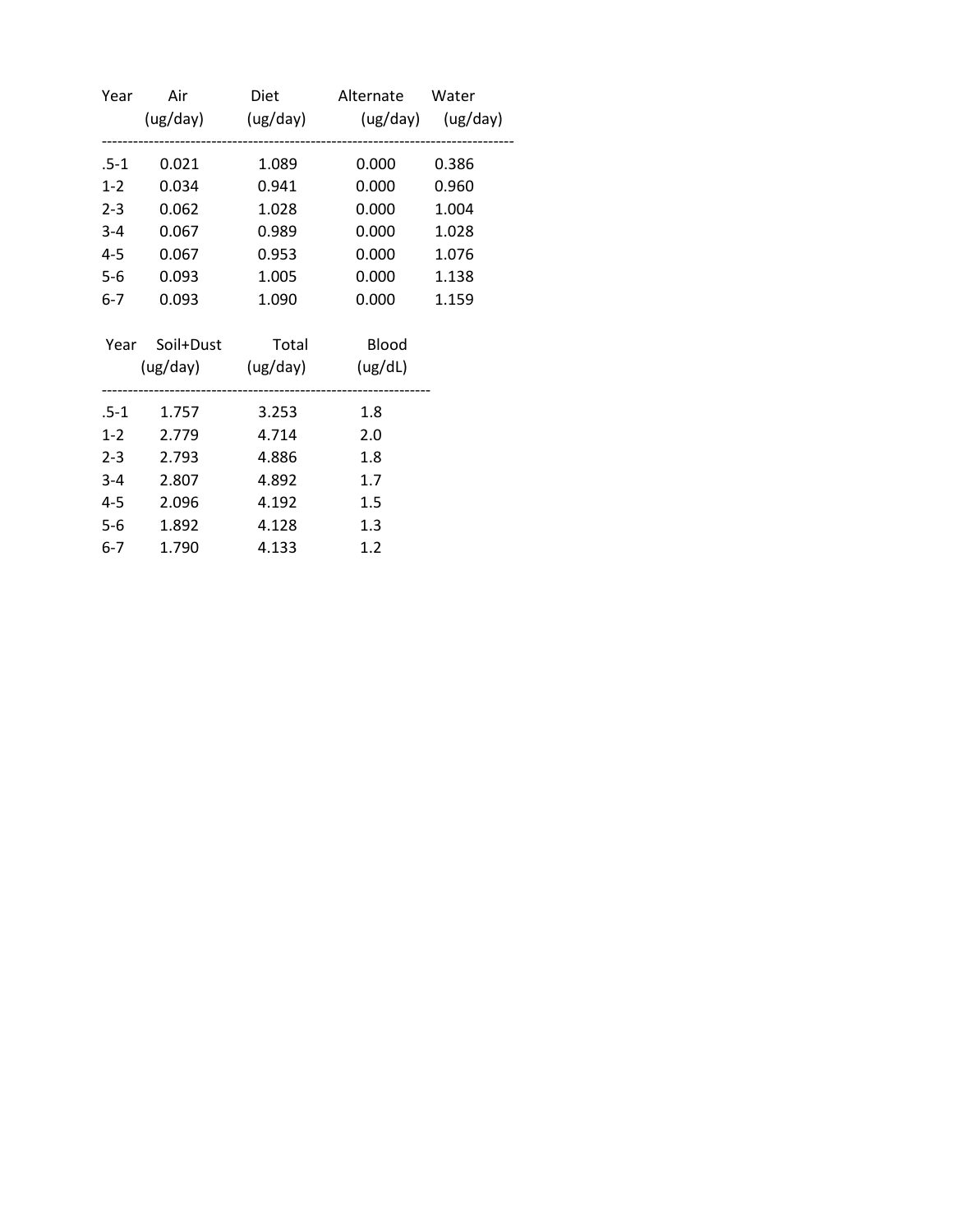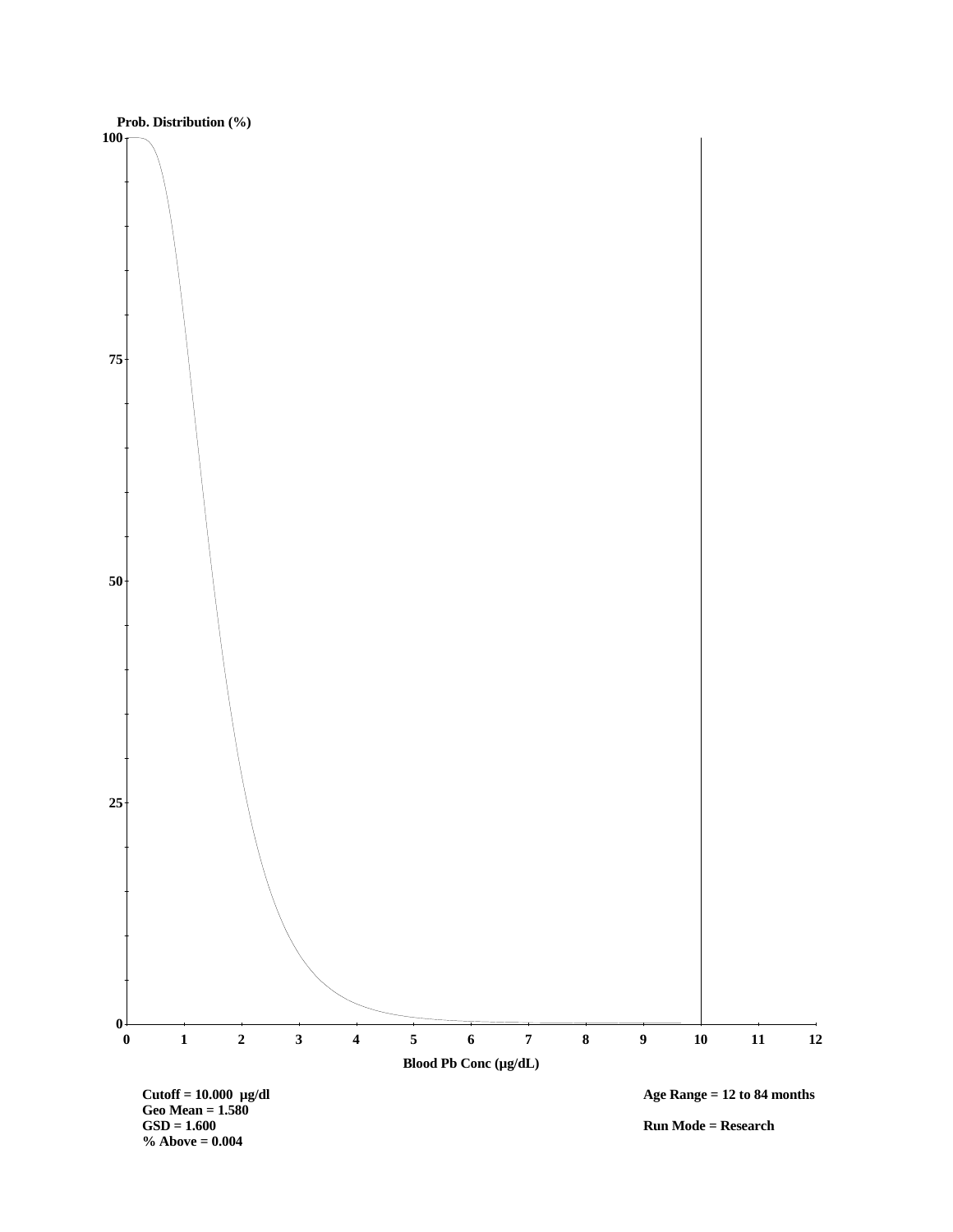## **Adult Lead Model - Area 1 Surface Soil Second Supplemental Remedial Investigation Fort Totten Coast Guard Station Formerly Used Defense Site**

**Calculations of Blood Lead Concentrations (PbBs)**

**U.S. EPA Technical Review Workgroup for Lead, Adult Lead Committee**

**Version date 6/21/09**

|                             |                                                                        |                          | <b>GSDi and PbBo from</b><br><b>Analysis of NHANES</b> | <b>GSDi</b> and PbBo from<br><b>Analysis of NHANES</b> |
|-----------------------------|------------------------------------------------------------------------|--------------------------|--------------------------------------------------------|--------------------------------------------------------|
| <b>Variable</b>             | <b>Description of Variable</b>                                         | <b>Units</b>             | 1999-2004                                              | III (Phases $1&2$ )                                    |
| PbS                         | Soil lead concentration                                                | $\frac{u g}{g}$ or ppm   | 578                                                    | 578                                                    |
| $R_{\text{fetal/maternal}}$ | Fetal/maternal PbB ratio                                               |                          | 0.9                                                    | 0.9                                                    |
| <b>BKSF</b>                 | <b>Biokinetic Slope Factor</b>                                         | ug/dL per<br>ug/day      | 0.4                                                    | 0.4                                                    |
| GSD <sub>i</sub>            | Geometric standard deviation PbB                                       | $\overline{a}$           | 1.8                                                    | 2.1                                                    |
| PbB <sub>0</sub>            | <b>Baseline PbB</b>                                                    | ug/dL                    | 1.0                                                    | 1.5                                                    |
| IR <sub>S</sub>             | Soil ingestion rate (including soil-derived indoor dust)               | g/day                    | 0.050                                                  | 0.050                                                  |
| $IRS+D$                     | Total ingestion rate of outdoor soil and indoor dust                   | g/day                    | $-$                                                    | $\overline{\phantom{a}}$                               |
| $W_{S}$                     | Weighting factor; fraction of $IR_{S+D}$ ingested as outdoor soil      | $\overline{\phantom{a}}$ | $\overline{\phantom{a}}$                               | $\qquad \qquad -$                                      |
| $K_{SD}$                    | Mass fraction of soil in dust                                          | $\overline{\phantom{a}}$ | $-$                                                    | $\overline{\phantom{m}}$                               |
| $AF_{S, D}$                 | Absorption fraction (same for soil and dust)                           | $\overline{\phantom{a}}$ | 0.12                                                   | 0.12                                                   |
| $EF_{S, D}$                 | Exposure frequency (same for soil and dust)                            | days/yr                  | 219                                                    | 219                                                    |
| $AT_{S, D}$                 | Averaging time (same for soil and dust)                                | days/yr                  | 365                                                    | 365                                                    |
| PbB <sub>adult</sub>        | PbB of adult worker, geometric mean                                    | ug/dL                    | 1.8                                                    | 2.3                                                    |
| PbB <sub>ftetal, 0.95</sub> | 95th percentile PbB among fetuses of adult workers                     | ug/dL                    | 4.3                                                    | 7.1                                                    |
| $PbB_t$                     | Target PbB level of concern (e.g., 10 ug/dL)                           | ug/dL                    | <b>10.0</b>                                            | <b>10.0</b>                                            |
| $P(PbBfeat > PbBt)$         | Probability that fetal $PbB > PbB_t$ , assuming lognormal distribution | $\frac{0}{0}$            | 0.11%                                                  | 1.8%                                                   |

 $\mathbf g$  -  $\operatorname{gram}$ ppm - parts per million d/L - deciliter

Notes: Prepared By/Date: EYM 10/24/11 ug - microgram Checked By/Date: BJR 11/1/11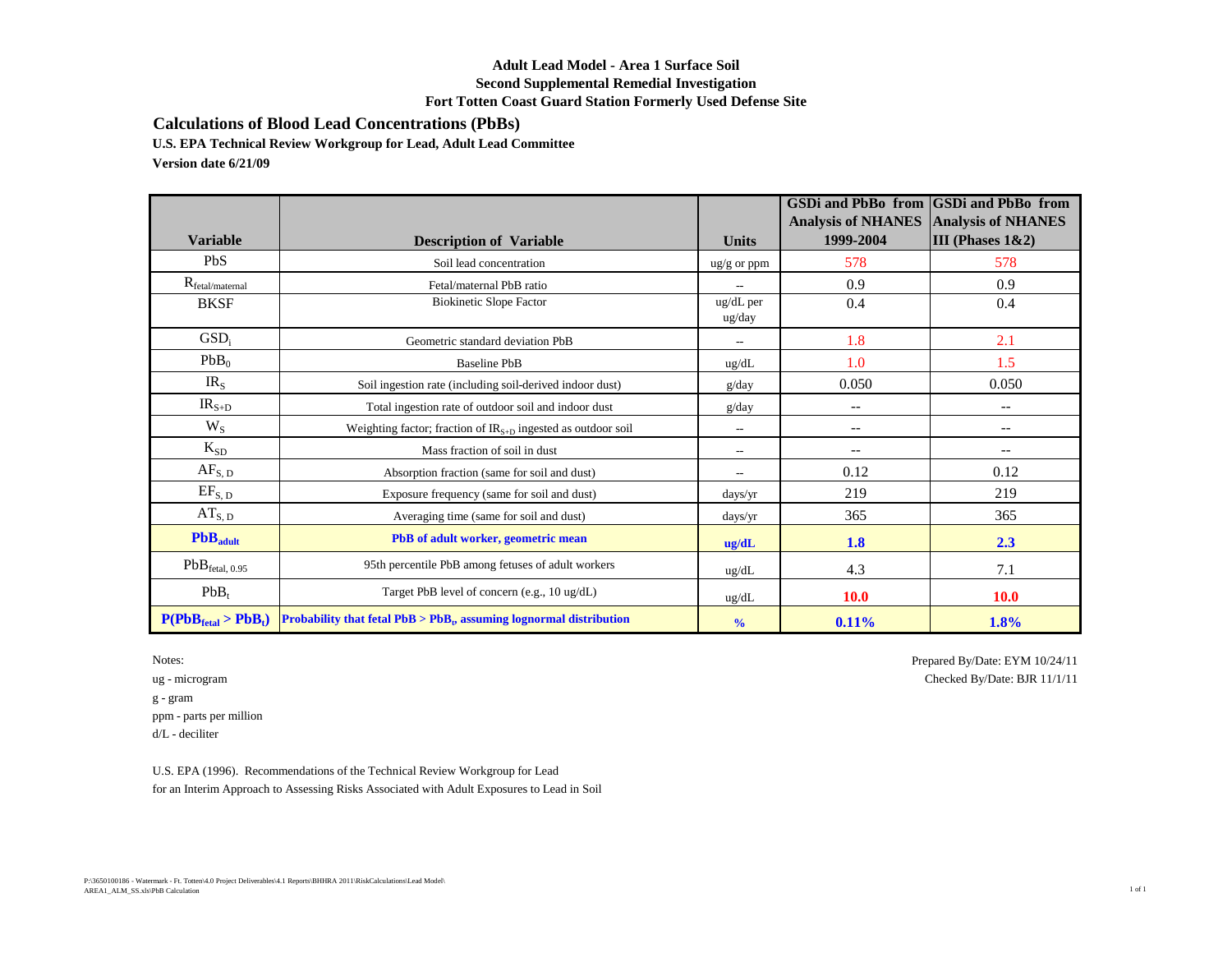## **Adult Lead Model - Area 2 Surface Soil Second Supplemental Remedial Investigation Fort Totten Coast Guard Station Formerly Used Defense Site**

**Calculations of Blood Lead Concentrations (PbBs)**

**U.S. EPA Technical Review Workgroup for Lead, Adult Lead Committee**

**Version date 6/21/09**

|                             |                                                                        |                          | <b>GSDi and PbBo from</b><br><b>Analysis of NHANES</b> | <b>GSDi</b> and PbBo from<br><b>Analysis of NHANES</b> |
|-----------------------------|------------------------------------------------------------------------|--------------------------|--------------------------------------------------------|--------------------------------------------------------|
| <b>Variable</b>             | <b>Description of Variable</b>                                         | <b>Units</b>             | 1999-2004                                              | III (Phases $1&2$ )                                    |
| PbS                         | Soil lead concentration                                                | $\frac{u g}{g}$ or ppm   | 279                                                    | 279                                                    |
| $R_{\text{fetal/maternal}}$ | Fetal/maternal PbB ratio                                               |                          | 0.9                                                    | 0.9                                                    |
| <b>BKSF</b>                 | <b>Biokinetic Slope Factor</b>                                         | ug/dL per<br>ug/day      | 0.4                                                    | 0.4                                                    |
| GSD <sub>i</sub>            | Geometric standard deviation PbB                                       | $\overline{a}$           | 1.8                                                    | 2.1                                                    |
| PbB <sub>0</sub>            | <b>Baseline PbB</b>                                                    | ug/dL                    | 1.0                                                    | 1.5                                                    |
| IR <sub>S</sub>             | Soil ingestion rate (including soil-derived indoor dust)               | g/day                    | 0.050                                                  | 0.050                                                  |
| $IRS+D$                     | Total ingestion rate of outdoor soil and indoor dust                   | g/day                    | $-$                                                    | $\overline{\phantom{a}}$                               |
| $W_{S}$                     | Weighting factor; fraction of $IR_{S+D}$ ingested as outdoor soil      | $\overline{\phantom{a}}$ | $\overline{\phantom{a}}$                               | $\qquad \qquad -$                                      |
| $K_{SD}$                    | Mass fraction of soil in dust                                          | $\overline{\phantom{a}}$ | $-$                                                    | $\overline{\phantom{m}}$                               |
| $AF_{S, D}$                 | Absorption fraction (same for soil and dust)                           | $\overline{\phantom{a}}$ | 0.12                                                   | 0.12                                                   |
| $EF_{S, D}$                 | Exposure frequency (same for soil and dust)                            | days/yr                  | 219                                                    | 219                                                    |
| $AT_{S, D}$                 | Averaging time (same for soil and dust)                                | days/yr                  | 365                                                    | 365                                                    |
| PbB <sub>adult</sub>        | PbB of adult worker, geometric mean                                    | ug/dL                    | 1.4                                                    | 1.9                                                    |
| PbB <sub>ftetal, 0.95</sub> | 95th percentile PbB among fetuses of adult workers                     | ug/dL                    | 3.3                                                    | 5.8                                                    |
| $PbB_t$                     | Target PbB level of concern (e.g., 10 ug/dL)                           | ug/dL                    | <b>10.0</b>                                            | <b>10.0</b>                                            |
| $P(PbBfeat > PbBt)$         | Probability that fetal $PbB > PbB_t$ , assuming lognormal distribution | $\frac{0}{0}$            | $0.021\%$                                              | 0.87%                                                  |

 $\mathbf g$  -  $\operatorname{gram}$ ppm - parts per million d/L - deciliter

Notes: Prepared By/Date: EYM 10/24/11 ug - microgram Checked By/Date: BJR 11/1/11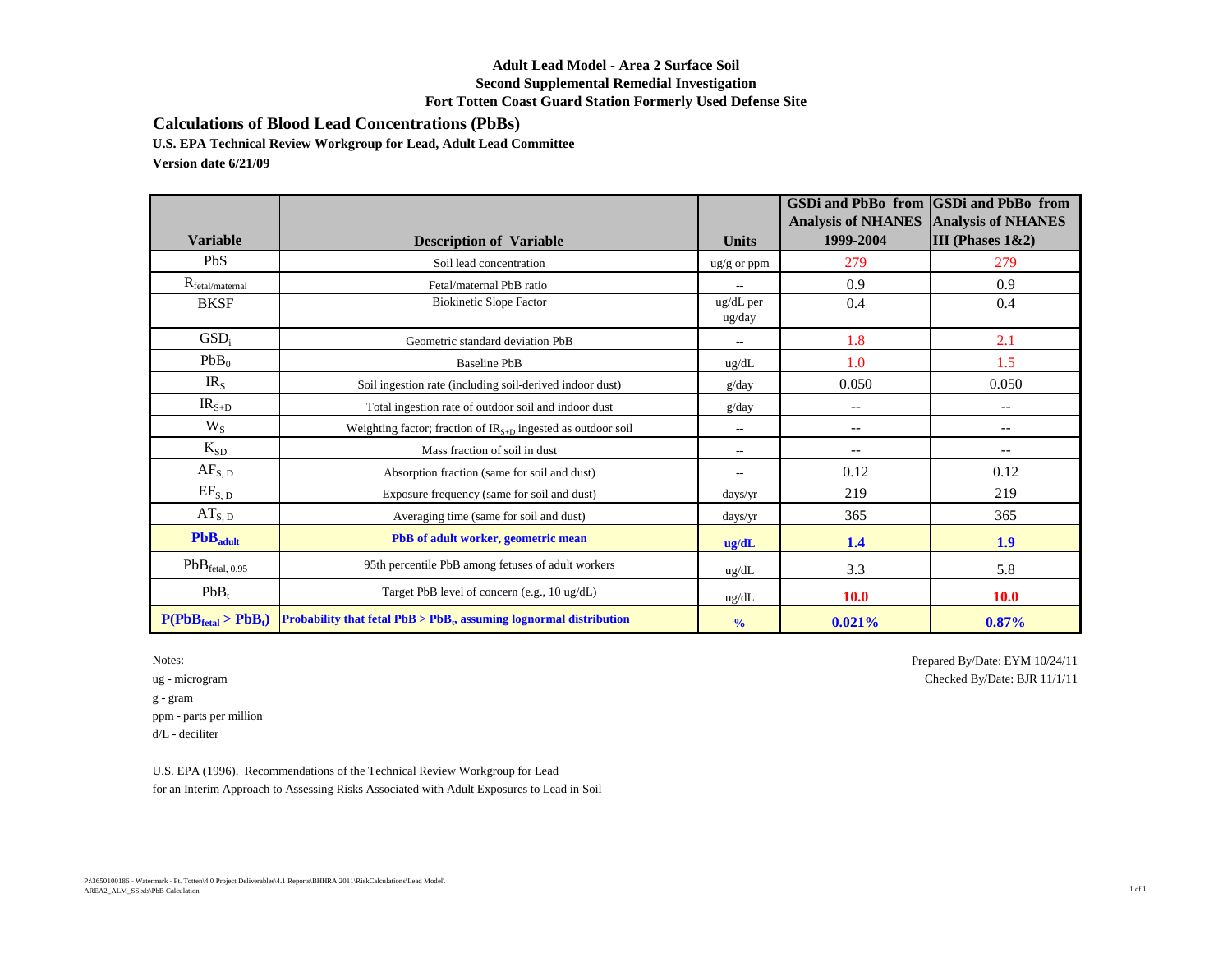## **Adult Lead Model - Area 3 Surface Soil Second Supplemental Remedial Investigation Fort Totten Coast Guard Station Formerly Used Defense Site**

**Calculations of Blood Lead Concentrations (PbBs)**

**U.S. EPA Technical Review Workgroup for Lead, Adult Lead Committee**

**Version date 6/21/09**

|                             |                                                                        |                          | <b>GSDi and PbBo from</b><br><b>Analysis of NHANES</b> | <b>GSDi</b> and PbBo from<br><b>Analysis of NHANES</b> |
|-----------------------------|------------------------------------------------------------------------|--------------------------|--------------------------------------------------------|--------------------------------------------------------|
| <b>Variable</b>             | <b>Description of Variable</b>                                         | <b>Units</b>             | 1999-2004                                              | III (Phases $1&2$ )                                    |
| PbS                         | Soil lead concentration                                                | $\frac{u g}{g}$ or ppm   | 213                                                    | 213                                                    |
| $R_{\text{fetal/maternal}}$ | Fetal/maternal PbB ratio                                               |                          | 0.9                                                    | 0.9                                                    |
| <b>BKSF</b>                 | <b>Biokinetic Slope Factor</b>                                         | ug/dL per<br>ug/day      | 0.4                                                    | 0.4                                                    |
| GSD <sub>i</sub>            | Geometric standard deviation PbB                                       | $\overline{a}$           | 1.8                                                    | 2.1                                                    |
| PbB <sub>0</sub>            | <b>Baseline PbB</b>                                                    | ug/dL                    | 1.0                                                    | 1.5                                                    |
| IR <sub>S</sub>             | Soil ingestion rate (including soil-derived indoor dust)               | g/day                    | 0.050                                                  | 0.050                                                  |
| $IRS+D$                     | Total ingestion rate of outdoor soil and indoor dust                   | g/day                    | $-$                                                    | $\overline{\phantom{a}}$                               |
| $W_{S}$                     | Weighting factor; fraction of $IR_{S+D}$ ingested as outdoor soil      | $\overline{\phantom{a}}$ | $\overline{\phantom{a}}$                               | $\qquad \qquad -$                                      |
| $K_{SD}$                    | Mass fraction of soil in dust                                          | $\overline{\phantom{a}}$ | $-$                                                    | $\overline{\phantom{m}}$                               |
| $AF_{S, D}$                 | Absorption fraction (same for soil and dust)                           | $\overline{\phantom{a}}$ | 0.12                                                   | 0.12                                                   |
| $EF_{S, D}$                 | Exposure frequency (same for soil and dust)                            | days/yr                  | 219                                                    | 219                                                    |
| $AT_{S, D}$                 | Averaging time (same for soil and dust)                                | days/yr                  | 365                                                    | 365                                                    |
| PbB <sub>adult</sub>        | PbB of adult worker, geometric mean                                    | ug/dL                    | 1.3                                                    | 1.8                                                    |
| PbB <sub>ftetal, 0.95</sub> | 95th percentile PbB among fetuses of adult workers                     | ug/dL                    | 3.1                                                    | 5.5                                                    |
| $PbB_t$                     | Target PbB level of concern (e.g., 10 ug/dL)                           | ug/dL                    | <b>10.0</b>                                            | <b>10.0</b>                                            |
| $P(PbBfeat > PbBt)$         | Probability that fetal $PbB > PbB_t$ , assuming lognormal distribution | $\frac{0}{0}$            | 0.014%                                                 | 0.72%                                                  |

 $\mathbf g$  -  $\operatorname{gram}$ ppm - parts per million d/L - deciliter

Notes: Prepared By/Date: EYM 10/24/11 ug - microgram Checked By/Date: BJR 11/1/11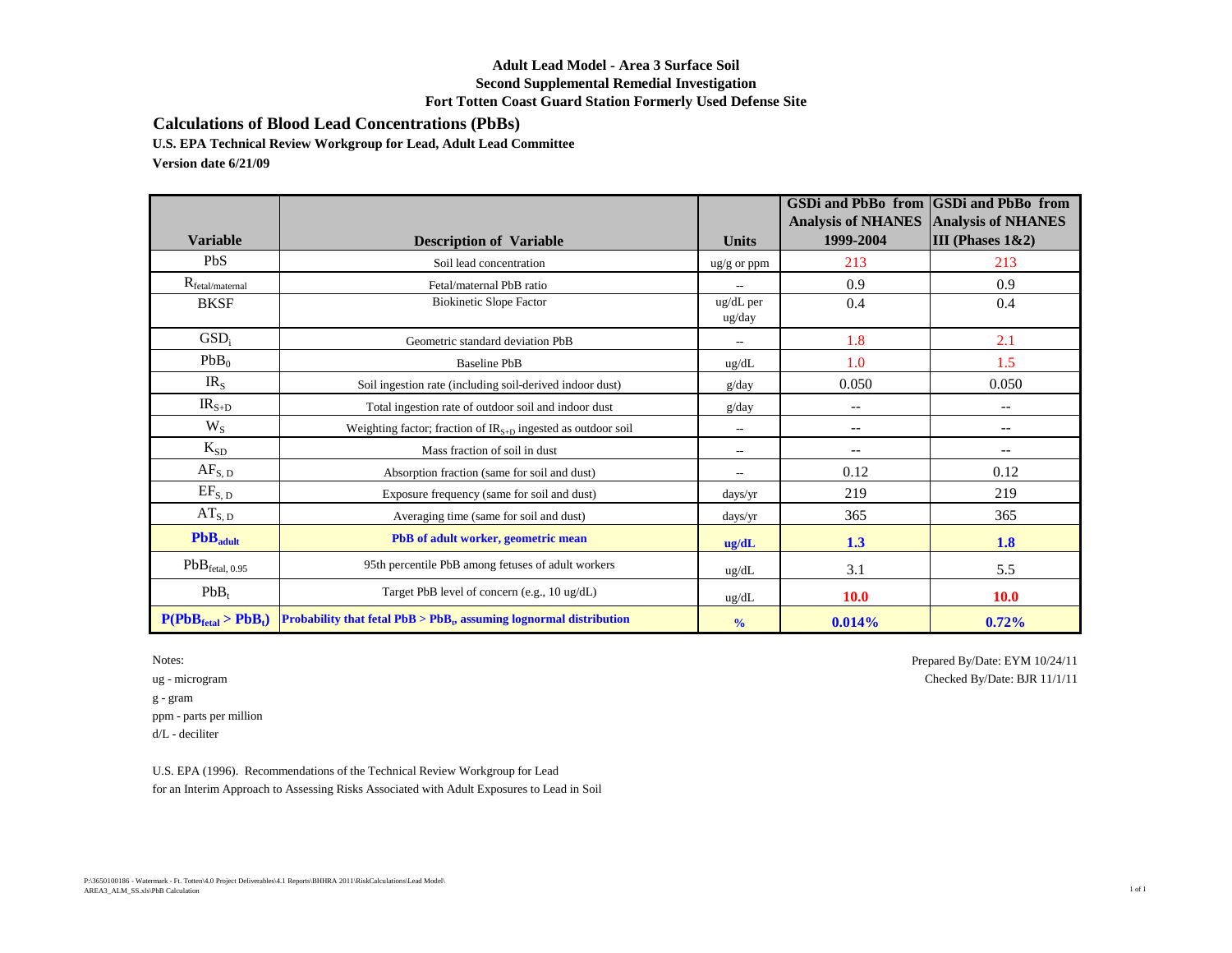## **Adult Lead Model - Area 4 Surface Soil Second Supplemental Remedial Investigation Fort Totten Coast Guard Station Formerly Used Defense Site**

**Calculations of Blood Lead Concentrations (PbBs)**

**U.S. EPA Technical Review Workgroup for Lead, Adult Lead Committee**

**Version date 6/21/09**

|                             |                                                                        |                          | <b>GSDi and PbBo from</b><br><b>Analysis of NHANES</b> | <b>GSDi</b> and PbBo from<br><b>Analysis of NHANES</b> |
|-----------------------------|------------------------------------------------------------------------|--------------------------|--------------------------------------------------------|--------------------------------------------------------|
| <b>Variable</b>             | <b>Description of Variable</b>                                         | <b>Units</b>             | 1999-2004                                              | III (Phases $1&2$ )                                    |
| PbS                         | Soil lead concentration                                                | $\frac{u g}{g}$ or ppm   | 163                                                    | 163                                                    |
| $R_{\text{fetal/maternal}}$ | Fetal/maternal PbB ratio                                               |                          | 0.9                                                    | 0.9                                                    |
| <b>BKSF</b>                 | <b>Biokinetic Slope Factor</b>                                         | ug/dL per<br>ug/day      | 0.4                                                    | 0.4                                                    |
| GSD <sub>i</sub>            | Geometric standard deviation PbB                                       | $\overline{a}$           | 1.8                                                    | 2.1                                                    |
| PbB <sub>0</sub>            | <b>Baseline PbB</b>                                                    | ug/dL                    | 1.0                                                    | 1.5                                                    |
| $IR_{S}$                    | Soil ingestion rate (including soil-derived indoor dust)               | g/day                    | 0.050                                                  | 0.050                                                  |
| $IRS+D$                     | Total ingestion rate of outdoor soil and indoor dust                   | g/day                    | $-$                                                    | $\overline{\phantom{a}}$                               |
| $W_{S}$                     | Weighting factor; fraction of $IR_{S+D}$ ingested as outdoor soil      | $\overline{\phantom{a}}$ | $-$                                                    | $\overline{\phantom{a}}$                               |
| $K_{SD}$                    | Mass fraction of soil in dust                                          | $\overline{\phantom{a}}$ | $-$                                                    | $\overline{\phantom{a}}$                               |
| $AF_{S, D}$                 | Absorption fraction (same for soil and dust)                           | $\overline{\phantom{0}}$ | 0.12                                                   | 0.12                                                   |
| $EF_{S, D}$                 | Exposure frequency (same for soil and dust)                            | days/yr                  | 219                                                    | 219                                                    |
| $AT_{S, D}$                 | Averaging time (same for soil and dust)                                | days/yr                  | 365                                                    | 365                                                    |
| PbB <sub>adult</sub>        | PbB of adult worker, geometric mean                                    | ug/dL                    | 1.2                                                    | 1.7                                                    |
| PbB <sub>ftetal, 0.95</sub> | 95th percentile PbB among fetuses of adult workers                     | ug/dL                    | 2.9                                                    | 5.3                                                    |
| $PbB_t$                     | Target PbB level of concern (e.g., 10 ug/dL)                           | ug/dL                    | <b>10.0</b>                                            | <b>10.0</b>                                            |
| $P(PbBfeat > PbBt)$         | Probability that fetal $PbB > PbB_t$ , assuming lognormal distribution | $\frac{0}{0}$            | 0.0093%                                                | 0.62%                                                  |

 $\mathbf g$  -  $\operatorname{gram}$ ppm - parts per million d/L - deciliter

Notes: Prepared By/Date: EYM 10/24/11 ug - microgram Checked By/Date: BJR 11/1/11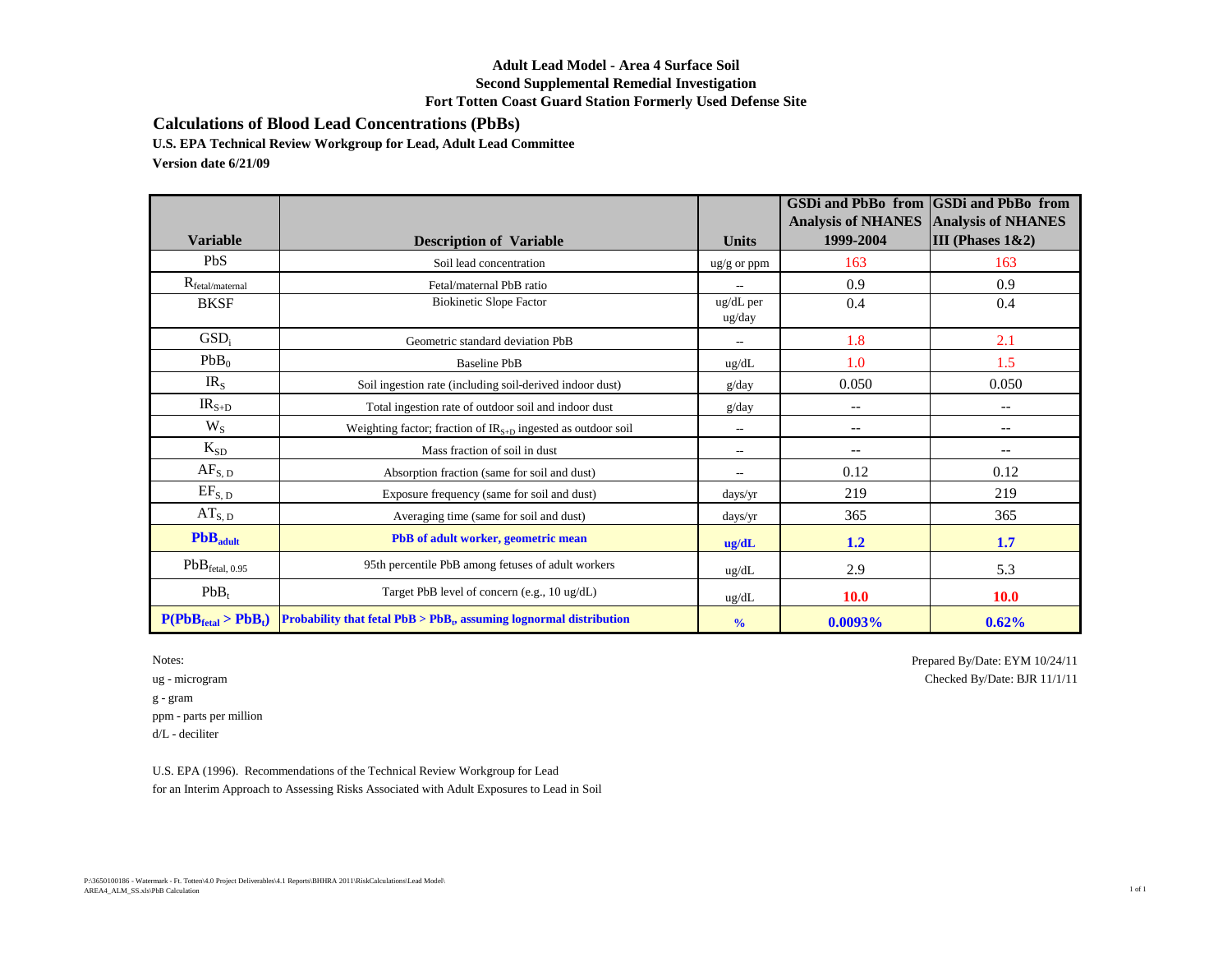## **Adult Lead Model - Area 5 Surface Soil Second Supplemental Remedial Investigation Fort Totten Coast Guard Station Formerly Used Defense Site**

**Calculations of Blood Lead Concentrations (PbBs)**

**U.S. EPA Technical Review Workgroup for Lead, Adult Lead Committee**

**Version date 6/21/09**

| <b>Variable</b>             | <b>Description of Variable</b>                                         | <b>Units</b>           | <b>GSDi and PbBo from</b><br><b>Analysis of NHANES</b><br>1999-2004 | <b>GSDi</b> and PbBo from<br><b>Analysis of NHANES</b><br>III (Phases $1&2$ ) |
|-----------------------------|------------------------------------------------------------------------|------------------------|---------------------------------------------------------------------|-------------------------------------------------------------------------------|
| PbS                         | Soil lead concentration                                                | $\frac{u g}{g}$ or ppm | 255                                                                 | 255                                                                           |
| $R_{\text{fetal/maternal}}$ | Fetal/maternal PbB ratio                                               |                        | 0.9                                                                 | 0.9                                                                           |
| <b>BKSF</b>                 | <b>Biokinetic Slope Factor</b>                                         | ug/dL per<br>ug/day    | 0.4                                                                 | 0.4                                                                           |
| GSD <sub>i</sub>            | Geometric standard deviation PbB                                       |                        | 1.8                                                                 | 2.1                                                                           |
| PbB <sub>0</sub>            | <b>Baseline PbB</b>                                                    | ug/dL                  | 1.0                                                                 | 1.5                                                                           |
| IR <sub>S</sub>             | Soil ingestion rate (including soil-derived indoor dust)               | g/day                  | 0.050                                                               | 0.050                                                                         |
| $IRS+D$                     | Total ingestion rate of outdoor soil and indoor dust                   | g/day                  | $-$                                                                 | $\overline{\phantom{a}}$                                                      |
| $W_{S}$                     | Weighting factor; fraction of $IR_{S+D}$ ingested as outdoor soil      | $\overline{a}$         | $\qquad \qquad -$                                                   | $\overline{\phantom{a}}$                                                      |
| $K_{SD}$                    | Mass fraction of soil in dust                                          | $\hspace{0.05cm}$      | $\qquad \qquad -$                                                   | $\overline{\phantom{m}}$                                                      |
| $AF_{S, D}$                 | Absorption fraction (same for soil and dust)                           | $\overline{a}$         | 0.12                                                                | 0.12                                                                          |
| $EF_{S, D}$                 | Exposure frequency (same for soil and dust)                            | days/yr                | 219                                                                 | 219                                                                           |
| $AT_{S, D}$                 | Averaging time (same for soil and dust)                                | days/yr                | 365                                                                 | 365                                                                           |
| PbB <sub>adult</sub>        | PbB of adult worker, geometric mean                                    | ug/dL                  | 1.4                                                                 | 1.9                                                                           |
| PbB <sub>ftetal, 0.95</sub> | 95th percentile PbB among fetuses of adult workers                     | ug/dL                  | 3.2                                                                 | 5.7                                                                           |
| $PbB_t$                     | Target PbB level of concern (e.g., 10 ug/dL)                           | ug/dL                  | <b>10.0</b>                                                         | <b>10.0</b>                                                                   |
| $P(PbBfeat > PbBt)$         | Probability that fetal $PbB > PbB_t$ , assuming lognormal distribution | $\frac{0}{0}$          | 0.0182%                                                             | 0.81%                                                                         |

Notes: Prepared By/Date: EYM 10/24/11

ug - microgram Checked By/Date: BJR 11/1/11  $\mathbf g$  -  $\operatorname{gram}$ ppm - parts per million d/L - deciliter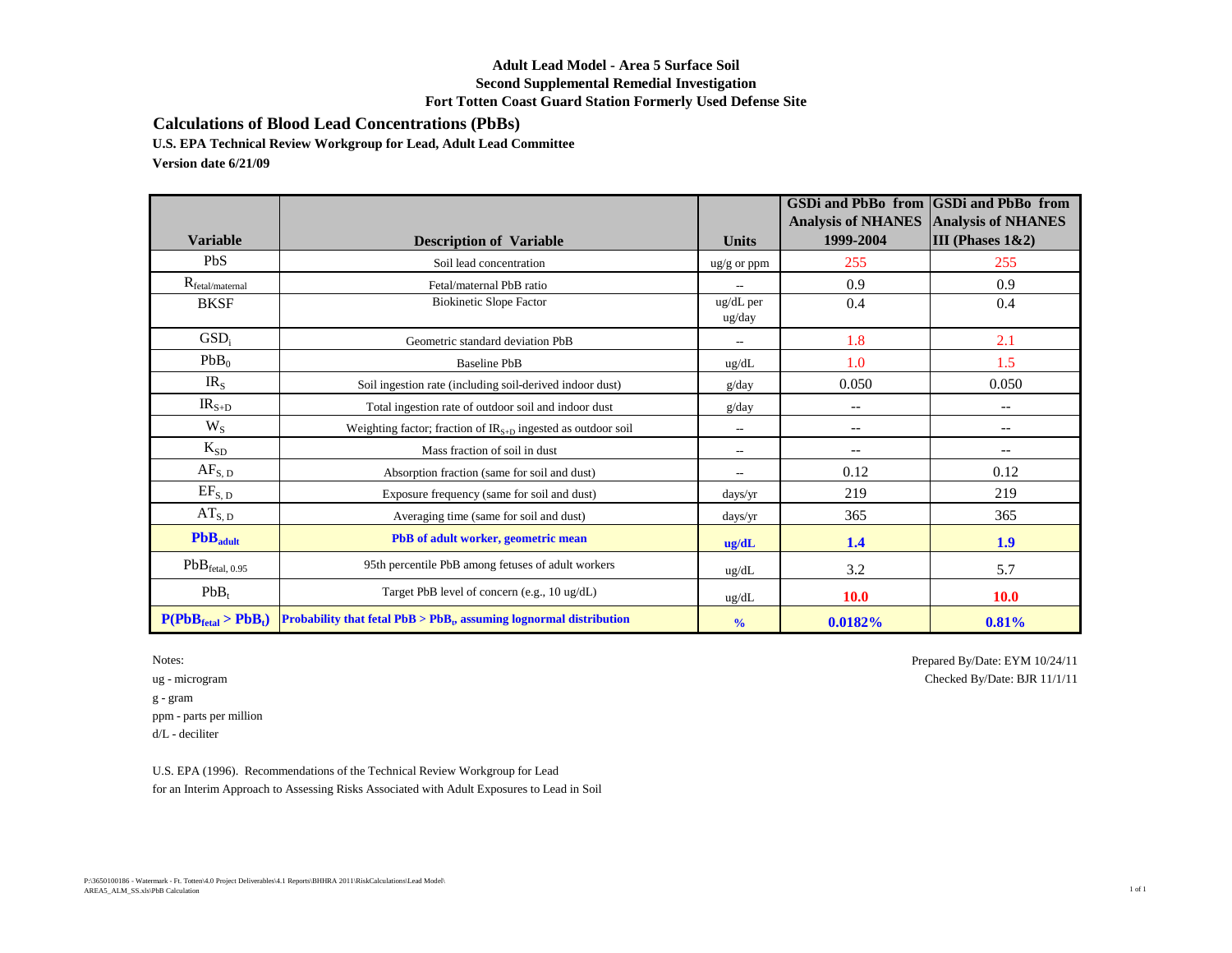## **Adult Lead Model - Background Surface Soil Second Supplemental Remedial Investigation Fort Totten Coast Guard Station Formerly Used Defense Site**

**Calculations of Blood Lead Concentrations (PbBs)**

**U.S. EPA Technical Review Workgroup for Lead, Adult Lead Committee**

**Version date 6/21/09**

| <b>Variable</b>             | <b>Description of Variable</b>                                         | <b>Units</b>           | <b>GSDi and PbBo from</b><br><b>Analysis of NHANES</b><br>1999-2004 | <b>GSDi</b> and PbBo from<br><b>Analysis of NHANES</b><br>III (Phases $1&2$ ) |
|-----------------------------|------------------------------------------------------------------------|------------------------|---------------------------------------------------------------------|-------------------------------------------------------------------------------|
| PbS                         | Soil lead concentration                                                | $\frac{u g}{g}$ or ppm | 368                                                                 | 368                                                                           |
| $R_{\text{fetal/maternal}}$ | Fetal/maternal PbB ratio                                               |                        | 0.9                                                                 | 0.9                                                                           |
| <b>BKSF</b>                 | <b>Biokinetic Slope Factor</b>                                         | ug/dL per<br>ug/day    | 0.4                                                                 | 0.4                                                                           |
| GSD <sub>i</sub>            | Geometric standard deviation PbB                                       |                        | 1.8                                                                 | 2.1                                                                           |
| PbB <sub>0</sub>            | <b>Baseline PbB</b>                                                    | ug/dL                  | 1.0                                                                 | 1.5                                                                           |
| IR <sub>S</sub>             | Soil ingestion rate (including soil-derived indoor dust)               | g/day                  | 0.050                                                               | 0.050                                                                         |
| $IRS+D$                     | Total ingestion rate of outdoor soil and indoor dust                   | g/day                  | $-$                                                                 | $\overline{\phantom{a}}$                                                      |
| $W_{S}$                     | Weighting factor; fraction of $IR_{S+D}$ ingested as outdoor soil      | $\overline{a}$         | $\qquad \qquad -$                                                   | $\overline{\phantom{a}}$                                                      |
| $K_{SD}$                    | Mass fraction of soil in dust                                          | $\hspace{0.05cm}$      | $\qquad \qquad -$                                                   | $\overline{\phantom{m}}$                                                      |
| $AF_{S, D}$                 | Absorption fraction (same for soil and dust)                           | $\overline{a}$         | 0.12                                                                | 0.12                                                                          |
| $EF_{S, D}$                 | Exposure frequency (same for soil and dust)                            | days/yr                | 219                                                                 | 219                                                                           |
| $AT_{S, D}$                 | Averaging time (same for soil and dust)                                | days/yr                | 365                                                                 | 365                                                                           |
| PbB <sub>adult</sub>        | PbB of adult worker, geometric mean                                    | ug/dL                  | 1.5                                                                 | 2.0                                                                           |
| PbB <sub>ftetal, 0.95</sub> | 95th percentile PbB among fetuses of adult workers                     | ug/dL                  | 3.6                                                                 | 6.2                                                                           |
| $PbB_t$                     | Target PbB level of concern (e.g., 10 ug/dL)                           | ug/dL                  | <b>10.0</b>                                                         | <b>10.0</b>                                                                   |
| $P(PbBfeat > PbBt)$         | Probability that fetal $PbB > PbB_t$ , assuming lognormal distribution | $\frac{0}{0}$          | $0.037\%$                                                           | 1.1%                                                                          |

 $\mathbf g$  -  $\operatorname{gram}$ ppm - parts per million d/L - deciliter

Notes: Prepared By/Date: EYM 10/24/11 ug - microgram Checked By/Date: BJR 11/1/11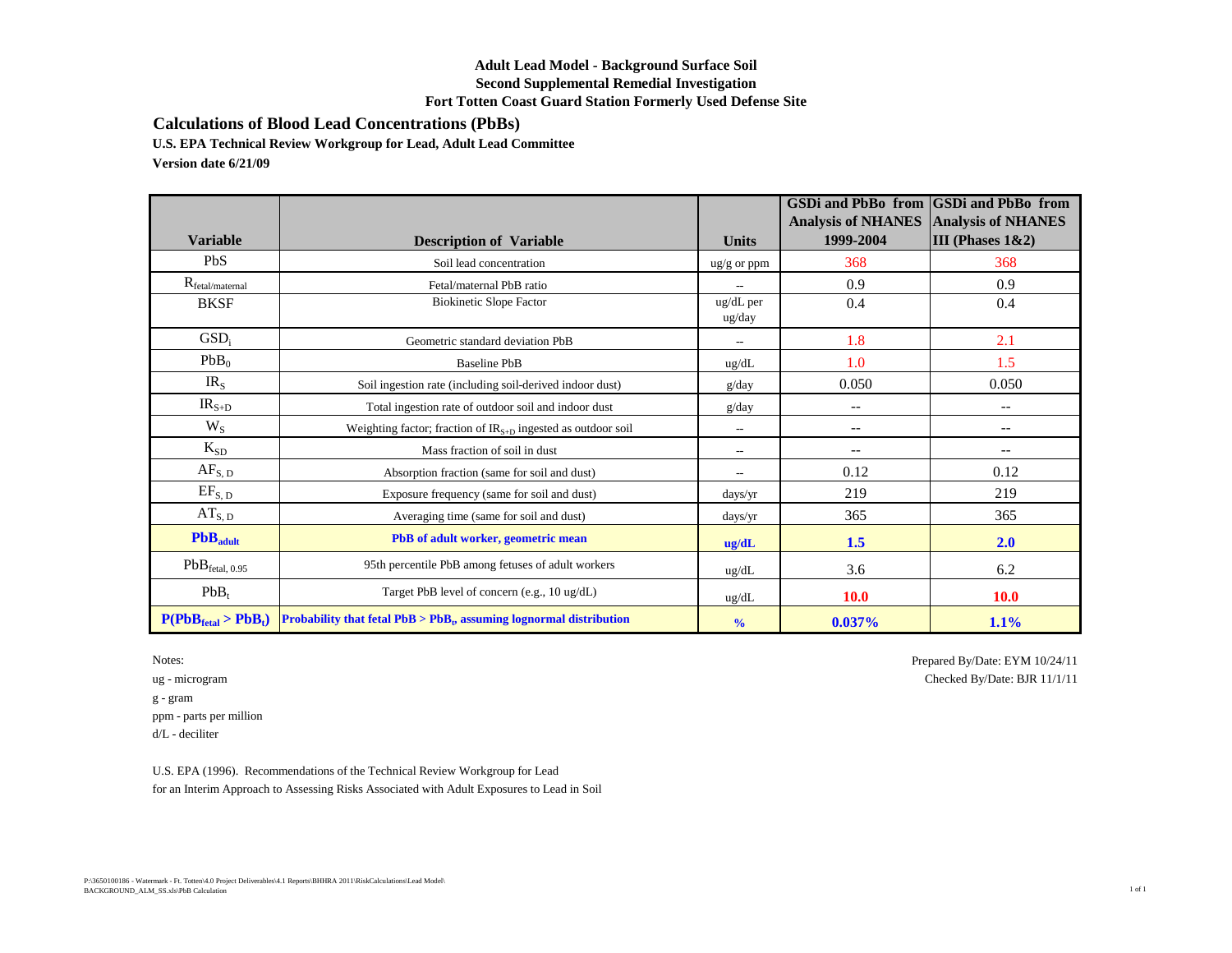## **Adult Lead Model - Area 1 Subsurface Soil Second Supplemental Remedial Investigation Fort Totten Coast Guard Station Formerly Used Defense Site**

**Calculations of Blood Lead Concentrations (PbBs)**

**U.S. EPA Technical Review Workgroup for Lead, Adult Lead Committee**

**Version date 6/21/09**

|                             |                                                                        |                          | <b>GSDi and PbBo from</b><br><b>Analysis of NHANES</b> | <b>GSDi</b> and PbBo from<br><b>Analysis of NHANES</b> |
|-----------------------------|------------------------------------------------------------------------|--------------------------|--------------------------------------------------------|--------------------------------------------------------|
| <b>Variable</b>             | <b>Description of Variable</b>                                         | <b>Units</b>             | 1999-2004                                              | III (Phases $1&2$ )                                    |
| PbS                         | Soil lead concentration                                                | $\frac{u g}{g}$ or ppm   | 543                                                    | 543                                                    |
| $R_{\text{fetal/maternal}}$ | Fetal/maternal PbB ratio                                               |                          | 0.9                                                    | 0.9                                                    |
| <b>BKSF</b>                 | <b>Biokinetic Slope Factor</b>                                         | ug/dL per<br>ug/day      | 0.4                                                    | 0.4                                                    |
| GSD <sub>i</sub>            | Geometric standard deviation PbB                                       | $\overline{a}$           | 1.8                                                    | 2.1                                                    |
| PbB <sub>0</sub>            | <b>Baseline PbB</b>                                                    | ug/dL                    | 1.0                                                    | 1.5                                                    |
| IR <sub>S</sub>             | Soil ingestion rate (including soil-derived indoor dust)               | g/day                    | 0.050                                                  | 0.050                                                  |
| $IRS+D$                     | Total ingestion rate of outdoor soil and indoor dust                   | g/day                    | $-$                                                    | $\overline{\phantom{a}}$                               |
| $W_{S}$                     | Weighting factor; fraction of $IR_{S+D}$ ingested as outdoor soil      | $\overline{\phantom{a}}$ | $\overline{\phantom{a}}$                               | $--$                                                   |
| $K_{SD}$                    | Mass fraction of soil in dust                                          | $\overline{\phantom{a}}$ | $-$                                                    | $\overline{\phantom{m}}$                               |
| $AF_{S, D}$                 | Absorption fraction (same for soil and dust)                           | $\overline{\phantom{a}}$ | 0.12                                                   | 0.12                                                   |
| $EF_{S, D}$                 | Exposure frequency (same for soil and dust)                            | days/yr                  | 219                                                    | 219                                                    |
| $AT_{S, D}$                 | Averaging time (same for soil and dust)                                | days/yr                  | 365                                                    | 365                                                    |
| PbB <sub>adult</sub>        | PbB of adult worker, geometric mean                                    | ug/dL                    | 1.8                                                    | 2.3                                                    |
| PbB <sub>ftetal, 0.95</sub> | 95th percentile PbB among fetuses of adult workers                     | ug/dL                    | 4.2                                                    | 7.0                                                    |
| $PbB_t$                     | Target PbB level of concern (e.g., 10 ug/dL)                           | ug/dL                    | <b>10.0</b>                                            | <b>10.0</b>                                            |
| $P(PbBfeat > PbBt)$         | Probability that fetal $PbB > PbB_t$ , assuming lognormal distribution | $\frac{0}{0}$            | 0.092%                                                 | 1.6%                                                   |

 $\mathbf g$  -  $\operatorname{gram}$ ppm - parts per million d/L - deciliter

Notes: Prepared By/Date: EYM 10/24/11 ug - microgram Checked By/Date: BJR 11/1/11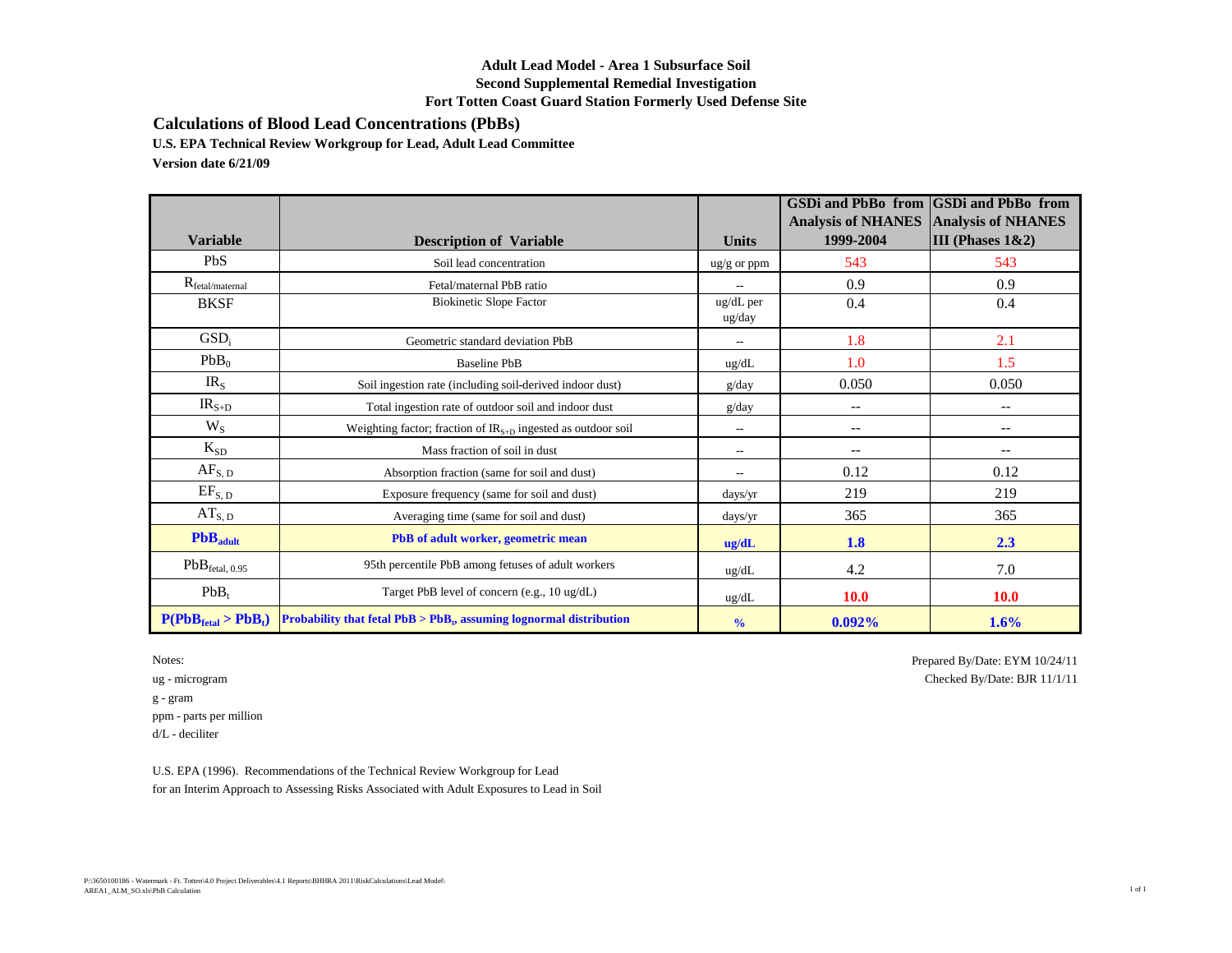### **Adult Lead Model - Area 2 Subsurface Soil Second Supplemental Remedial Investigation Fort Totten Coast Guard Station Formerly Used Defense Site**

**Calculations of Blood Lead Concentrations (PbBs)**

**U.S. EPA Technical Review Workgroup for Lead, Adult Lead Committee**

**Version date 6/21/09**

| <b>Variable</b>             | <b>Description of Variable</b>                                         | <b>Units</b>           | <b>GSDi and PbBo from</b><br><b>Analysis of NHANES</b><br>1999-2004 | <b>GSDi</b> and PbBo from<br><b>Analysis of NHANES</b><br>III (Phases $1&2$ ) |
|-----------------------------|------------------------------------------------------------------------|------------------------|---------------------------------------------------------------------|-------------------------------------------------------------------------------|
| PbS                         | Soil lead concentration                                                | $\frac{u g}{g}$ or ppm | 86                                                                  | 86                                                                            |
| $R_{\text{fetal/maternal}}$ | Fetal/maternal PbB ratio                                               |                        | 0.9                                                                 | 0.9                                                                           |
| <b>BKSF</b>                 | <b>Biokinetic Slope Factor</b>                                         | ug/dL per<br>ug/day    | 0.4                                                                 | 0.4                                                                           |
| GSD <sub>i</sub>            | Geometric standard deviation PbB                                       |                        | 1.8                                                                 | 2.1                                                                           |
| PbB <sub>0</sub>            | <b>Baseline PbB</b>                                                    | ug/dL                  | 1.0                                                                 | 1.5                                                                           |
| IR <sub>S</sub>             | Soil ingestion rate (including soil-derived indoor dust)               | g/day                  | 0.050                                                               | 0.050                                                                         |
| $IRS+D$                     | Total ingestion rate of outdoor soil and indoor dust                   | g/day                  | $-$                                                                 | $\overline{\phantom{a}}$                                                      |
| $W_{S}$                     | Weighting factor; fraction of $IR_{S+D}$ ingested as outdoor soil      | $\overline{a}$         | $\qquad \qquad -$                                                   | $\overline{\phantom{a}}$                                                      |
| $K_{SD}$                    | Mass fraction of soil in dust                                          | $\hspace{0.05cm}$      | $\qquad \qquad -$                                                   | $\overline{\phantom{m}}$                                                      |
| $AF_{S, D}$                 | Absorption fraction (same for soil and dust)                           | $\overline{a}$         | 0.12                                                                | 0.12                                                                          |
| $EF_{S, D}$                 | Exposure frequency (same for soil and dust)                            | days/yr                | 219                                                                 | 219                                                                           |
| $AT_{S, D}$                 | Averaging time (same for soil and dust)                                | days/yr                | 365                                                                 | 365                                                                           |
| PbB <sub>adult</sub>        | PbB of adult worker, geometric mean                                    | ug/dL                  | 1.1                                                                 | 1.6                                                                           |
| PbB <sub>ftetal, 0.95</sub> | 95th percentile PbB among fetuses of adult workers                     | ug/dL                  | 2.7                                                                 | 5.0                                                                           |
| $PbB_t$                     | Target PbB level of concern (e.g., 10 ug/dL)                           | ug/dL                  | <b>10.0</b>                                                         | <b>10.0</b>                                                                   |
| $P(PbBfeat > PbBt)$         | Probability that fetal $PbB > PbB_t$ , assuming lognormal distribution | $\frac{0}{0}$          | 0.0048%                                                             | 0.48%                                                                         |

g - gram ppm - parts per million d/L - deciliter

U.S. EPA (1996). Recommendations of the Technical Review Workgroup for Lead for an Interim Approach to Assessing Risks Associated with Adult Exposures to Lead in Soil

**Source: U.S. EPA (1996). Recommendations of the Technical Review Workgroup for Lead for an Interim Approach to Assessing Risks Associated with Adult Exposures to Lead in Soil** Printed 11/4/2011 11:49 AM

Notes: Prepared By/Date: EYM  $10/24/11$ ug - microgram Checked By/Date: BJR 11/1/11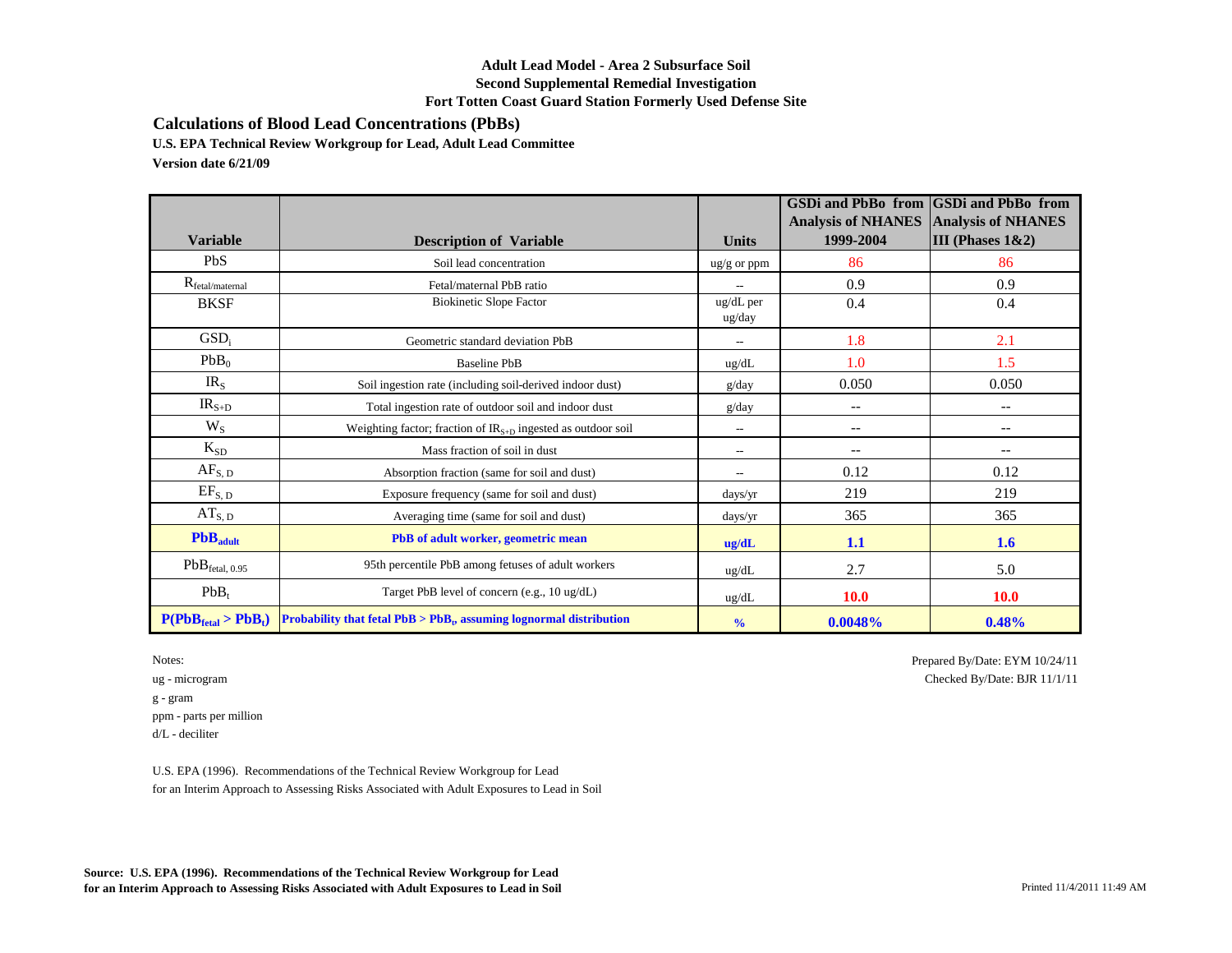## **Adult Lead Model - Area 3 Subsurface Soil Second Supplemental Remedial Investigation Fort Totten Coast Guard Station Formerly Used Defense Site**

**Calculations of Blood Lead Concentrations (PbBs)**

**U.S. EPA Technical Review Workgroup for Lead, Adult Lead Committee**

**Version date 6/21/09**

| <b>Variable</b>             | <b>Description of Variable</b>                                         | <b>Units</b>             | <b>GSDi and PbBo from</b><br><b>Analysis of NHANES</b><br>1999-2004 | <b>GSDi</b> and PbBo from<br><b>Analysis of NHANES</b><br>III (Phases $1&2$ ) |
|-----------------------------|------------------------------------------------------------------------|--------------------------|---------------------------------------------------------------------|-------------------------------------------------------------------------------|
| PbS                         | Soil lead concentration                                                | $\frac{u g}{g}$ or ppm   | 96                                                                  | 96                                                                            |
| $R_{\rm{fetal/maternal}}$   | Fetal/maternal PbB ratio                                               |                          | 0.9                                                                 | 0.9                                                                           |
| <b>BKSF</b>                 | <b>Biokinetic Slope Factor</b>                                         | ug/dL per<br>ug/day      | 0.4                                                                 | 0.4                                                                           |
| GSD <sub>i</sub>            | Geometric standard deviation PbB                                       |                          | 1.8                                                                 | 2.1                                                                           |
| PbB <sub>0</sub>            | <b>Baseline PbB</b>                                                    | ug/dL                    | 1.0                                                                 | 1.5                                                                           |
| IR <sub>S</sub>             | Soil ingestion rate (including soil-derived indoor dust)               | g/day                    | 0.050                                                               | 0.050                                                                         |
| $IRS+D$                     | Total ingestion rate of outdoor soil and indoor dust                   | g/day                    | $-$                                                                 | $\overline{\phantom{a}}$                                                      |
| $W_{S}$                     | Weighting factor; fraction of $IR_{S+D}$ ingested as outdoor soil      | $\overline{\phantom{a}}$ | $\overline{\phantom{a}}$                                            | $\qquad \qquad -$                                                             |
| $K_{SD}$                    | Mass fraction of soil in dust                                          | $\overline{\phantom{a}}$ | $\overline{\phantom{a}}$                                            | $\qquad \qquad -$                                                             |
| AF <sub>S, D</sub>          | Absorption fraction (same for soil and dust)                           | $\overline{\phantom{a}}$ | 0.12                                                                | 0.12                                                                          |
| $EF_{S, D}$                 | Exposure frequency (same for soil and dust)                            | days/yr                  | 219                                                                 | 219                                                                           |
| $AT_{S, D}$                 | Averaging time (same for soil and dust)                                | days/yr                  | 365                                                                 | 365                                                                           |
| PbB <sub>adult</sub>        | PbB of adult worker, geometric mean                                    | ug/dL                    | 1.1                                                                 | 1.6                                                                           |
| PbB <sub>ftetal, 0.95</sub> | 95th percentile PbB among fetuses of adult workers                     | ug/dL                    | 2.7                                                                 | 5.0                                                                           |
| $PbB_t$                     | Target PbB level of concern (e.g., 10 ug/dL)                           | ug/dL                    | <b>10.0</b>                                                         | <b>10.0</b>                                                                   |
| $P(PbBfeat > PbBt)$         | Probability that fetal $PbB > PbB_t$ , assuming lognormal distribution | $\frac{0}{0}$            | 0.0053%                                                             | 0.49%                                                                         |

 $\mathbf g$  -  $\operatorname{gram}$ ppm - parts per million d/L - deciliter

Notes: Prepared By/Date: EYM 10/24/11 ug - microgram Checked By/Date: BJR 11/1/11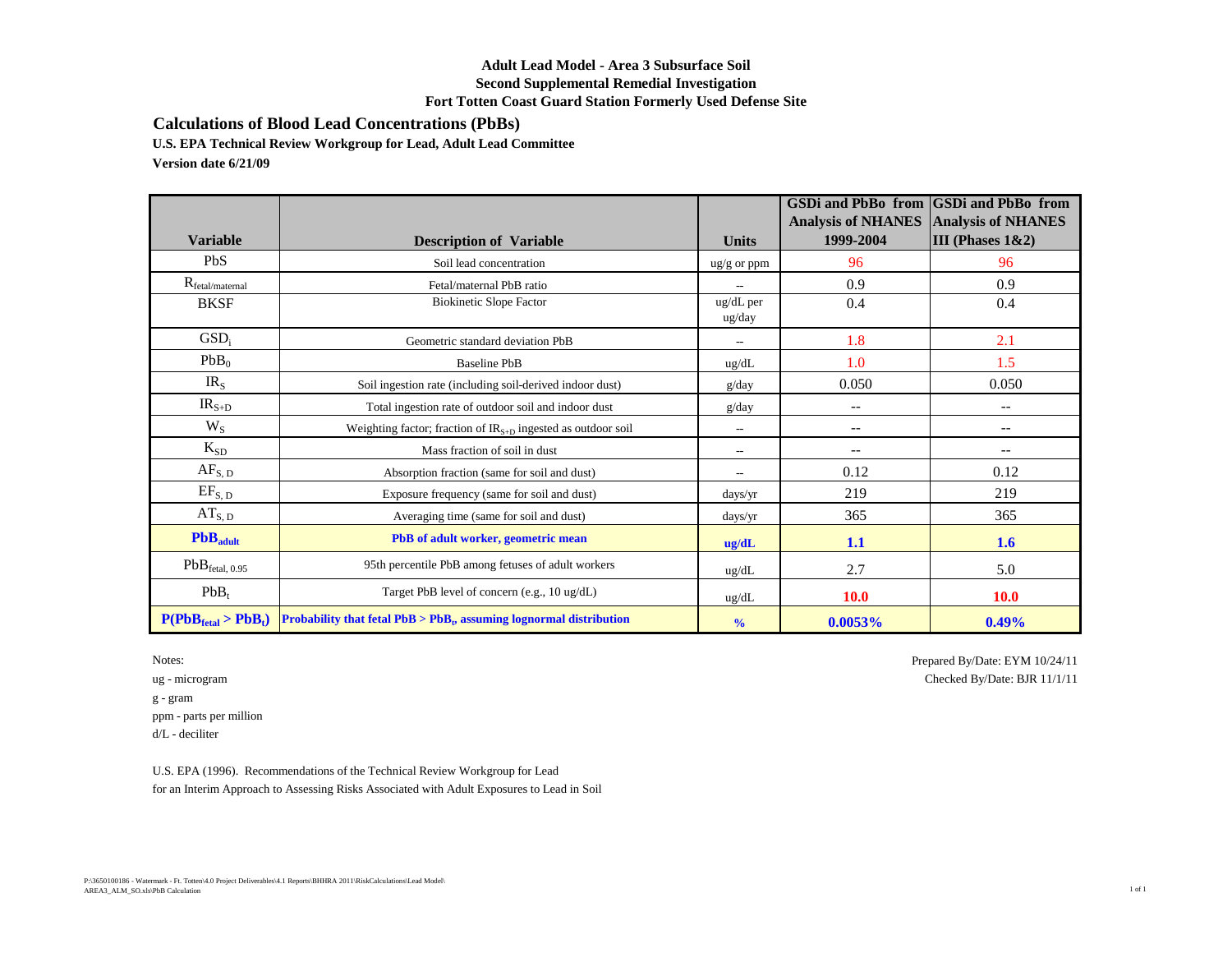## **Adult Lead Model - Area 4 Subsurface Soil Second Supplemental Remedial Investigation Fort Totten Coast Guard Station Formerly Used Defense Site**

**Calculations of Blood Lead Concentrations (PbBs)**

**U.S. EPA Technical Review Workgroup for Lead, Adult Lead Committee**

**Version date 6/21/09**

| <b>Variable</b>                | <b>Description of Variable</b>                                                             | <b>Units</b>             | <b>GSDi and PbBo from</b><br><b>Analysis of NHANES</b><br>1999-2004 | <b>GSDi</b> and PbBo from<br><b>Analysis of NHANES</b><br>III (Phases $1&2$ ) |
|--------------------------------|--------------------------------------------------------------------------------------------|--------------------------|---------------------------------------------------------------------|-------------------------------------------------------------------------------|
| PbS                            | Soil lead concentration                                                                    | $\frac{u g}{g}$ or ppm   | 118                                                                 | 118                                                                           |
| $R_{\text{fetal/maternal}}$    | Fetal/maternal PbB ratio                                                                   |                          | 0.9                                                                 | 0.9                                                                           |
| <b>BKSF</b>                    | <b>Biokinetic Slope Factor</b>                                                             | $\mu$ g/dL per<br>ug/day | 0.4                                                                 | 0.4                                                                           |
| GSD <sub>i</sub>               | Geometric standard deviation PbB                                                           | $\overline{a}$           | 1.8                                                                 | 2.1                                                                           |
| $PbB_0$                        | <b>Baseline PbB</b>                                                                        | ug/dL                    | 1.0                                                                 | 1.5                                                                           |
| IR <sub>S</sub>                | Soil ingestion rate (including soil-derived indoor dust)                                   | g/day                    | 0.050                                                               | 0.050                                                                         |
| $IRS+D$                        | Total ingestion rate of outdoor soil and indoor dust                                       | g/day                    | $-$                                                                 | $\overline{\phantom{a}}$                                                      |
| $W_{S}$                        | Weighting factor; fraction of $IR_{S+D}$ ingested as outdoor soil                          | $\overline{\phantom{a}}$ | $\qquad \qquad -$                                                   | $\overline{\phantom{m}}$                                                      |
| $K_{SD}$                       | Mass fraction of soil in dust                                                              | $\hspace{0.05cm}$        | $-$                                                                 | $\overline{\phantom{a}}$                                                      |
| $AF_{S, D}$                    | Absorption fraction (same for soil and dust)                                               | $\overline{\phantom{a}}$ | 0.12                                                                | 0.12                                                                          |
| $EF_{S, D}$                    | Exposure frequency (same for soil and dust)                                                | days/yr                  | 219                                                                 | 219                                                                           |
| $AT_{S, D}$                    | Averaging time (same for soil and dust)                                                    | days/yr                  | 365                                                                 | 365                                                                           |
| PbB <sub>adult</sub>           | PbB of adult worker, geometric mean                                                        | ug/dL                    | 1.2                                                                 | 1.7                                                                           |
| PbB <sub>ftetal, 0.95</sub>    | 95th percentile PbB among fetuses of adult workers                                         | ug/dL                    | 2.8                                                                 | 5.1                                                                           |
| $PbB_t$                        | Target PbB level of concern (e.g., 10 ug/dL)                                               | ug/dL                    | <b>10.0</b>                                                         | <b>10.0</b>                                                                   |
| $P(PbB_{\text{ftal}} > PbB_t)$ | <b>Probability that fetal <math>PbB &gt; PbB_t</math>, assuming lognormal distribution</b> | $\frac{0}{0}$            | 0.0064%                                                             | 0.53%                                                                         |

 $\mathbf g$  -  $\operatorname{gram}$ ppm - parts per million d/L - deciliter

Notes: Prepared By/Date: EYM 10/24/11 ug - microgram Checked By/Date: BJR 11/1/11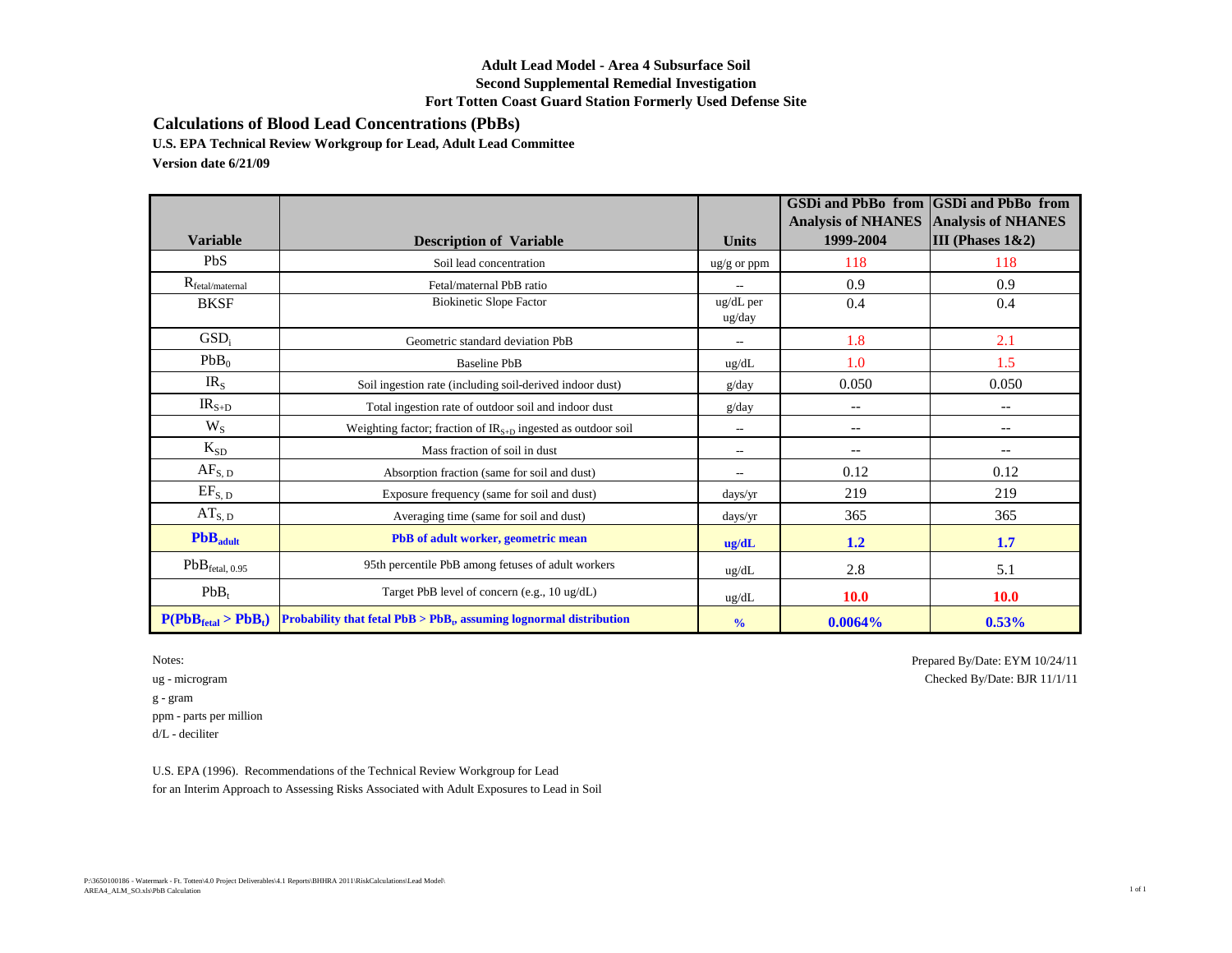## **Adult Lead Model - Area 5 Subsurface Soil Second Supplemental Remedial Investigation Fort Totten Coast Guard Station Formerly Used Defense Site**

**Calculations of Blood Lead Concentrations (PbBs)**

**U.S. EPA Technical Review Workgroup for Lead, Adult Lead Committee**

**Version date 6/21/09**

| <b>Variable</b>             | <b>Description of Variable</b>                                         | <b>Units</b>           | <b>GSDi and PbBo from</b><br><b>Analysis of NHANES</b><br>1999-2004 | <b>GSDi</b> and PbBo from<br><b>Analysis of NHANES</b><br>III (Phases $1&2$ ) |
|-----------------------------|------------------------------------------------------------------------|------------------------|---------------------------------------------------------------------|-------------------------------------------------------------------------------|
| PbS                         | Soil lead concentration                                                | $\frac{u g}{g}$ or ppm | 43                                                                  | 43                                                                            |
| $R_{\text{fetal/maternal}}$ | Fetal/maternal PbB ratio                                               |                        | 0.9                                                                 | 0.9                                                                           |
| <b>BKSF</b>                 | <b>Biokinetic Slope Factor</b>                                         | ug/dL per<br>ug/day    | 0.4                                                                 | 0.4                                                                           |
| GSD <sub>i</sub>            | Geometric standard deviation PbB                                       |                        | 1.8                                                                 | 2.1                                                                           |
| PbB <sub>0</sub>            | <b>Baseline PbB</b>                                                    | ug/dL                  | 1.0                                                                 | 1.5                                                                           |
| IR <sub>S</sub>             | Soil ingestion rate (including soil-derived indoor dust)               | g/day                  | 0.050                                                               | 0.050                                                                         |
| $IRS+D$                     | Total ingestion rate of outdoor soil and indoor dust                   | g/day                  | $-$                                                                 | $\overline{\phantom{a}}$                                                      |
| $W_{S}$                     | Weighting factor; fraction of $IR_{S+D}$ ingested as outdoor soil      | $\overline{a}$         | $\qquad \qquad -$                                                   | $\overline{\phantom{a}}$                                                      |
| $K_{SD}$                    | Mass fraction of soil in dust                                          | $\hspace{0.05cm}$      | $\qquad \qquad -$                                                   | $\overline{\phantom{m}}$                                                      |
| $AF_{S, D}$                 | Absorption fraction (same for soil and dust)                           | $\overline{a}$         | 0.12                                                                | 0.12                                                                          |
| $EF_{S, D}$                 | Exposure frequency (same for soil and dust)                            | days/yr                | 219                                                                 | 219                                                                           |
| $AT_{S, D}$                 | Averaging time (same for soil and dust)                                | days/yr                | 365                                                                 | 365                                                                           |
| PbB <sub>adult</sub>        | PbB of adult worker, geometric mean                                    | ug/dL                  | 1.1                                                                 | 1.6                                                                           |
| PbB <sub>ftetal, 0.95</sub> | 95th percentile PbB among fetuses of adult workers                     | ug/dL                  | 2.5                                                                 | 4.8                                                                           |
| $PbB_t$                     | Target PbB level of concern (e.g., 10 ug/dL)                           | ug/dL                  | <b>10.0</b>                                                         | <b>10.0</b>                                                                   |
| $P(PbBfeat > PbBt)$         | Probability that fetal $PbB > PbB_t$ , assuming lognormal distribution | $\frac{0}{0}$          | 0.0032%                                                             | 0.41%                                                                         |

 $\mathbf g$  -  $\operatorname{gram}$ ppm - parts per million d/L - deciliter

Notes: Prepared By/Date: EYM 10/24/11 ug - microgram Checked By/Date: BJR 11/1/11